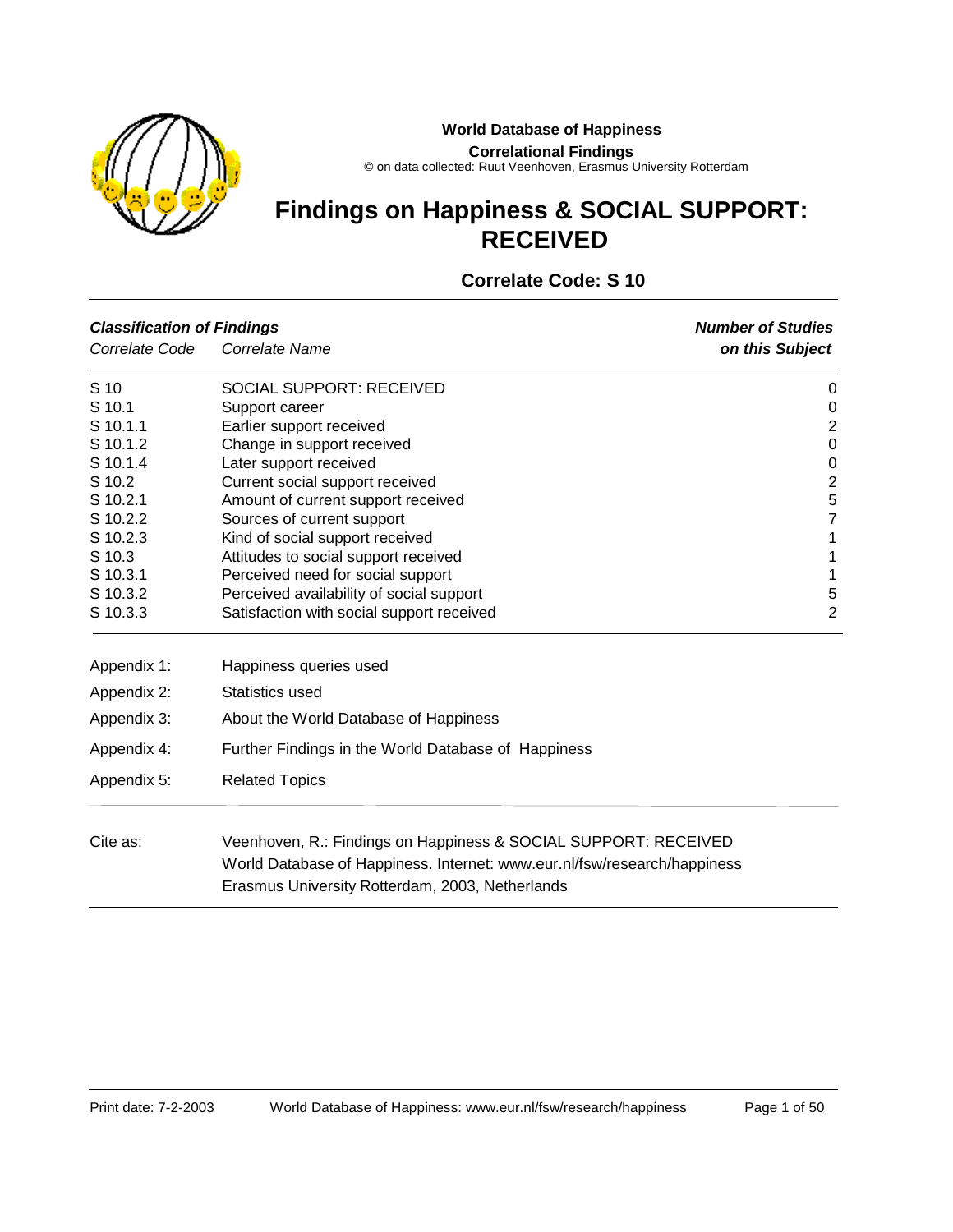| <b>Study</b>  | <b>CRNIC 1984</b>                                                                                                                                                                                                 | Page in Report: | 229 |
|---------------|-------------------------------------------------------------------------------------------------------------------------------------------------------------------------------------------------------------------|-----------------|-----|
| Reported in:  | K.A. Crnic, M.T. Greenberg, N.M. Robinson, A.S. Ragozin<br>Maternal stress and social support: effects on the mother- infant relationship from<br>American Journal of Orthopsychiatric, vol. 2, 1984, pp. 224-235 |                 |     |
| Population:   | Mother-child pairs, followed 18 months after birth, USA, 1981-82                                                                                                                                                  |                 |     |
| Sample:       |                                                                                                                                                                                                                   |                 |     |
| Non-Response: | Attrition at T2:<br>10%, at T3: 14%                                                                                                                                                                               |                 |     |
| N:            | 105                                                                                                                                                                                                               |                 |     |

#### **Measured Correlate**

Earlier support received Code: S 10.1.1 *Class:*

2-item index of closed questions on the quantity of support from neighbourhood and community and the parent's perceived satisfaction with the support avaiable. Satisfaction was rated on a 4-point scale, ranging from very satisfied to very dissatisfied (adapted scale from Henderson e.a., 1981). *Measurement:*

#### *Measured Values:*

*Error Estimates:*

*Remarks:*

| <b>Happiness Query</b> | <b>Statistics</b> | Remarks                                                                                                                                                                                                              |
|------------------------|-------------------|----------------------------------------------------------------------------------------------------------------------------------------------------------------------------------------------------------------------|
| O-QLS/c/sq/v/5/a       | $rpc=+$           | Happi ness:<br>T <sub>3</sub><br>T <sub>2</sub><br>T1<br>$+ .35(01) + .13(ns)$<br>Support:<br>$-11$ :<br>$0$ (ns)<br>$+ . 13$ (ns) 0 (ns)<br>Support: T2:<br>$0$ (ns)<br>Support:<br>T3:                             |
|                        |                   | rpc controlled for:<br>1. demographic covariates (age, education,<br>number of children, receipt of public<br>assistance, infant birth status (premature<br>or<br>$full term$ );<br>2. stress<br>3. intimate support |
|                        |                   | T1: child 1 month, T2: child 8 months,<br>T3: child 18 months                                                                                                                                                        |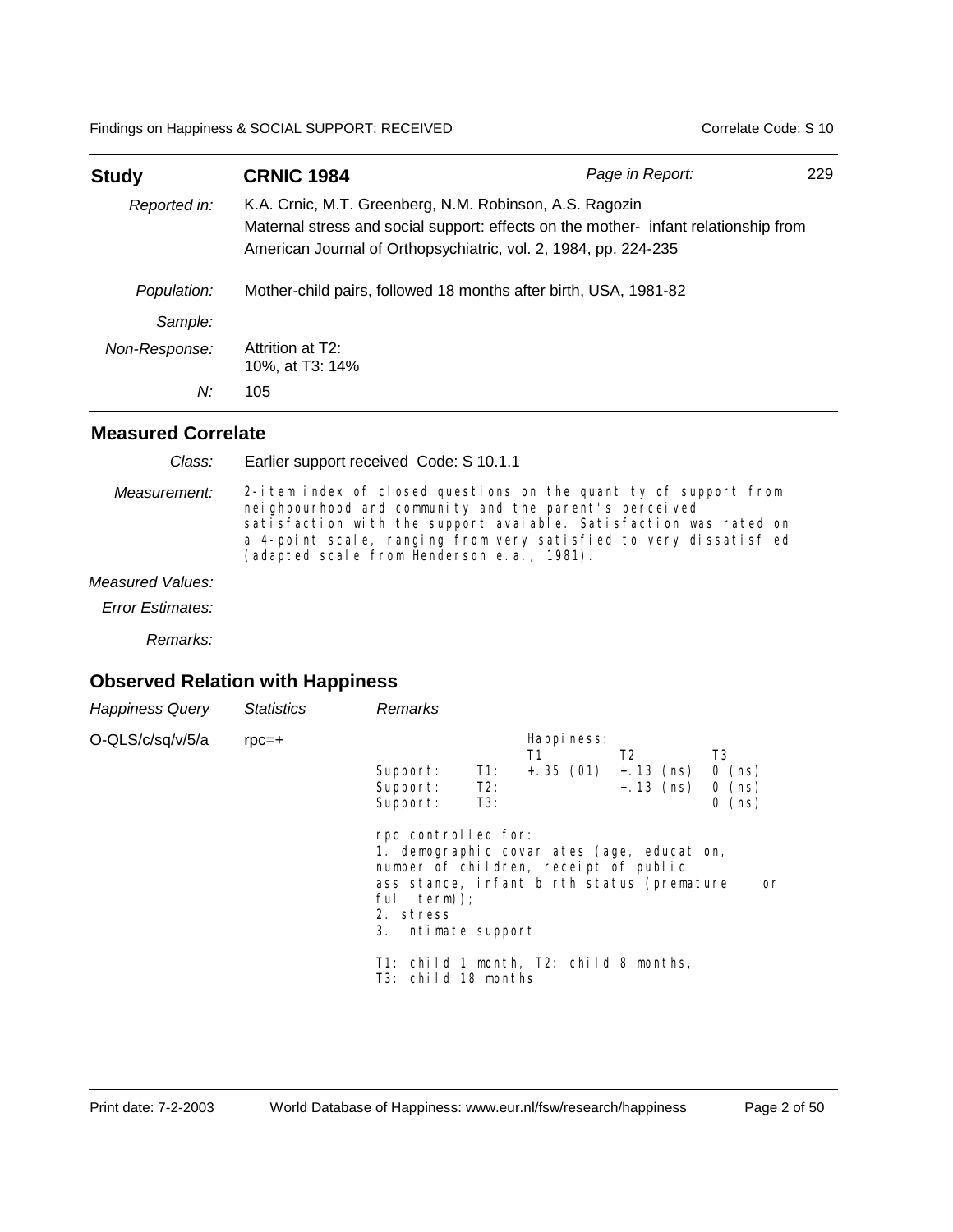| <b>Study</b>                                                                                                      | <b>ORMEL 1980</b>                                                                | Page in Report: | 350 |
|-------------------------------------------------------------------------------------------------------------------|----------------------------------------------------------------------------------|-----------------|-----|
| Reported in:                                                                                                      | Ormel, H.                                                                        |                 |     |
|                                                                                                                   | Moeite met leven of een moeilijk leven (Difficulty in livingor a difficult life) |                 |     |
| Dissertation 1980, University of Groningen, the Netherlands, publisher: Konstapel,<br>Groningen, the Netherlands. |                                                                                  |                 |     |
| Population:                                                                                                       | 15-60 aged, general public, followed 12 month, The Netherlands, 1967-77          |                 |     |
| Sample:                                                                                                           |                                                                                  |                 |     |
| Non-Response:                                                                                                     | 18%                                                                              |                 |     |
| N:                                                                                                                | 296                                                                              |                 |     |

#### **Measured Correlate**

| Class:           | Earlier support received Code: S 10.1.1                                                |
|------------------|----------------------------------------------------------------------------------------|
| Measurement:     | Obtained support rated bij the interviewer on a 3 point scale.<br>Assessed at T2(1976) |
| Measured Values: |                                                                                        |
| Error Estimates: |                                                                                        |
|                  |                                                                                        |

*Remarks:*

| <b>Happiness Query</b> | Statistics           | Remarks                     |  |
|------------------------|----------------------|-----------------------------|--|
| A-BB/cw/mg/v/4/c       |                      | T2 happiness by T2 support. |  |
|                        | $r = +.18$ $p < .01$ | T3 happiness by T2 support. |  |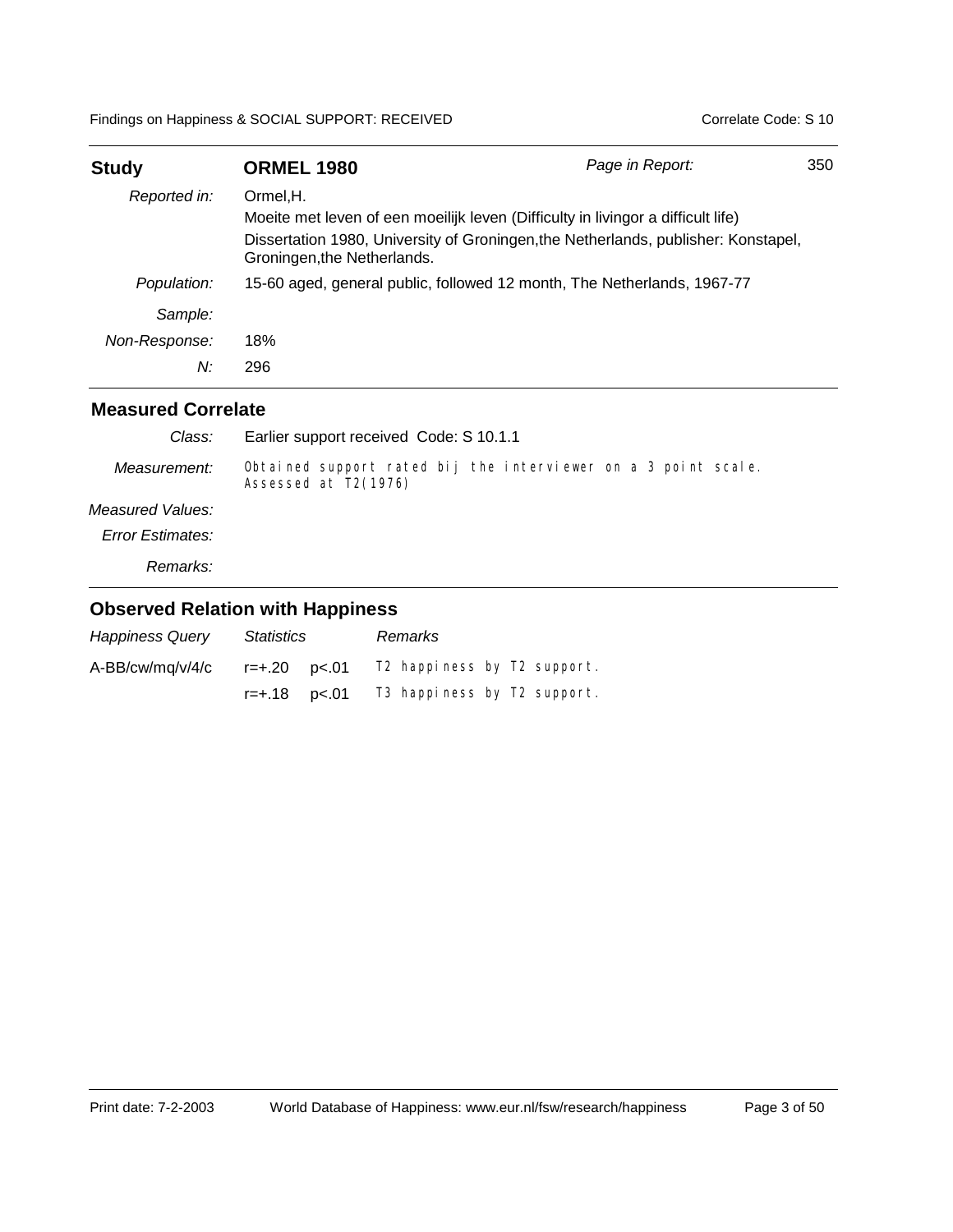| <b>Study</b>        | <b>ABBEY 1985</b>                                                                                                                            | Page in Report: | 16 |
|---------------------|----------------------------------------------------------------------------------------------------------------------------------------------|-----------------|----|
| Reported in:        | Abbey, A. and Andrews, F.M.<br>Modeling the psychological determinants of life quality<br>Social Indicators Research, 1984, vol. 16, p. 1-34 |                 |    |
| Population:         | Tranquilizer users, Detroit, USA, 1984                                                                                                       |                 |    |
| Sample:             | Non-probability purposive-quota sample                                                                                                       |                 |    |
| Non-Response:<br>N: | 40%<br>675                                                                                                                                   |                 |    |

#### **Measured Correlate**

| Class:           | Current social support received Code: S 10.2                                                                                                                    |
|------------------|-----------------------------------------------------------------------------------------------------------------------------------------------------------------|
| Measurement:     | Question on 'how much some one person loved, respected and was<br>understanding<br>the respondent'. 5-point scale ranging from 'not at all to a great<br>deal'. |
| Measured Values: |                                                                                                                                                                 |
| Error Estimates: |                                                                                                                                                                 |
| Remarks:         |                                                                                                                                                                 |

## **Observed Relation with Happiness**

|  | <b>Happiness Query</b> | <i>Statistics</i> | Remarks |
|--|------------------------|-------------------|---------|
|--|------------------------|-------------------|---------|

M-ACO/cw/mq/\*/6/a r=+.30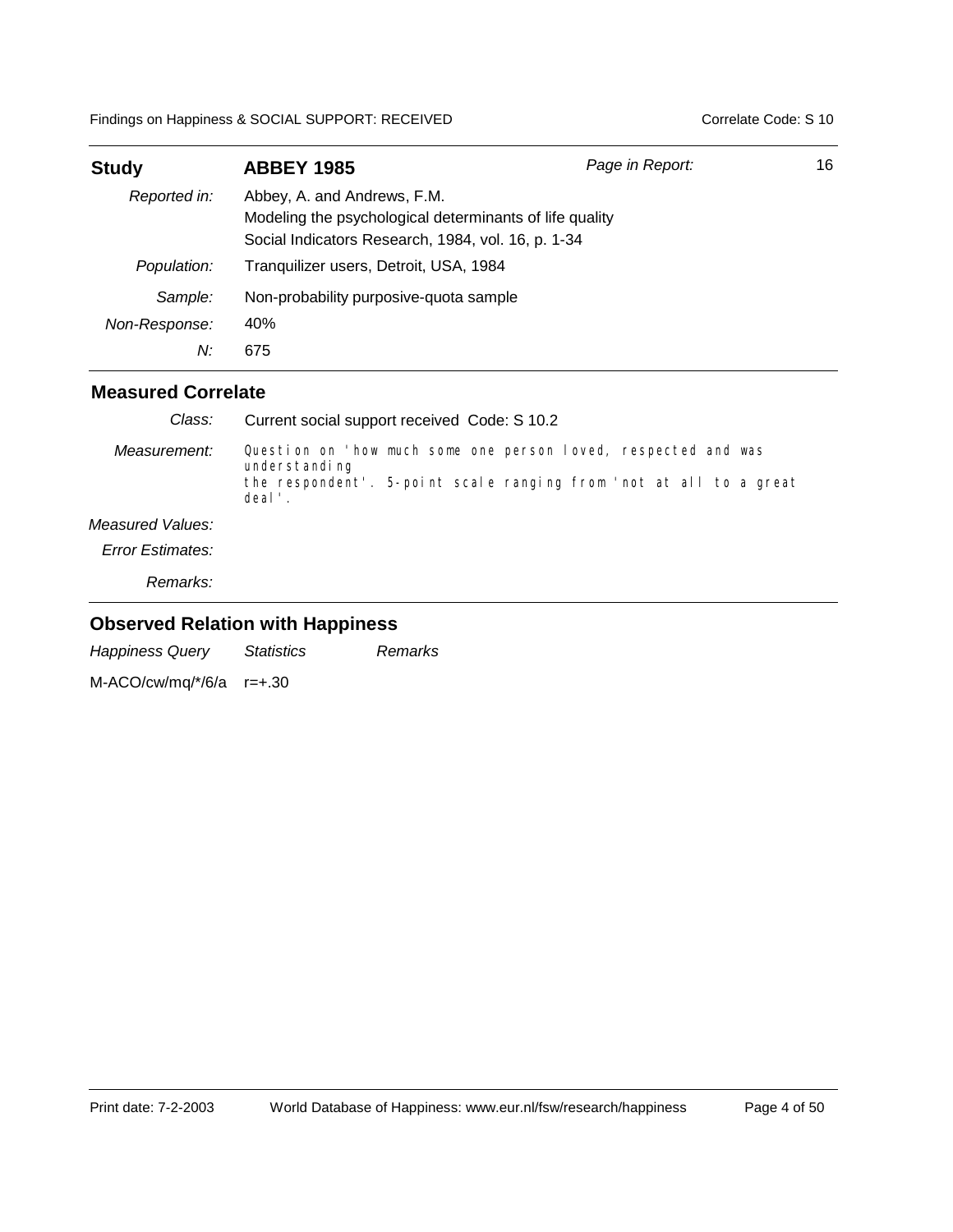| <b>Study</b>  | <b>CRNIC 1984</b>                                                                                                                                                                                                 | Page in Report: | 229 |
|---------------|-------------------------------------------------------------------------------------------------------------------------------------------------------------------------------------------------------------------|-----------------|-----|
| Reported in:  | K.A. Crnic, M.T. Greenberg, N.M. Robinson, A.S. Ragozin<br>Maternal stress and social support: effects on the mother- infant relationship from<br>American Journal of Orthopsychiatric, vol. 2, 1984, pp. 224-235 |                 |     |
| Population:   | Mother-child pairs, followed 18 months after birth, USA, 1981-82                                                                                                                                                  |                 |     |
| Sample:       |                                                                                                                                                                                                                   |                 |     |
| Non-Response: | Attrition at T2:<br>10%, at T3: 14%                                                                                                                                                                               |                 |     |
| N:            | 105                                                                                                                                                                                                               |                 |     |

Current social support received Code: S 10.2 *Class:*

4-item index of closed questions on the quantity of support sources of intimates (spouse, etc) and the parent's perceived satisfaction with the support avaiable. Satisfaction was rated on a 4-point scale, ranging from very satisfied to very dissatisfied (adapted from a scale developed by Henderson e.a., 1981). *Measurement:*

*Measured Values:*

*Error Estimates:*

*Remarks:*

| <b>Happiness Query</b> | <b>Statistics</b> | Remarks                                                                 |  |
|------------------------|-------------------|-------------------------------------------------------------------------|--|
| O-QLS/c/sq/v/5/a       | $rpc=+$           | Happi ness:                                                             |  |
|                        |                   | T3<br>T1<br>T <sub>2</sub>                                              |  |
|                        |                   | $+, 37$ (01) $+, 37$ (01)<br>Support: T1:<br>0<br>(ns)                  |  |
|                        |                   | $+, 37$ (01) 0<br>Support: T2:<br>(ns)                                  |  |
|                        |                   | Support: T3:<br>(05)<br>$+.30$                                          |  |
|                        |                   | rpc controlled for                                                      |  |
|                        |                   | 1. demographic covariates (age, education,                              |  |
|                        |                   | number of children, receipt of public                                   |  |
|                        |                   | assistance, infant birth status (premature or<br>full term)); 2. stress |  |
|                        |                   |                                                                         |  |
|                        |                   | T1: child 1 month, T2: child 8 months,<br>T3: child 18 months           |  |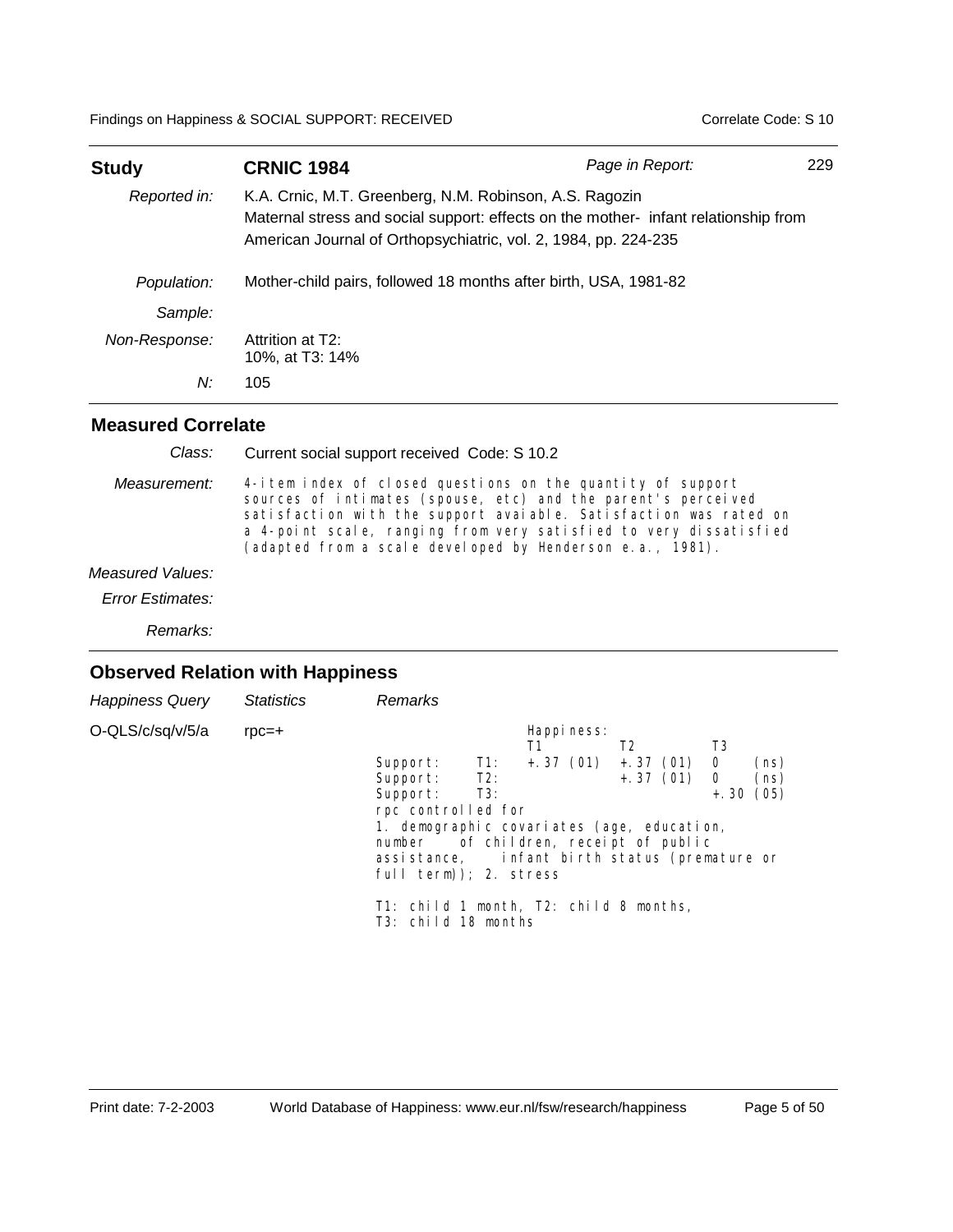| <b>Study</b>  | <b>GORDO 1975</b>                                                                                                                                      | Page in Report:         | 85, 87 |
|---------------|--------------------------------------------------------------------------------------------------------------------------------------------------------|-------------------------|--------|
| Reported in:  | Gordon, R.M.<br>The effects of interpersonal and economic resources upon values and the quality of<br>Unpublished PhD dissertation, Temple University, | Pennsylvania, USA, 1975 |        |
| Population:   | Undergraduate students, Temple University, Pennsylvania, USA, 1973                                                                                     |                         |        |
| Sample:       |                                                                                                                                                        |                         |        |
| Non-Response: |                                                                                                                                                        |                         |        |
| N:            | 346                                                                                                                                                    |                         |        |

| Class:           | Amount of current support received Code: S 10.2.1                                                                                                                              |
|------------------|--------------------------------------------------------------------------------------------------------------------------------------------------------------------------------|
| Measurement:     | Direct question: "I receive a lot of help, care and concern now".<br>Rated on a 9-point scale ranging from 1= not at all, never,<br>lowest' to 9='completely, always, highest' |
| Measured Values: |                                                                                                                                                                                |
| Error Estimates: |                                                                                                                                                                                |
| Remarks:         |                                                                                                                                                                                |
|                  |                                                                                                                                                                                |

| <b>Happiness Query</b> | Statistics        | Remarks                                           |
|------------------------|-------------------|---------------------------------------------------|
| O-HL/g/sg/n/9/a        | $r = +.49$        |                                                   |
|                        | $\text{roc}=+.28$ | rpc controlled for selfperceived receipt of: love |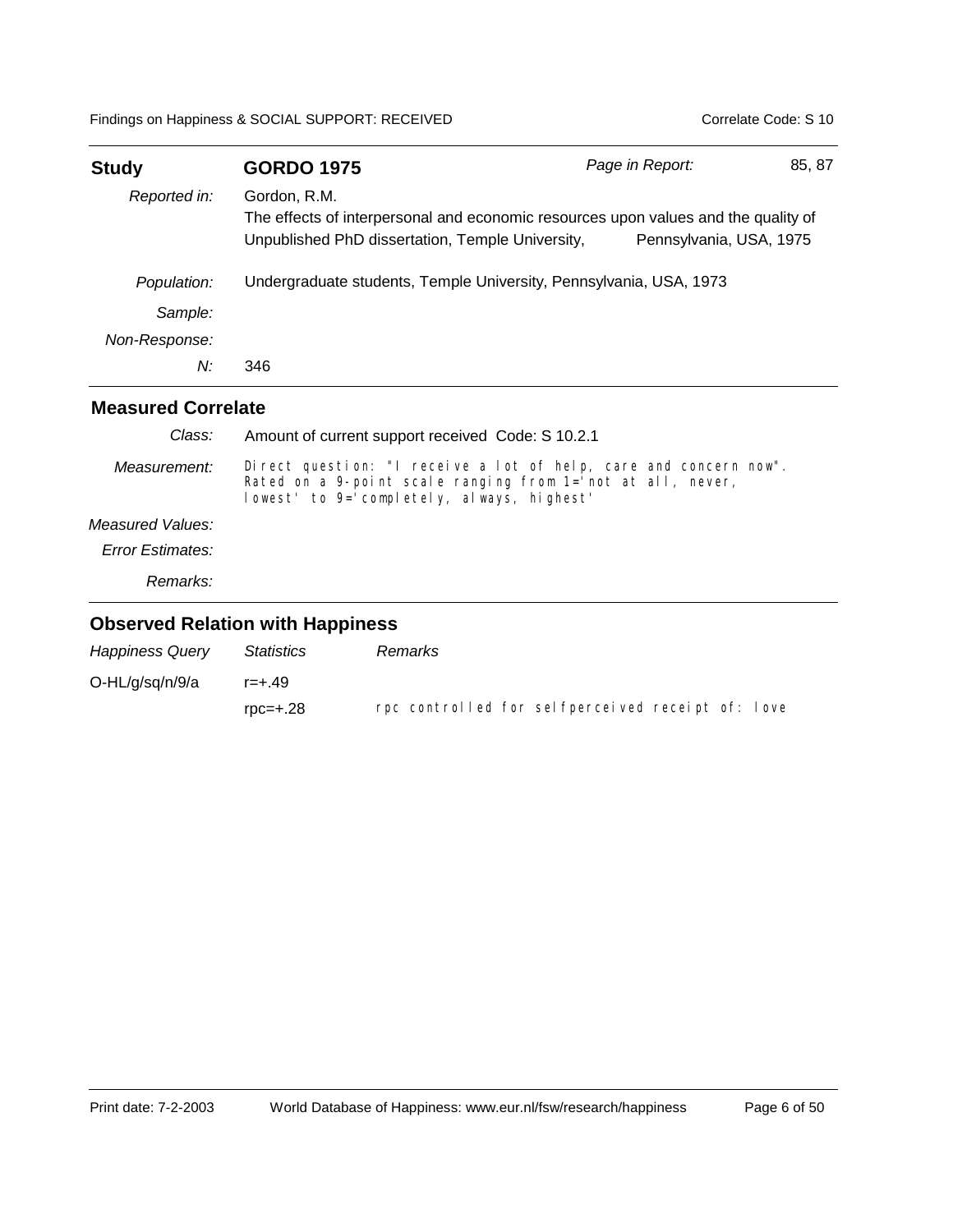| <b>Study</b>  | <b>LEE 1982</b>                                                                                                                                           | Page in Report: | 220,221 |
|---------------|-----------------------------------------------------------------------------------------------------------------------------------------------------------|-----------------|---------|
| Reported in:  | Lee, Gary R.<br>Intergenerational Exchange and Subjective Well-being Among the Elderly<br>Journal of Marriage and the Family, February 1982, page 217-223 |                 |         |
| Population:   | 60+ aged, living near children, USA, Washington State, 1975                                                                                               |                 |         |
| Sample:       | Probability simple random sample                                                                                                                          |                 |         |
| Non-Response: | 25.1%                                                                                                                                                     |                 |         |
| N:            | 403                                                                                                                                                       |                 |         |

#### **Measured Correlate**

| Class:                  | Amount of current support received Code: S 10.2.1                                                                                                                                                                                                                                                                                                                                                                                     |
|-------------------------|---------------------------------------------------------------------------------------------------------------------------------------------------------------------------------------------------------------------------------------------------------------------------------------------------------------------------------------------------------------------------------------------------------------------------------------|
| Measurement:            | Below is a list of types of aid parents sometimes receive from<br>their children. Please indicate how many times during the past<br>year you received each kind of aid from all your children who no<br>longer live with you. a) Advice on a decision you had to make<br>b) Help during an illness c) Financial assistance (gift or loan)<br>d) Gifts other than moneye) Help with some household task f) Help<br>with transportation |
| Measured Values:        | Mean 3.6 SD 3.3                                                                                                                                                                                                                                                                                                                                                                                                                       |
| <b>Error Estimates:</b> |                                                                                                                                                                                                                                                                                                                                                                                                                                       |

*Remarks:*

| <b>Happiness Query</b>    | <i><u><b>Statistics</b></u></i> | Remarks                                                                                                                                 |
|---------------------------|---------------------------------|-----------------------------------------------------------------------------------------------------------------------------------------|
| $M-ACO/u/mq/n/4/a$ r=-.17 |                                 | males                                                                                                                                   |
|                           | $Beta = -0$                     | beta controlled for<br>-education<br>-marital status<br>-self rated health<br>-age<br>-number of children<br>-interaction<br>-aid given |
|                           | $r = +.02$                      | females                                                                                                                                 |
|                           | $Beta=+.1$                      | beta controlled for<br>-education<br>-marital status<br>-self rated health<br>-age<br>-number of children<br>-interaction<br>-aid given |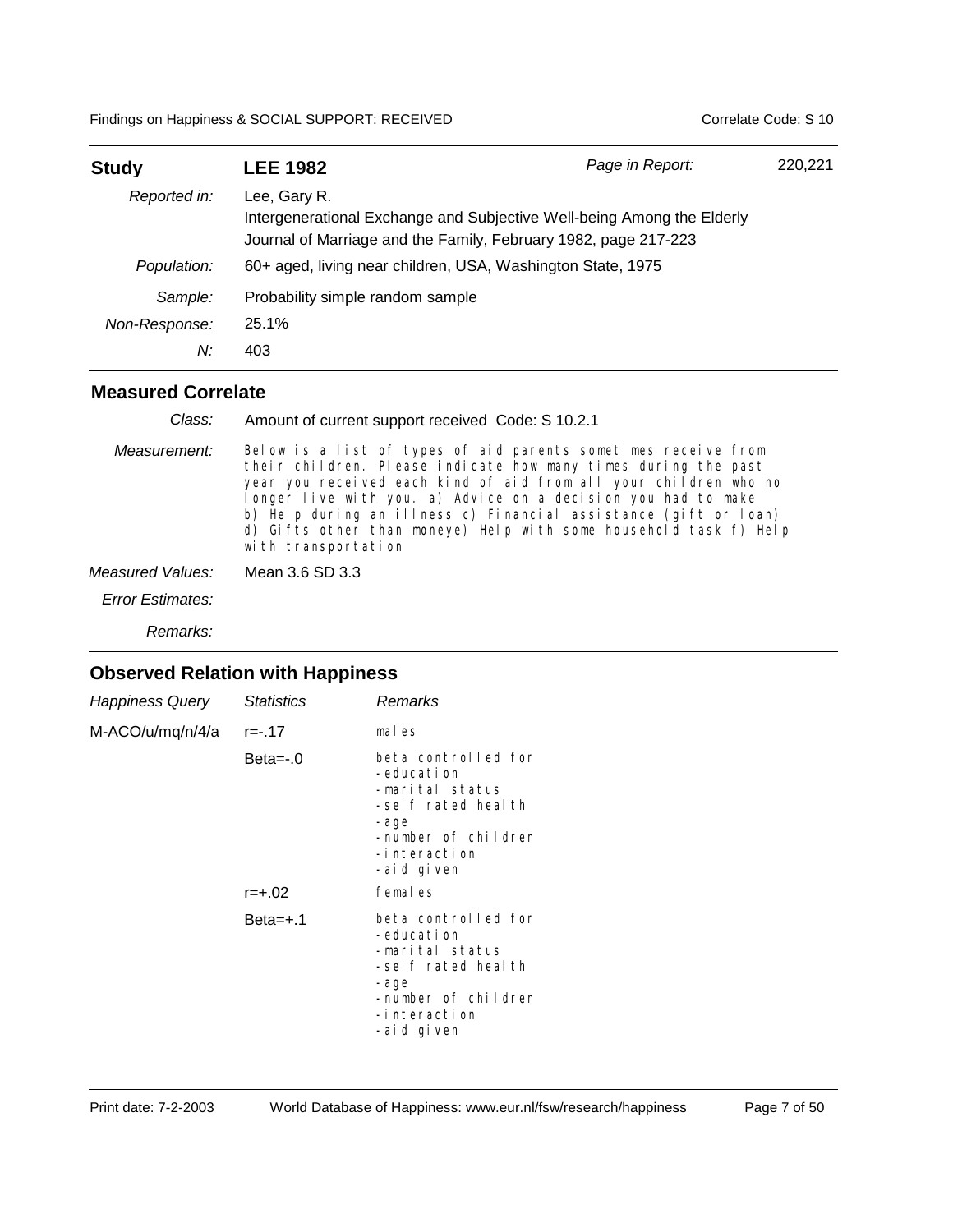| <b>Study</b>  | <b>MITCH 1985</b>                                                                                                                          | Page in Report: | 25 |
|---------------|--------------------------------------------------------------------------------------------------------------------------------------------|-----------------|----|
| Reported in:  | Mitchell, J.<br>Family helping behavior and the elderly: a two-dimensional approach.<br>Free inquiry in creative sociology, vol. 13, 1985, | p. 21-26        |    |
| Population:   | 65+ aged, with children, USA, 1974                                                                                                         |                 |    |
| Sample:       |                                                                                                                                            |                 |    |
| Non-Response: |                                                                                                                                            |                 |    |
| N:            | 334 blacks,<br>1813 whites                                                                                                                 |                 |    |

## **Measured Correlate**

| Class:       | Amount of current support received Code: S 10.2.1                                                                                                             |
|--------------|---------------------------------------------------------------------------------------------------------------------------------------------------------------|
| Measurement: | Perceived active help received from (grand) children for:<br>$-111$ ness<br>-Running errands<br>-Money matters<br>$(1 = don't do, 2 = do. Total range = 3-6)$ |

*Measured Values:*

*Error Estimates:*

*Remarks:*

## **Observed Relation with Happiness**

*Happiness Query Statistics Remarks* A-BB/cm/mq/v/2/a r=+.22 p<.01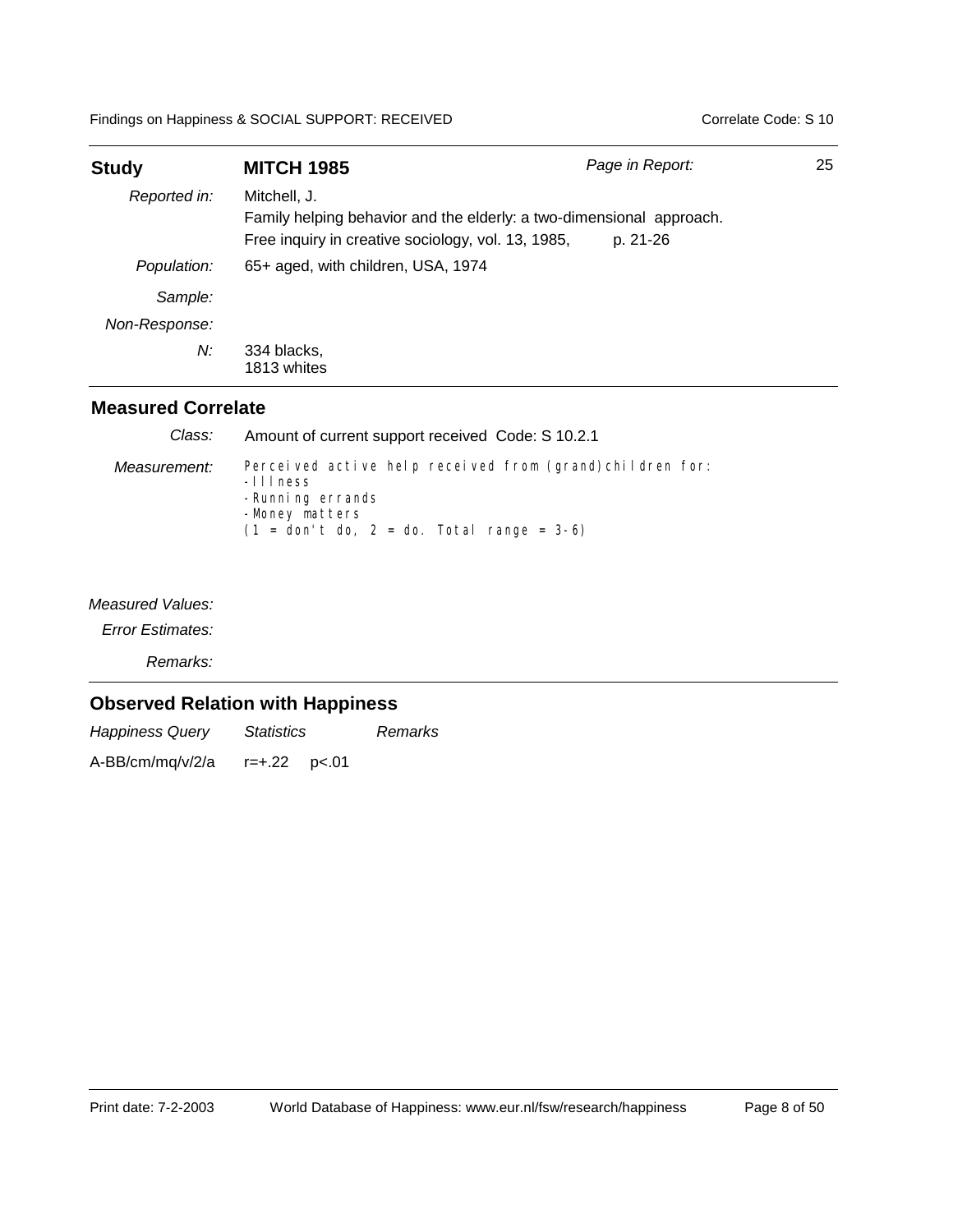| <b>Study</b>  | <b>ORMEL 1980</b>                                                                                                 | Page in Report: | 350 |
|---------------|-------------------------------------------------------------------------------------------------------------------|-----------------|-----|
| Reported in:  | Ormel, H.                                                                                                         |                 |     |
|               | Moeite met leven of een moeilijk leven (Difficulty in livingor a difficult life)                                  |                 |     |
|               | Dissertation 1980, University of Groningen, the Netherlands, publisher: Konstapel,<br>Groningen, the Netherlands. |                 |     |
| Population:   | 15-60 aged, general public, followed 12 month, The Netherlands, 1967-77                                           |                 |     |
| Sample:       |                                                                                                                   |                 |     |
| Non-Response: | 18%                                                                                                               |                 |     |
| N:            | 296                                                                                                               |                 |     |

#### **Measured Correlate**

| Class:           | Amount of current support received Code: S 10.2.1                                      |
|------------------|----------------------------------------------------------------------------------------|
| Measurement:     | Obtained support rated bij the interviewer on a 3 point scale.<br>Assessed at T2(1976) |
| Measured Values: |                                                                                        |
| Error Estimates: |                                                                                        |
| Remarks:         |                                                                                        |

| <b>Happiness Query</b> | <b>Statistics</b>    | Remarks                     |  |
|------------------------|----------------------|-----------------------------|--|
| $A-BB/cw/mq/v/4/c$     |                      | T2 happiness by T2 support. |  |
|                        | $r = +.18$ $p < .01$ | T3 happiness by T2 support. |  |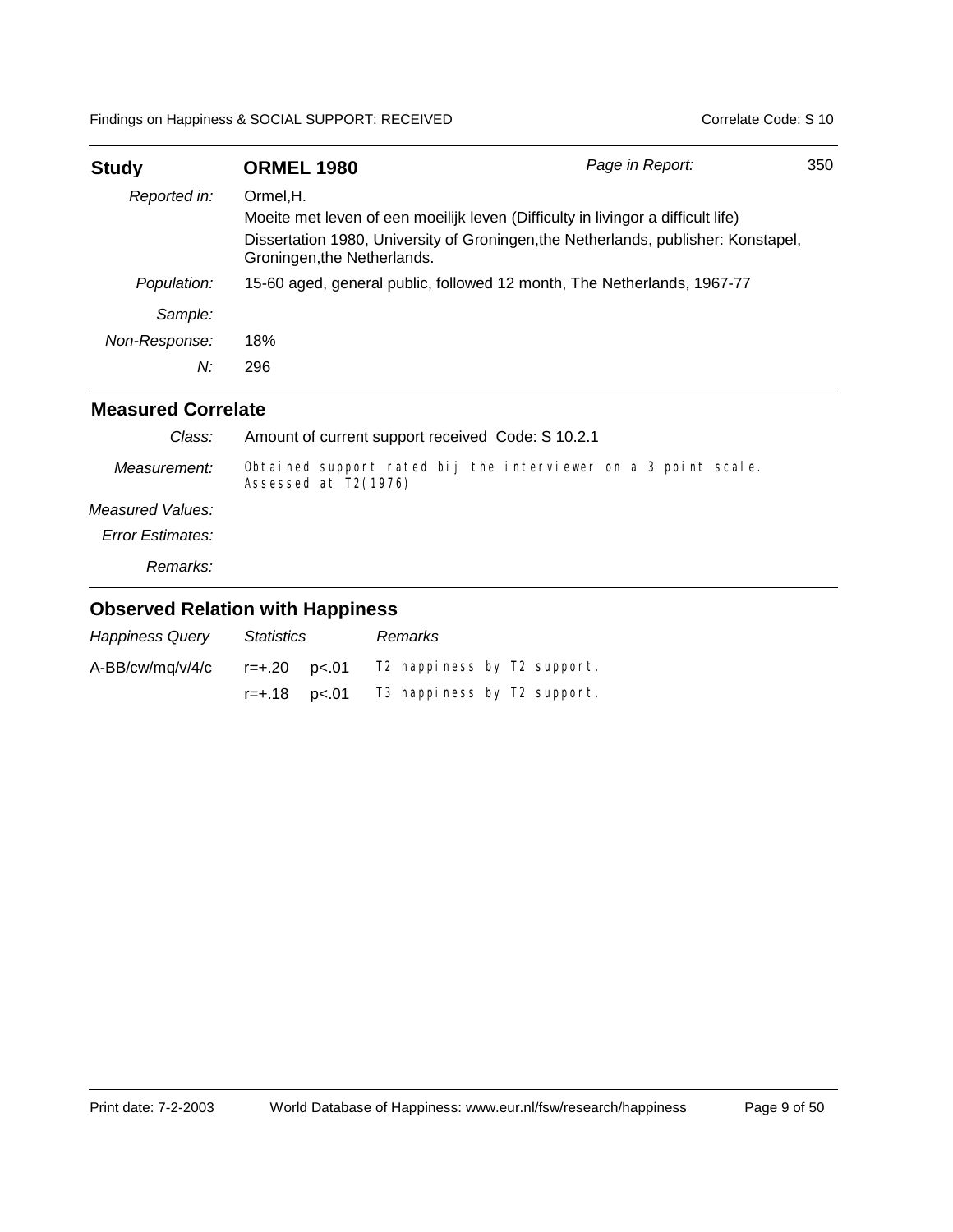| <b>Study</b>  | <b>SCHUL 1985A</b>                                                                                                                                                                       | Page in Report: | 1168 |
|---------------|------------------------------------------------------------------------------------------------------------------------------------------------------------------------------------------|-----------------|------|
| Reported in:  | Schulz, R. & Decker, S.<br>Long term adjustment to physical disability: The role of social support, control and<br>Journal of Personality and Social Psychology, I985, vol.48, 1162-1172 |                 |      |
| Population:   | 40+ aged, spinal-cord-injured, non-institutionalised, Portland Oregon, USA, 198?                                                                                                         |                 |      |
| Sample:       |                                                                                                                                                                                          |                 |      |
| Non-Response: | 4%                                                                                                                                                                                       |                 |      |
| N:            | 100                                                                                                                                                                                      |                 |      |

| Class:           | Amount of current support received Code: S 10.2.1                                                                    |
|------------------|----------------------------------------------------------------------------------------------------------------------|
| Measurement:     | 11-item index of closed questions, indicating how much support<br>the subject got from up to 5 assisting<br>persons. |
| Measured Values: |                                                                                                                      |
| Error Estimates: |                                                                                                                      |
| <i>Remarks:</i>  |                                                                                                                      |

| <b>Happiness Query</b> | <i>Statistics</i> | Remarks |
|------------------------|-------------------|---------|
| A-BB/u/mq/v/3/a        | $r = +.42$        |         |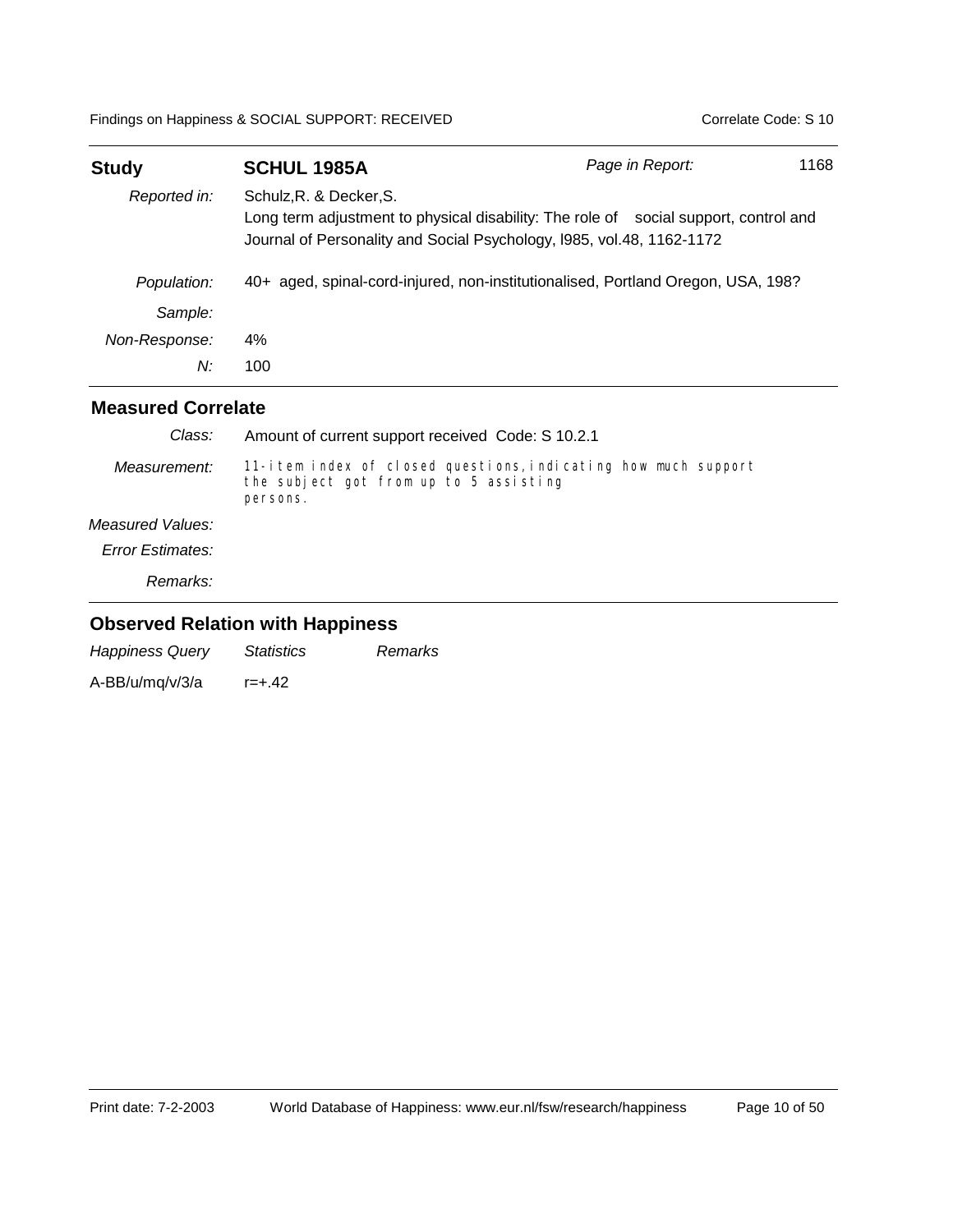| <b>Study</b>  | <b>AUSTR 1984/2</b>                                                                   | Page in Report: | 109/134/37 |
|---------------|---------------------------------------------------------------------------------------|-----------------|------------|
| Reported in:  | Austrom, D.R.<br>The consequences of being single<br>Peter Lang Publ., New York, 1984 |                 |            |
| Population:   | 23-59 aged English speaking, Toronto and Ontario, Canada, 198?                        |                 |            |
| Sample:       |                                                                                       |                 |            |
| Non-Response: | 45%                                                                                   |                 |            |
| N:            | 1038                                                                                  |                 |            |

#### **Measured Correlate**

| Class:       | Sources of current support Code: S 10.2.2                                                                                                                                                                                                                                                                                                                                                                                                                                                                                            |
|--------------|--------------------------------------------------------------------------------------------------------------------------------------------------------------------------------------------------------------------------------------------------------------------------------------------------------------------------------------------------------------------------------------------------------------------------------------------------------------------------------------------------------------------------------------|
| Measurement: | Factor analysis based on the following closed questions on<br>problems over the past year:<br>1. having too many responsibilities<br>2. not having people you can depend on<br>3. too many demands on your time<br>4. having problems communicating with others<br>5. problems with children<br>6. problems with spouse/ex-spouse<br>7. conflicts with people who are close.<br>Rated on a 6-point scale: never / a few times a year / about once<br>a month / a few times a month / once or twice a week / several<br>times a week. |

*Measured Values:*

*Error Estimates:*

*Remarks:*

| <b>Happiness Query</b> | <b>Statistics</b> | Remarks                                                                                                                                                                                                                                                                                                                                                                                                                                                                                                                                                                                                                                                                                                 |
|------------------------|-------------------|---------------------------------------------------------------------------------------------------------------------------------------------------------------------------------------------------------------------------------------------------------------------------------------------------------------------------------------------------------------------------------------------------------------------------------------------------------------------------------------------------------------------------------------------------------------------------------------------------------------------------------------------------------------------------------------------------------|
| O-SLW/u/sq/n/11/a      | r=-.34            | ALL Ss (maried (including not formally married<br>cohabitating Ss (considered as married)) and non-<br>$married)$ :                                                                                                                                                                                                                                                                                                                                                                                                                                                                                                                                                                                     |
|                        |                   | $\beta$ = -.01 after control for gender, age, household<br>income, marital status, being in love, desire to<br>change dating patterns or marital status, social<br>support (1. instrumental: problems managing money,<br>problems deciding how to spend money, not enough<br>money to do things, unsatisfying job, not enough<br>money to get by on; 2. expressive: no close<br>companions, unsatisfactory sex life, dissatisfied<br>with marital status, not enough close friends,<br>having no one to show love/affection, feeling too<br>dependent on others, not having children, having no<br>one to understand problems) and satisfaction with:<br>job and financial situation, friendships, love |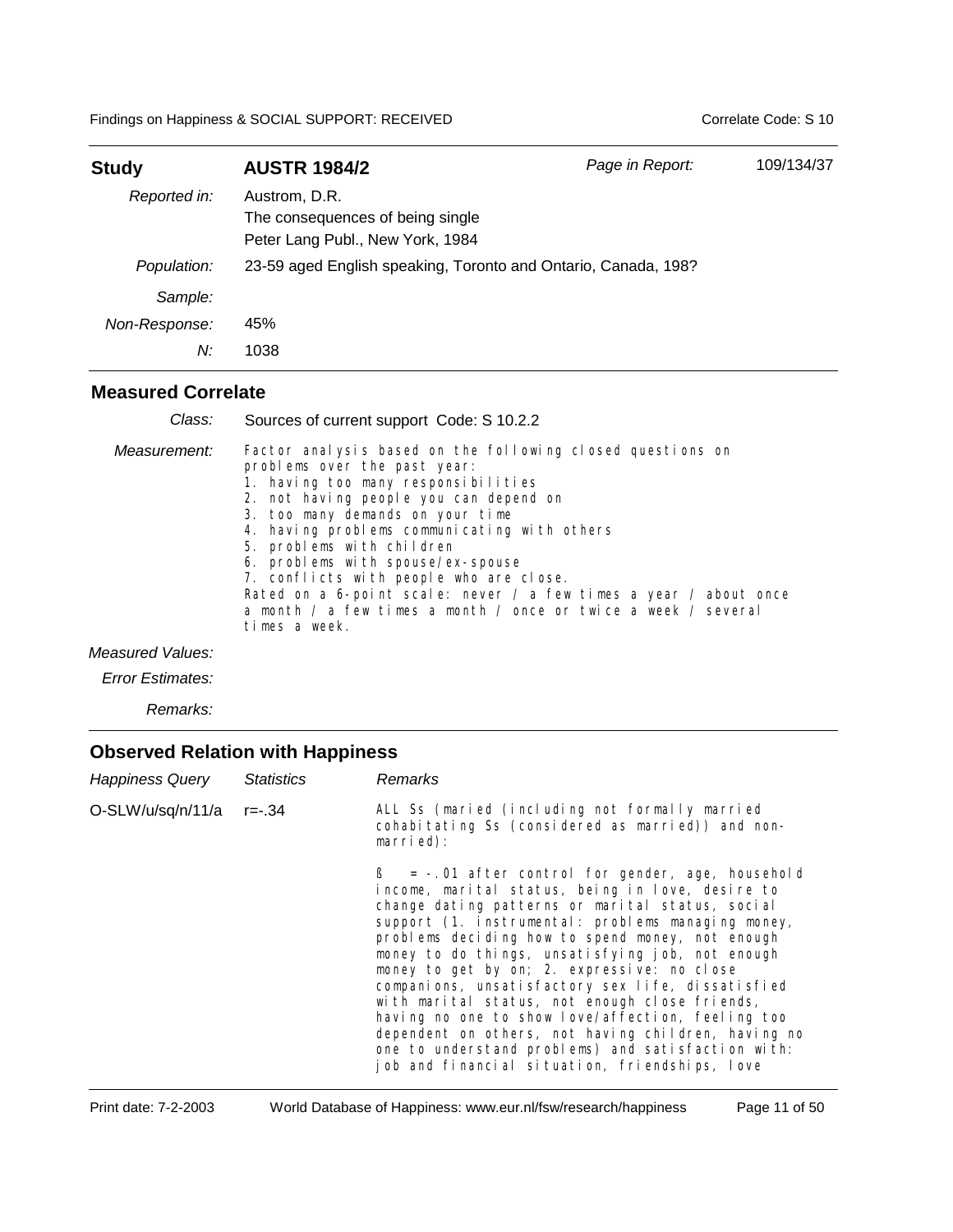relationships and living situation.

NON-MARRIED Ss ONLY:

 $-$  males:  $r = -.23$   $B = -.13$ - females:  $r = -.34$   $B = +.05$ Beta's controlled for the same variables as above, except gender and marital status.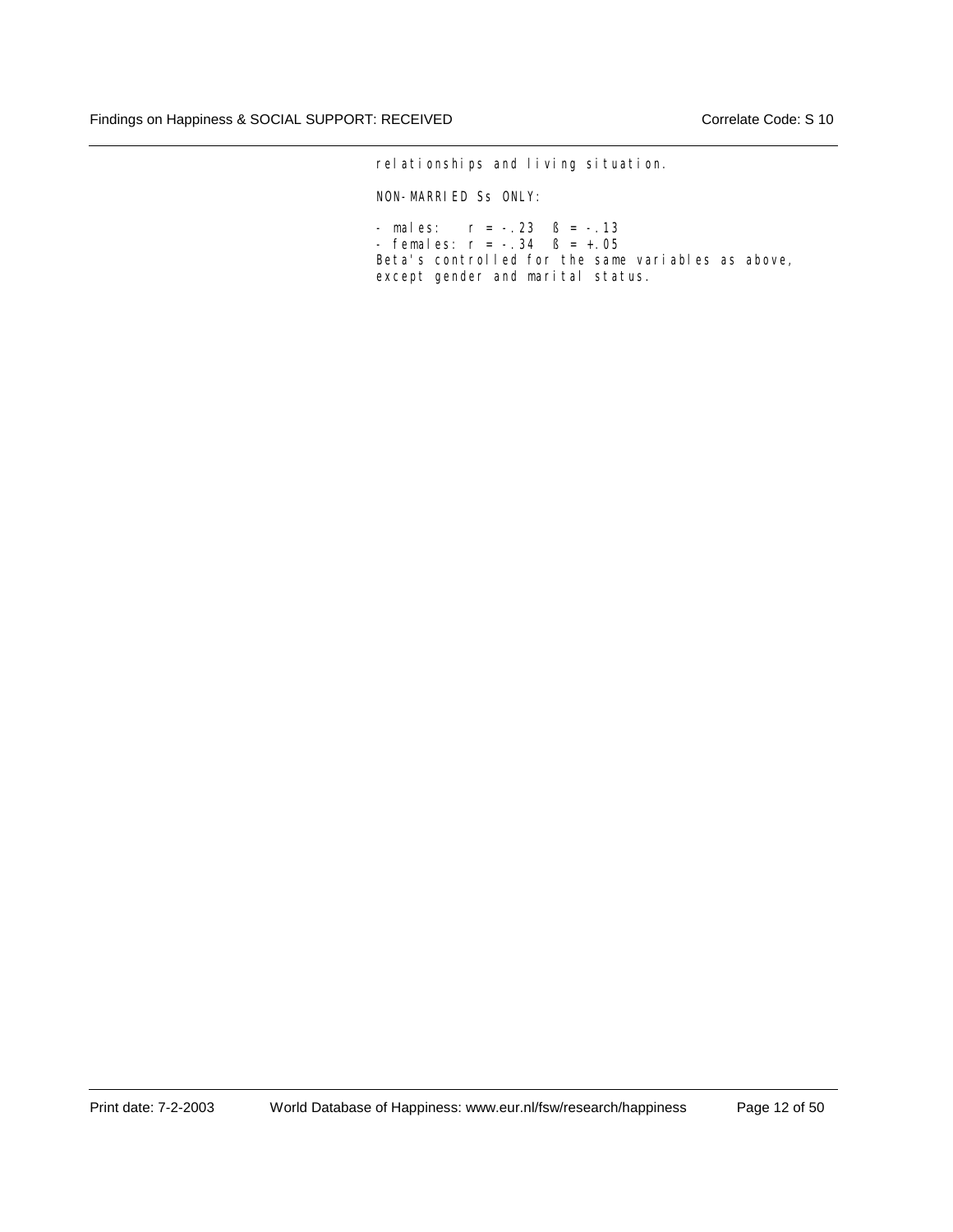| <b>Study</b>  | <b>AUSTR 1984/2</b>                                                                   | Page in Report: | 109/134/37 |
|---------------|---------------------------------------------------------------------------------------|-----------------|------------|
| Reported in:  | Austrom, D.R.<br>The consequences of being single<br>Peter Lang Publ., New York, 1984 |                 |            |
| Population:   | 23-59 aged English speaking, Toronto and Ontario, Canada, 198?                        |                 |            |
| Sample:       |                                                                                       |                 |            |
| Non-Response: | 45%                                                                                   |                 |            |
| N:            | 1038                                                                                  |                 |            |

#### **Measured Correlate**

| Class:       | Sources of current support Code: S 10.2.2                                                                                                                                                                                                                                                                                                                                                                                                                                                                                                                                                                                                                                                               |
|--------------|---------------------------------------------------------------------------------------------------------------------------------------------------------------------------------------------------------------------------------------------------------------------------------------------------------------------------------------------------------------------------------------------------------------------------------------------------------------------------------------------------------------------------------------------------------------------------------------------------------------------------------------------------------------------------------------------------------|
| Measurement: | Factor analysis based on the following single closed questions on<br>problems over the past year:<br>1. not having a close companion<br>not having people you can depend on<br>2.<br>not having a satisfactorry sex life<br>3.<br>communicating with others<br>4.<br>dissatisfied with marital status (single, married)<br>5.<br>not having enough close friends<br>6.<br>not having someone who shows love and affection8.<br>feeling too<br>dependent on others<br>9. not having children<br>10. not having someone who understands problems.<br>Rated on a 6-point scale: never / a few times a year / about once<br>a month / a few times a month / once or twice a week / several<br>times a week. |
|              |                                                                                                                                                                                                                                                                                                                                                                                                                                                                                                                                                                                                                                                                                                         |

*Measured Values:*

*Error Estimates:*

*Remarks:*

| <b>Happiness Query</b> | <b>Statistics</b> | <b>Remarks</b>                                                                                                                                                                                                                                                                                                                                                                                                                                                                                                                     |
|------------------------|-------------------|------------------------------------------------------------------------------------------------------------------------------------------------------------------------------------------------------------------------------------------------------------------------------------------------------------------------------------------------------------------------------------------------------------------------------------------------------------------------------------------------------------------------------------|
| O-SLW/u/sq/n/11/a      | r=-.50            | ALL Ss (married (including not formally married<br>cohabitating Ss (considered as married)) and non-<br>$marri$ ed):                                                                                                                                                                                                                                                                                                                                                                                                               |
|                        |                   | $\beta = -0.16$ after control for: gender, age,<br>household income, marital status, being in love,<br>desire to change dating pattern or marital status,<br>social support (1. instrumental: problems managing<br>money, deciding how to spend money, not enough<br>money to do things, unsatisfying job, not enough<br>money to get by on; 2. interpersonal demands: too<br>many responsibilities, no one to depend on, too<br>many demands on time, problems communicating,<br>problems with children, problems with spouse/ex- |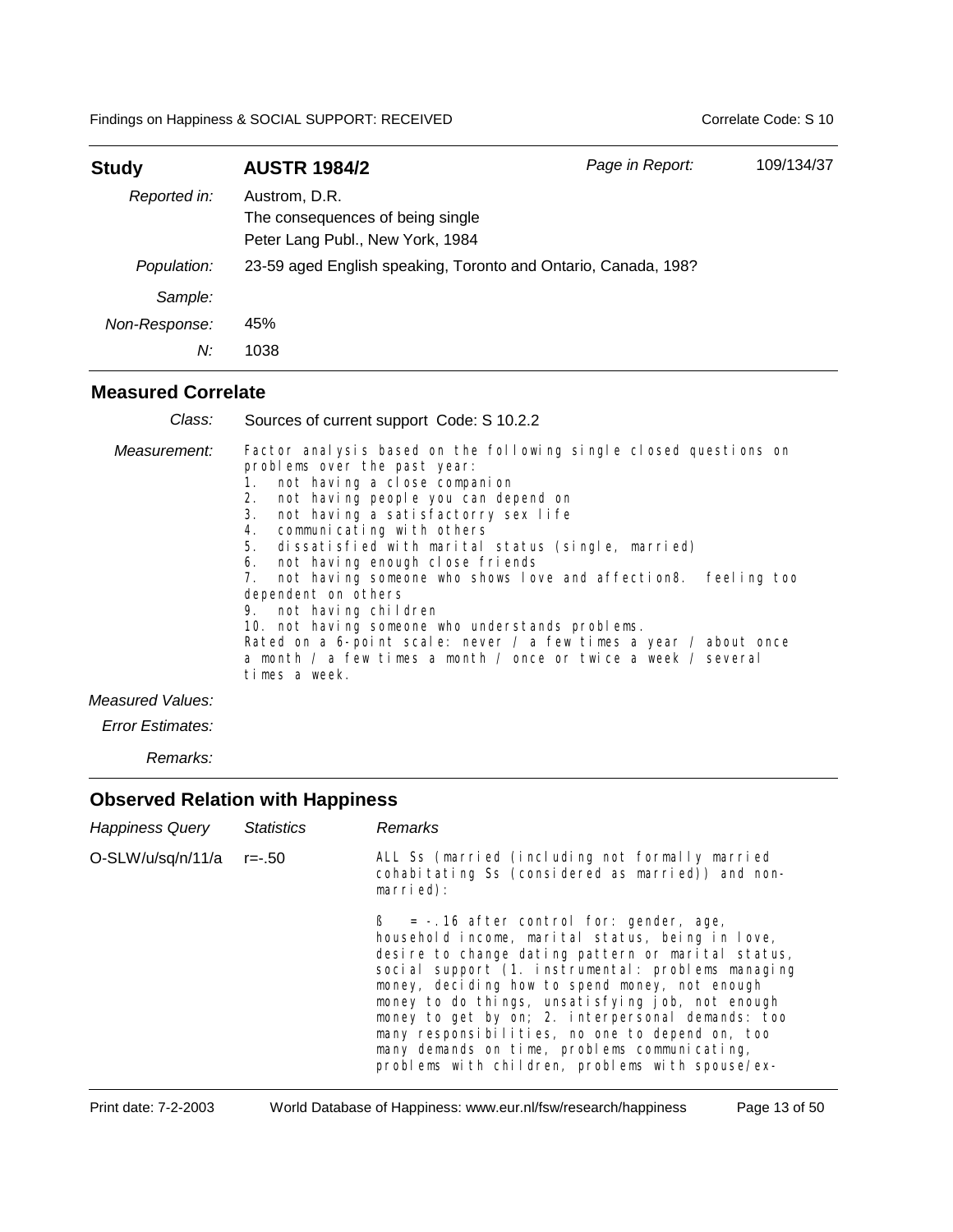spouse, conflicts wioth those who are close), and satisfaction with: job and financial situation, friendships, love relationships and living si tuati on.

NON-MARRIED Ss ONLY:

- males:  $r = -.49$   $\beta = -.03$ - females:  $r = -.58$   $B = -.39$ Beta's controlled for the same variables as above, except gender and marital status.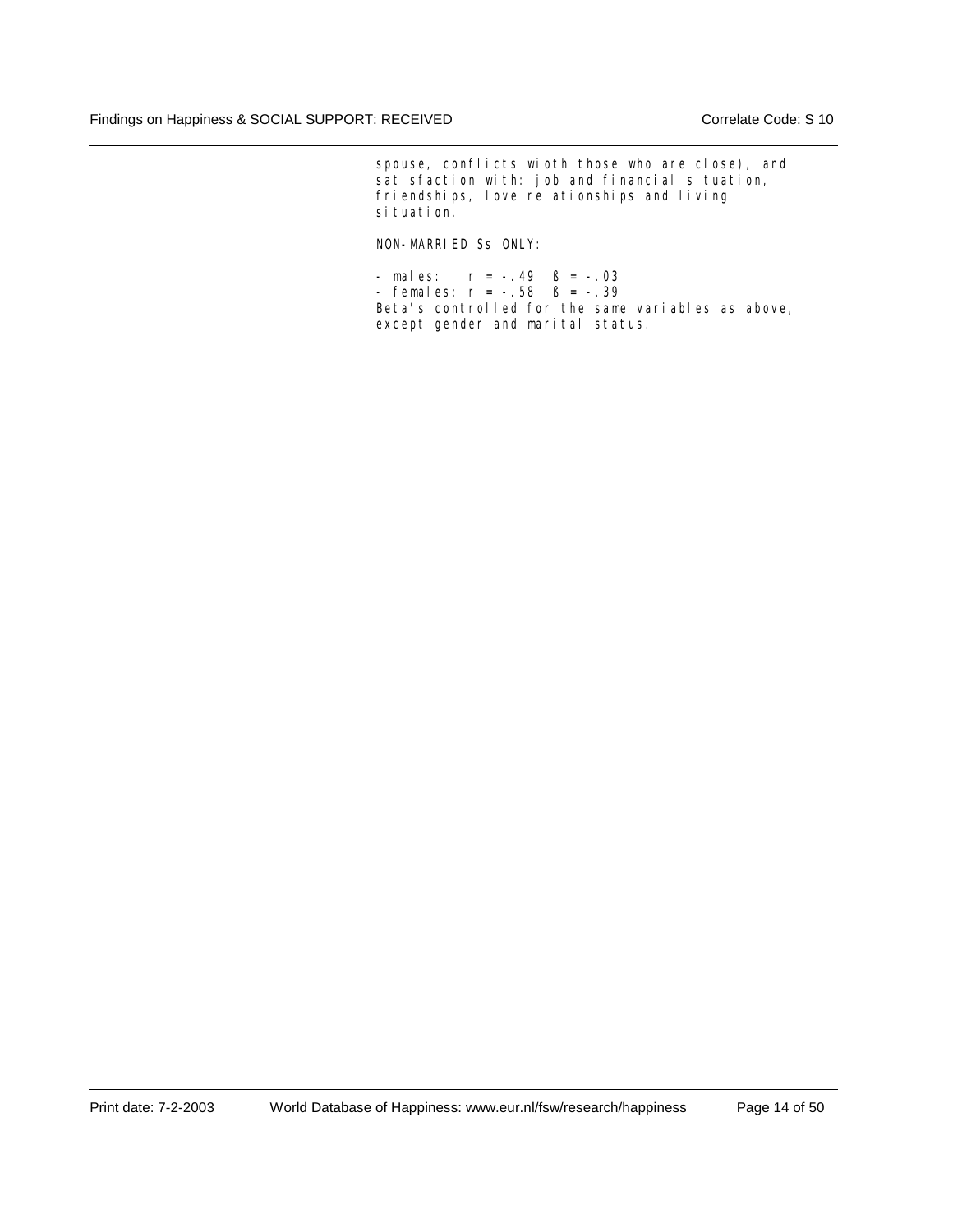| <b>Study</b>  | <b>BANKO 1981</b>                                                                                                                                                           | Page in Report: | 127/129 |
|---------------|-----------------------------------------------------------------------------------------------------------------------------------------------------------------------------|-----------------|---------|
| Reported in:  | Bankoff, E.A.<br>Effects of friendship support on the psychological well-being of widows.<br>Research in the Interweave of Social Roles: Friendship, vol.2, 1981, p.109-139 |                 |         |
| Population:   | Widowed women in grief, USA, 198?                                                                                                                                           |                 |         |
| Sample:       |                                                                                                                                                                             |                 |         |
| Non-Response: | 50%                                                                                                                                                                         |                 |         |
| N:            | 447                                                                                                                                                                         |                 |         |

Direct questions on seven kinds of percieved support by three categories of friends: *Measurement:* Sources of current support Code: S 10.2.2 *Class:*

1.Married friends

2.Widowed/single friends

3.Neighborhood friends

#### *Measured Values:*

*Error Estimates:*

*Remarks:* Crisis loss phase: (Husband died less than 18 months ago. Ss reports to be still in intense grief. N=126) Transition loss phase: (Husband died 2-5 years ago. Ss report grieving to a limited extent. N=321)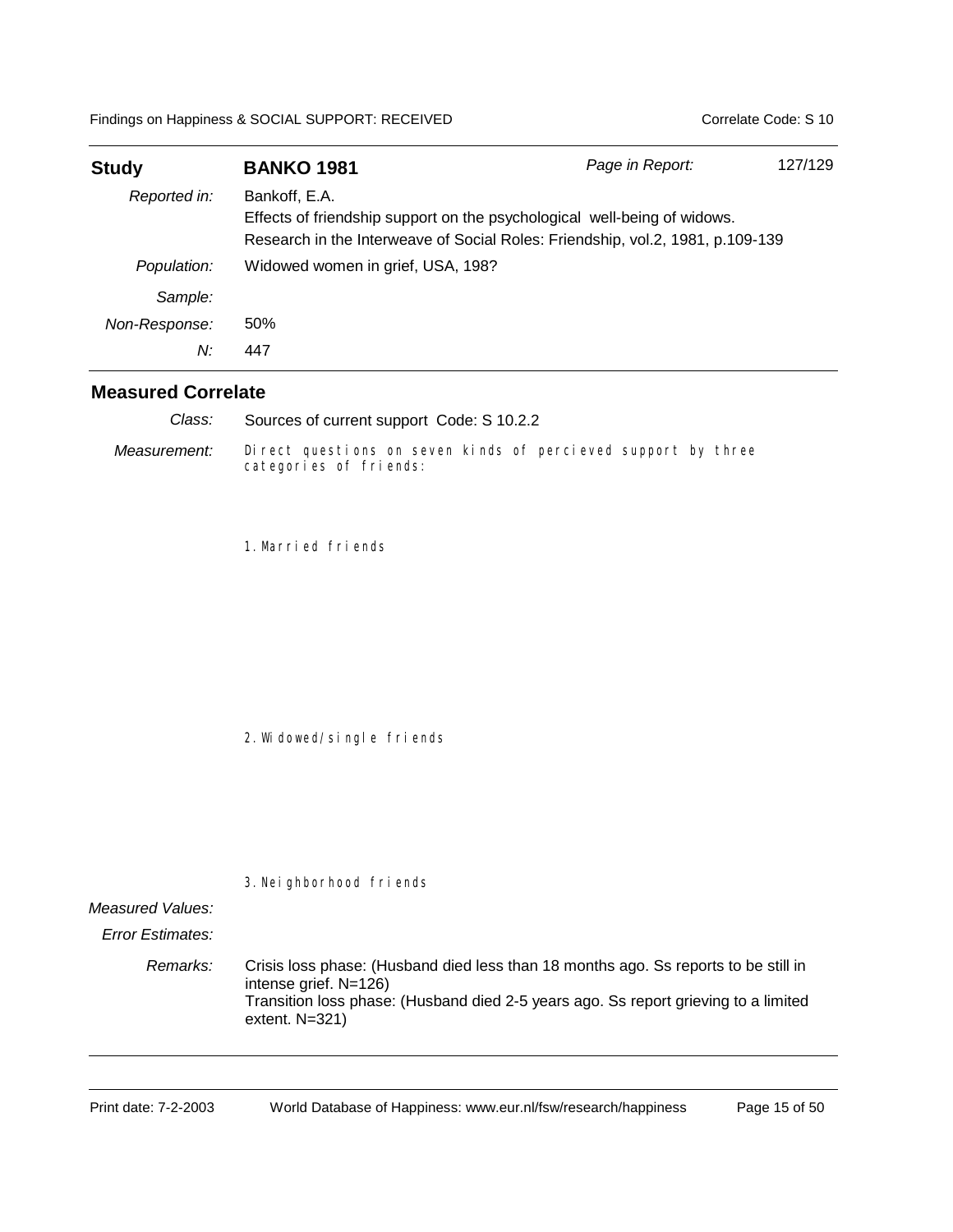| <b>Happiness Query</b> | <b>Statistics</b> |    | Remarks                                                                                                                                                                                                                                                                                                                                                                                                               |
|------------------------|-------------------|----|-----------------------------------------------------------------------------------------------------------------------------------------------------------------------------------------------------------------------------------------------------------------------------------------------------------------------------------------------------------------------------------------------------------------------|
| A-BB/cw/mq/v/4/e       | r=+.16            | ns | Crisis loss phase                                                                                                                                                                                                                                                                                                                                                                                                     |
|                        | $r =$             | ns | Crisis loss phase: (Husband died less than 18<br>Transition phase<br>months ago. Ss reports to be still in intense grief.                                                                                                                                                                                                                                                                                             |
|                        |                   |    | N=126)<br>When kinds* of support are considered seperately<br>Rangstion loss phase: Husband died 2-9 years<br>only 'intimacy substitutives, prince it upspanding the 2-4 years<br>crisis I oss phase 48 septing the whole alimited extent. N=321)<br>happiness $(r=+.28)$ .                                                                                                                                           |
|                        | r=                | ns | Crisis loss phase                                                                                                                                                                                                                                                                                                                                                                                                     |
|                        | $r =$             | ns | Transition phase                                                                                                                                                                                                                                                                                                                                                                                                      |
|                        |                   |    | When kinds of support are considered seperately the<br>following significant relations exist:<br>In the crisis loss phase group, 'guidance' by<br>widowed friends is related to happiness<br>(B=+.25, controlled for 'intimacy from married<br>friends') and<br>in the transition phase group 'intimacy' from<br>widowed friends is related to happiness<br>$(B = +.15,$ controlled for 'quidance from<br>neighbors') |
|                        | $r =$             | ns | Crisis loss phase                                                                                                                                                                                                                                                                                                                                                                                                     |
|                        | $r =$             | ns | Transition phase                                                                                                                                                                                                                                                                                                                                                                                                      |
|                        |                   |    | When kinds* of support are considered seperately in<br>the transition group 'guidance' from neighbors is<br>significantly related to happiness $(r= + . 24)$ .<br>Also in the transition group 'dependability'<br>from neighbors is related to happiness $(\beta = + 0.20,$<br>controlled for 'Intimacy from widowed friends' and<br>'Guidance from neighbors')                                                       |
|                        |                   |    | *The following kinds of support were considered:<br>-Gui dance<br>-Approval for new social life style<br>-Social companionship<br>-Intimacy<br>-Attention<br>-Dependability                                                                                                                                                                                                                                           |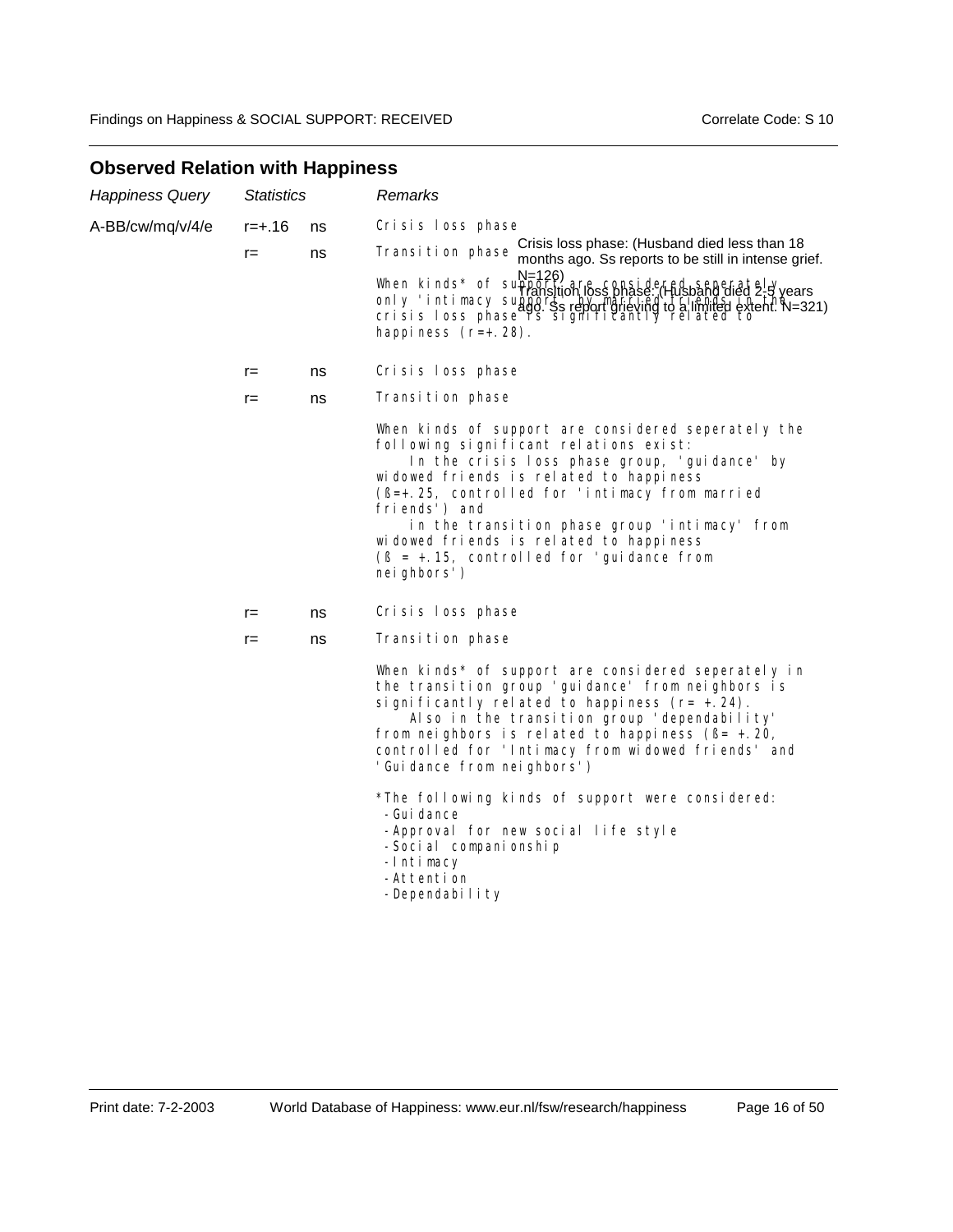| <b>Study</b>  | <b>BLAND 1990</b>                                                                     | Page in Report:                                                       | 395 |
|---------------|---------------------------------------------------------------------------------------|-----------------------------------------------------------------------|-----|
| Reported in:  | Blandford, A.A.& Chappell, N.L.<br>Canadian Journal On Ageing, Vol.9, 1990 p.386-399. | Subjective Well-being Among Native and Non-Native Elderly Persons: Do |     |
| Population:   | 50+aged, Winnipeg, Canada, 1985                                                       |                                                                       |     |
| Sample:       |                                                                                       |                                                                       |     |
| Non-Response: | 15% Natives                                                                           |                                                                       |     |
| N:            | 390                                                                                   |                                                                       |     |

## **Measured Correlate**

| Class:                  | Sources of current support Code: S 10.2.2 |
|-------------------------|-------------------------------------------|
| Measurement:            | Number of caregivers                      |
| Measured Values:        |                                           |
| <b>Error Estimates:</b> |                                           |
| Remarks:                |                                           |
|                         |                                           |

| Happiness Query  | <b>Statistics</b>    | Remarks                                                                                                                                                                                                                                                                                                                                                                                     |
|------------------|----------------------|---------------------------------------------------------------------------------------------------------------------------------------------------------------------------------------------------------------------------------------------------------------------------------------------------------------------------------------------------------------------------------------------|
| O-SLu/c/sq/v/5/d | $B = +.58$ $p < .01$ | b controlled by :<br>1. Male Sex<br>2. Married<br>3. Widowed<br>4. Age<br>5. Monthly income<br>6. Percei ved heal th<br>7. Days in bed<br>8. Family size<br>9. Functional ability<br>10. Satisfaction with family<br>rel ati onshi ps<br>11. Social contacts<br>12.Number of children<br>13. Number of siblings<br>14. Interaction of ethnicity with<br>ability & marital status & days ill |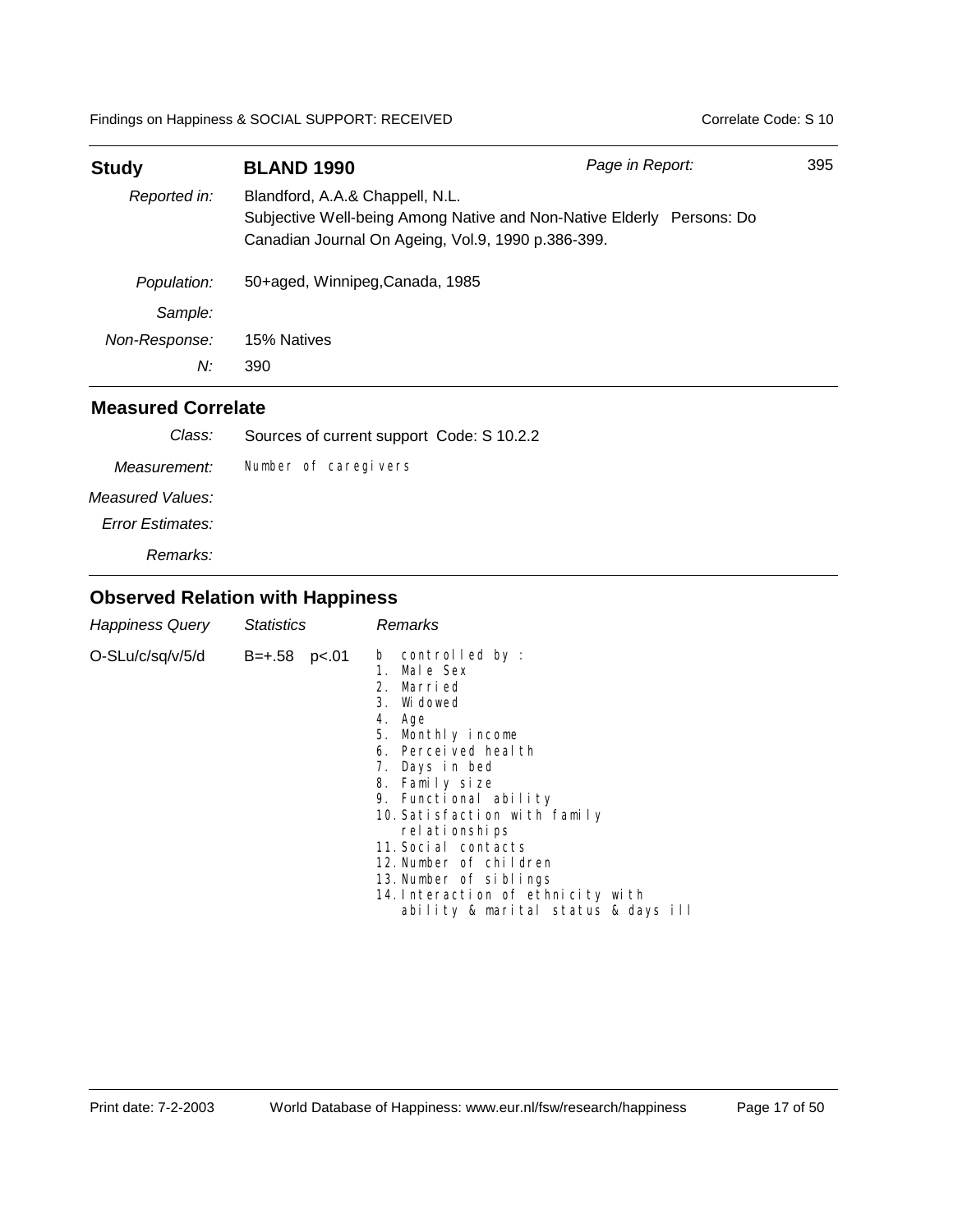| <b>Study</b>  | <b>LEVIT 1986</b>                                                                                                                                                               | Page in Report: | 314 |
|---------------|---------------------------------------------------------------------------------------------------------------------------------------------------------------------------------|-----------------|-----|
| Reported in:  | Levitt, M.J.; Weber, R.A. and Clark, M.<br>Social Network Relationships as Sources of Maternal Support and Well-being<br>Developmental Psychology, Vol.22 no.3, 1986, p.310-316 |                 |     |
| Population:   | Mothers of 13-months infants, Florida, U.S.A., 1984                                                                                                                             |                 |     |
| Sample:       |                                                                                                                                                                                 |                 |     |
| Non-Response: | 20%                                                                                                                                                                             |                 |     |
| N:            | 43                                                                                                                                                                              |                 |     |

Kahn and Antonucci (1984) Network Questionnaire. With regard to child-care the mother was asked to indicate those -who helps her to care for the baby on regular basis -who would be willing to babysit on short notice -whom she could turn to for advice about her baby -with whom she would be comfortable leaving her infant. *Measurement:* Sources of current support Code: S 10.2.2 *Class:*

*Measured Values:*

*Error Estimates:*

*Remarks:*

| Perceived child-care assistance from:<br>A-BB/cm/mg/v/2/a<br>$r = 0.03$<br>ns<br>- Husband<br>+. 28<br>- Mother<br>$-.09$<br>- Father<br>$-.04$<br>- Siblings<br>+. 01<br>- Other family members<br>$+.33$ | <b>Happiness Query</b> | <b>Statistics</b> | Remarks   |        |                                                                      |
|------------------------------------------------------------------------------------------------------------------------------------------------------------------------------------------------------------|------------------------|-------------------|-----------|--------|----------------------------------------------------------------------|
| - Children<br>$-.20$<br>- Mother-in-law<br>$+.08$<br>- Father-in-law<br>+. 16                                                                                                                              |                        |                   | - Friends | $-.22$ | (05)<br>(ns)<br>(ns)<br>(ns)<br>(05)<br>(ns)<br>(ns)<br>(ns)<br>(ns) |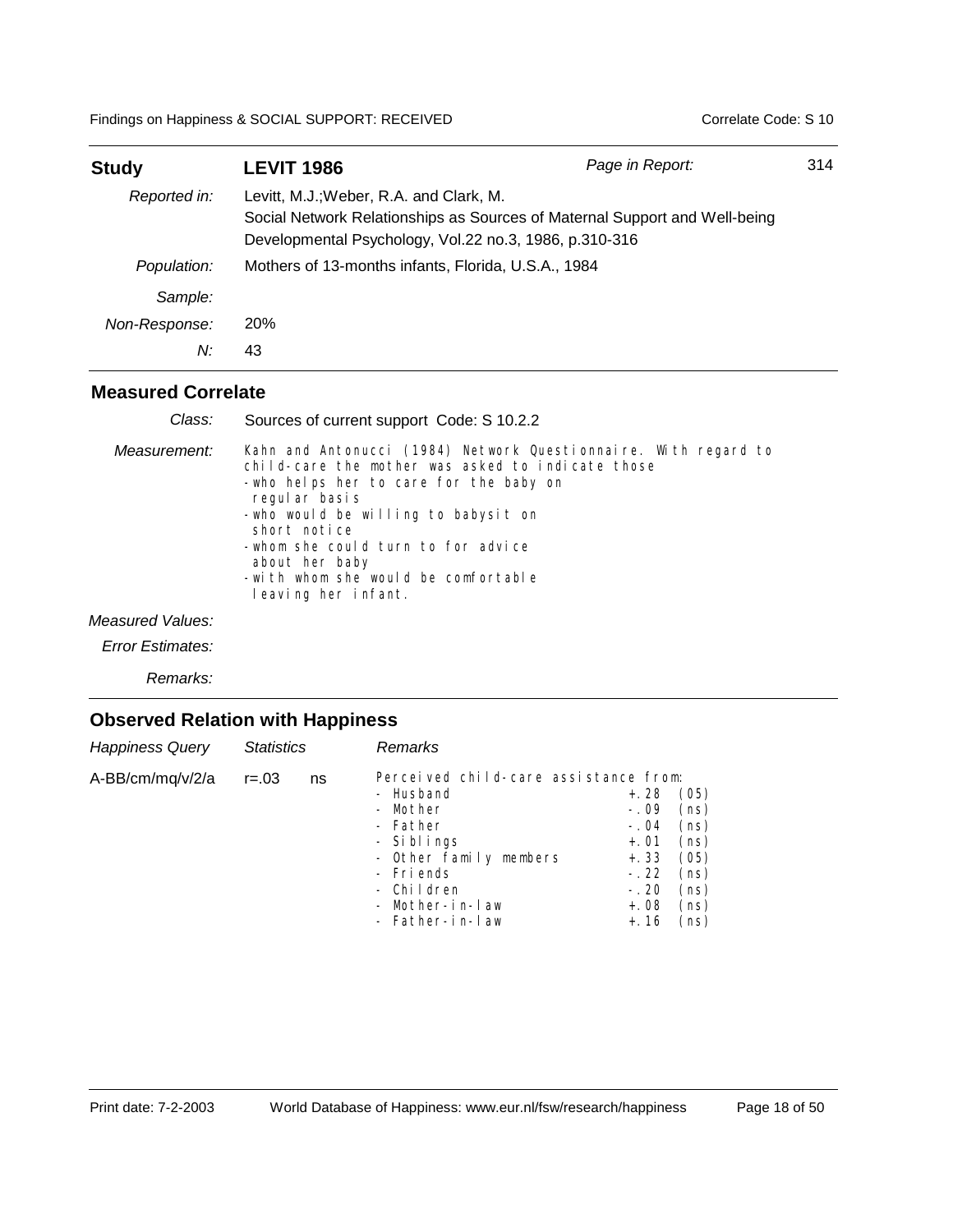| O-SLW/c/sq/n/7/a | r=+.02 | ns | Perceived child-care assistance from: |        |      |
|------------------|--------|----|---------------------------------------|--------|------|
|                  |        |    | - Husband                             | $+.38$ | (05) |
|                  |        |    | - Mother                              | $-.04$ | (ns) |
|                  |        |    | - Father                              | $-.01$ | (ns) |
|                  |        |    | - Siblings                            | $+.08$ | (ns) |
|                  |        |    | - Other family members                | +. 20  | (ns) |
|                  |        |    | - Friends                             | -. 18  | (ns) |
|                  |        |    | - Children                            | $-.07$ | (ns) |
|                  |        |    | - Mother-in-law                       | $+.11$ | (ns) |
|                  |        |    | - Father-in-law                       | +. 02  | (ns) |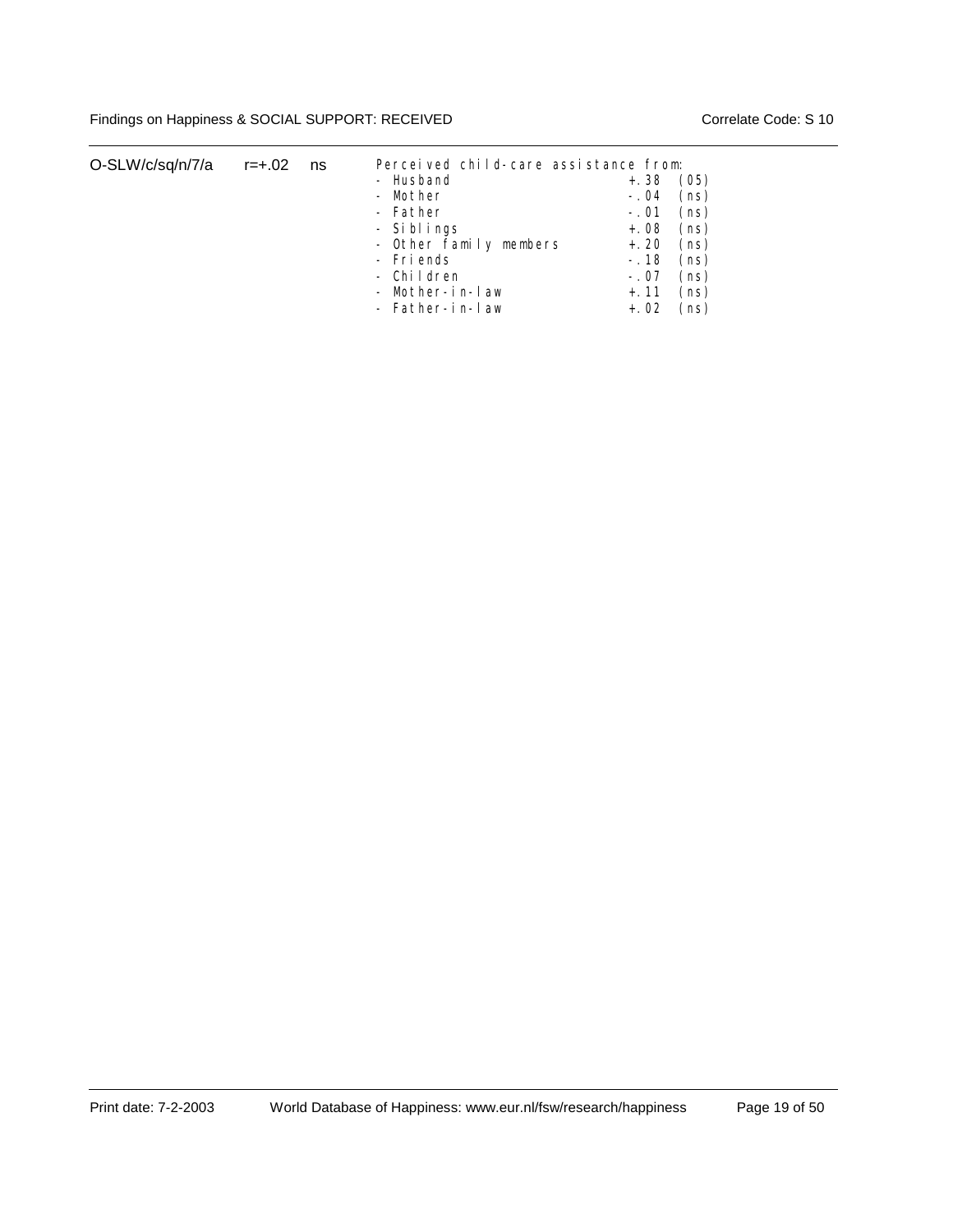| <b>Study</b>  | LEVIT 1986                                                                                                                                                                      | Page in Report: | 314 |
|---------------|---------------------------------------------------------------------------------------------------------------------------------------------------------------------------------|-----------------|-----|
| Reported in:  | Levitt, M.J.; Weber, R.A. and Clark, M.<br>Social Network Relationships as Sources of Maternal Support and Well-being<br>Developmental Psychology, Vol.22 no.3, 1986, p.310-316 |                 |     |
| Population:   | Mothers of 13-months infants, Florida, U.S.A., 1984                                                                                                                             |                 |     |
| Sample:       |                                                                                                                                                                                 |                 |     |
| Non-Response: | 20%                                                                                                                                                                             |                 |     |
| N:            | 43                                                                                                                                                                              |                 |     |

| Class:           | Sources of current support Code: S 10.2.2                                                                                                                                                                                                            |
|------------------|------------------------------------------------------------------------------------------------------------------------------------------------------------------------------------------------------------------------------------------------------|
| Measurement:     | Summed ratings on "emotional support"<br>and "child-care assistance" on Kahn and<br>Antonucci (1984) Network Questionnaire.                                                                                                                          |
|                  | 1. Emotional support: yes/no response on<br>whether spouse<br>-is in whom she confides<br>-reassures her<br>-makes her feel respected<br>-would care for her if she were ill<br>-is to whom she can talk when she is<br>upset, nervous or depressed. |
|                  | 2. Child-care support: yes/no response<br>on whether spouse<br>-helps on regular basis<br>-would be willing to babysit on short<br>notice<br>-she could turn to for advice about<br>her baby<br>-she would be comfortable leaving<br>her infant.     |
| Measured Values: |                                                                                                                                                                                                                                                      |
| Frror Estimates: |                                                                                                                                                                                                                                                      |

*Error Estimates:*

*Remarks:*

| <b>Happiness Query</b> | <i>Statistics</i> | Remarks |
|------------------------|-------------------|---------|
| A-BB/cm/mg/v/2/a       |                   |         |
| O-SLW/c/sq/n/7/a       | r=+.46 p<.01      |         |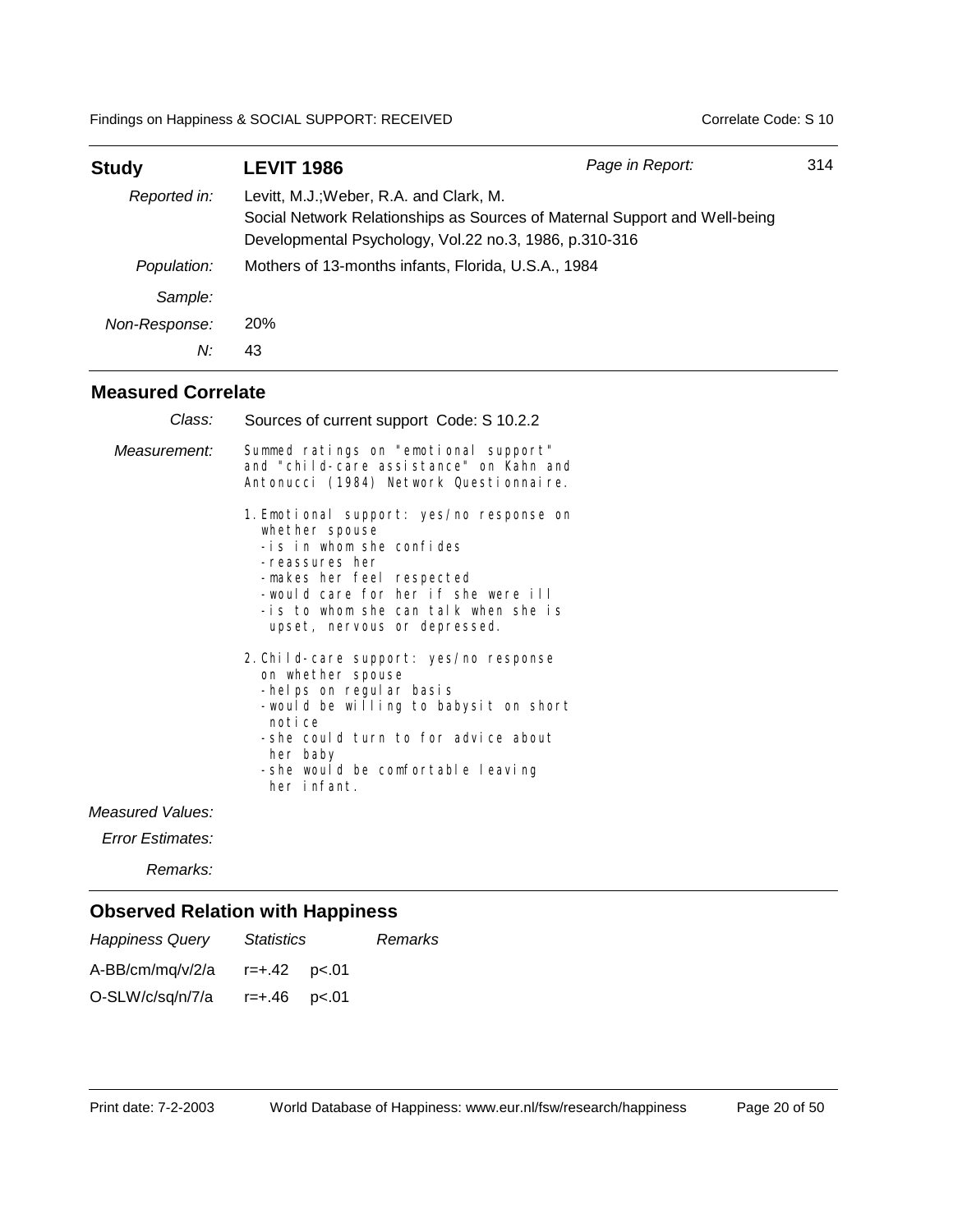| <b>Study</b>  | LEVIT 1986                                                                                                                                                                      | Page in Report: | 314 |
|---------------|---------------------------------------------------------------------------------------------------------------------------------------------------------------------------------|-----------------|-----|
| Reported in:  | Levitt, M.J.; Weber, R.A. and Clark, M.<br>Social Network Relationships as Sources of Maternal Support and Well-being<br>Developmental Psychology, Vol.22 no.3, 1986, p.310-316 |                 |     |
| Population:   | Mothers of 13-months infants, Florida, U.S.A., 1984                                                                                                                             |                 |     |
| Sample:       |                                                                                                                                                                                 |                 |     |
| Non-Response: | 20%                                                                                                                                                                             |                 |     |
| N:            | 43                                                                                                                                                                              |                 |     |

| Class:       | Sources of current support Code: S 10.2.2                                                                                                                                                                                                                                                                                                                                                                                                                                                                                                                                                                                                                                                                                                                  |
|--------------|------------------------------------------------------------------------------------------------------------------------------------------------------------------------------------------------------------------------------------------------------------------------------------------------------------------------------------------------------------------------------------------------------------------------------------------------------------------------------------------------------------------------------------------------------------------------------------------------------------------------------------------------------------------------------------------------------------------------------------------------------------|
| Measurement: | Kahn and Antonucci (1984) Network Questionnaire. Respondents are<br>confronted with a diagram of three concentric circles with herself<br>in the centre. She is asked to place (by initial) in the inner<br>circle those individuals who are "so close that it is hardly to<br>imagine to live without them", "not quite so close but still very<br>important" in the second circle<br>and "not quite as close but still important" in the third.<br>For the first ten persons listed mothers were asked to indicate<br>those<br>-in whom she confides<br>-who reassure her<br>-who make her feel respected<br>-who would care for her if she were ill<br>-with whom she can talk if she is<br>upset, nervous or depressed.<br>Response-categories yes/no. |

#### *Measured Values:*

*Error Estimates:*

*Remarks:*

| <b>Happiness Query</b> | <b>Statistics</b> |    | Remarks                                                                                                                                                                                                                                                                               |                                                                                      |                                                                      |  |
|------------------------|-------------------|----|---------------------------------------------------------------------------------------------------------------------------------------------------------------------------------------------------------------------------------------------------------------------------------------|--------------------------------------------------------------------------------------|----------------------------------------------------------------------|--|
| A-BB/cm/mq/v/2/a       | r=-.13            | ns | Perceived emotional support from:<br>- Husband<br>- Mother<br>- Father<br>- Siblings<br>- Other family members<br>- Friends<br>- Children<br>- Mother-in-law<br>- Father-in-law<br>Negative relationship with support from friends<br>due to greater friend-support in bad marriages. | +. 34<br>$+.09$<br>$+.06$<br>$+.00$<br>$+.02$<br>$-.34$<br>$-.10$<br>+. 07<br>$+.05$ | (05)<br>(ns)<br>(ns)<br>(ns)<br>(ns)<br>(05)<br>(ns)<br>(ns)<br>(ns) |  |
|                        |                   |    |                                                                                                                                                                                                                                                                                       |                                                                                      |                                                                      |  |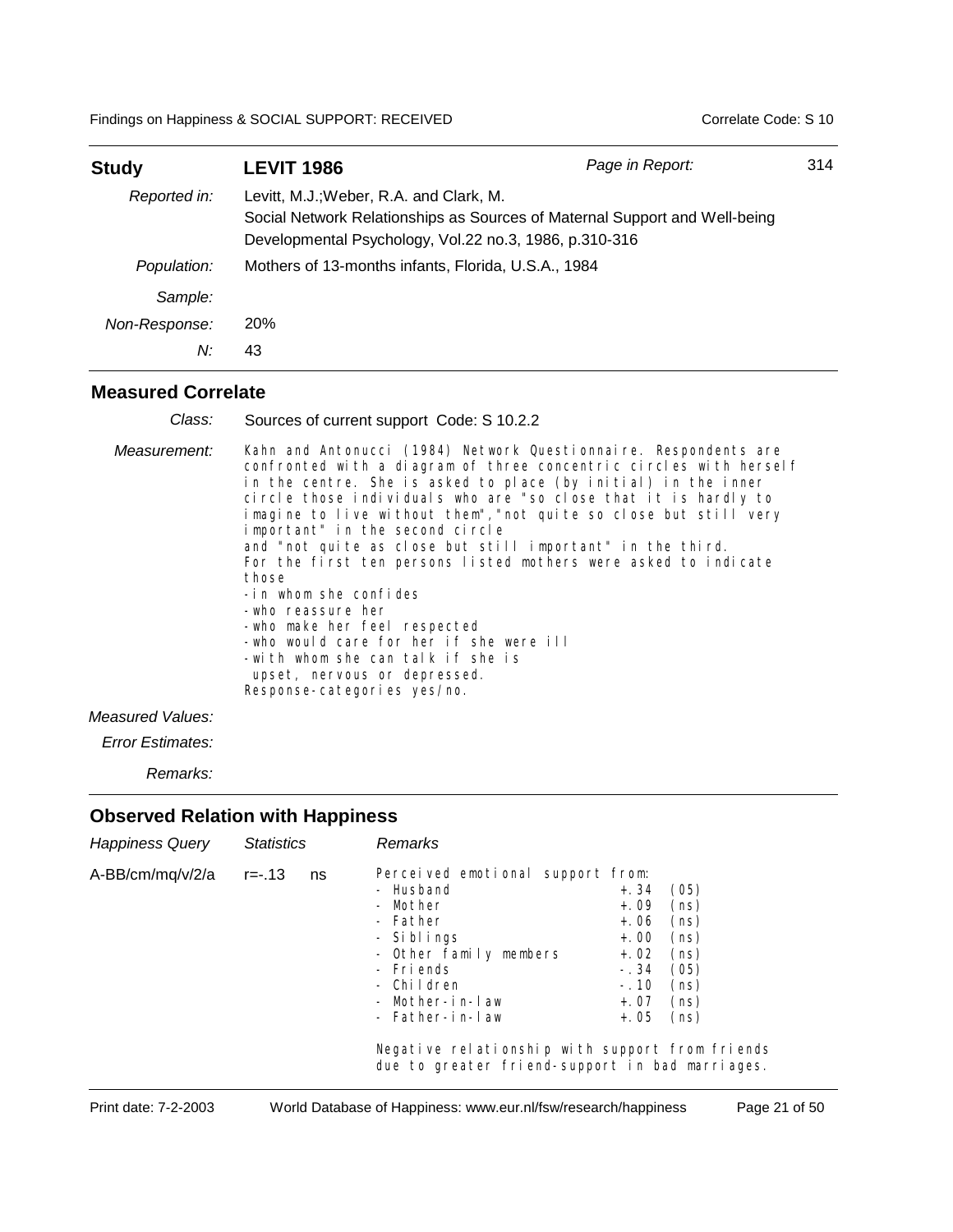|                  |        |    | $rpc = >+.17$<br>rpc controled for satisfaction with spouce.                                                                                                                                          |                                                                                                                                                                                                                                             |
|------------------|--------|----|-------------------------------------------------------------------------------------------------------------------------------------------------------------------------------------------------------|---------------------------------------------------------------------------------------------------------------------------------------------------------------------------------------------------------------------------------------------|
| O-SLW/c/sq/n/7/a | r=-.06 | ns | Perceived emotional support from:<br>- Husband<br>- Mother<br>- Father<br>- Siblings<br>- Other family members<br>- Friends<br>- Children<br>- Mother-in-law<br>- Father-in-law<br>$rpc = >+.17$ (ns) | $+.35(05)$<br>$+.04$ (ns)<br>$+.08$ (ns)<br>$+$ . 12 (ns)<br>$-.15$ (ns)<br>$-.32(05)$<br>$+ . 15$ (ns)<br>$-.02$ (ns)<br>$-.02$ (ns)<br>Negative relationship with support from friends<br>due to greater friend-support in bad marriages. |

rpc controled for satisfaction with spouce.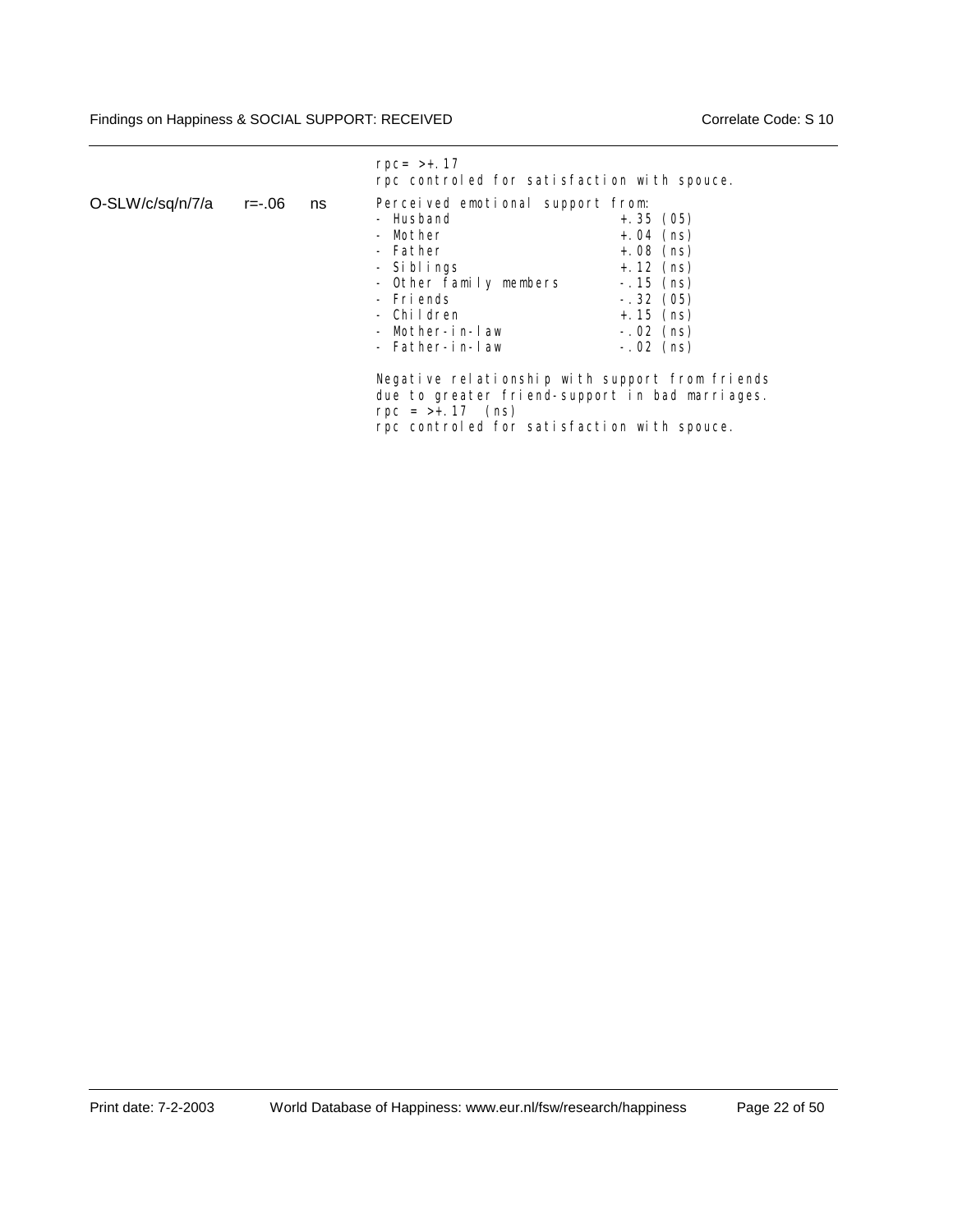| <b>Study</b>  | <b>BANKO 1981</b>                                                                                                                                                           | Page in Report: | 122/23/129 |
|---------------|-----------------------------------------------------------------------------------------------------------------------------------------------------------------------------|-----------------|------------|
| Reported in:  | Bankoff, E.A.<br>Effects of friendship support on the psychological well-being of widows.<br>Research in the Interweave of Social Roles: Friendship, vol.2, 1981, p.109-139 |                 |            |
| Population:   | Widowed women in grief, USA, 198?                                                                                                                                           |                 |            |
| Sample:       |                                                                                                                                                                             |                 |            |
| Non-Response: | 50%                                                                                                                                                                         |                 |            |
| N:            | 447                                                                                                                                                                         |                 |            |

Kind of social support received Code: S 10.2.3 *Class:*

Single direct questions about social support by friends (married friends, widowed/single friends and neighborhood friends): *Measurement:*

- 1.Emotional support: "How much can you depend on your..... friends for support and comfort, when you are feeling down".
- 2.Guidance: "how much can you depend on your ....friends for information and advice about what to do or who to see about problems you are experiencing as a widowed person."

3.Approval for starting to lead an active social life: "How much do your ....friends approve of you as a widowed person having (or wanting) an active social life."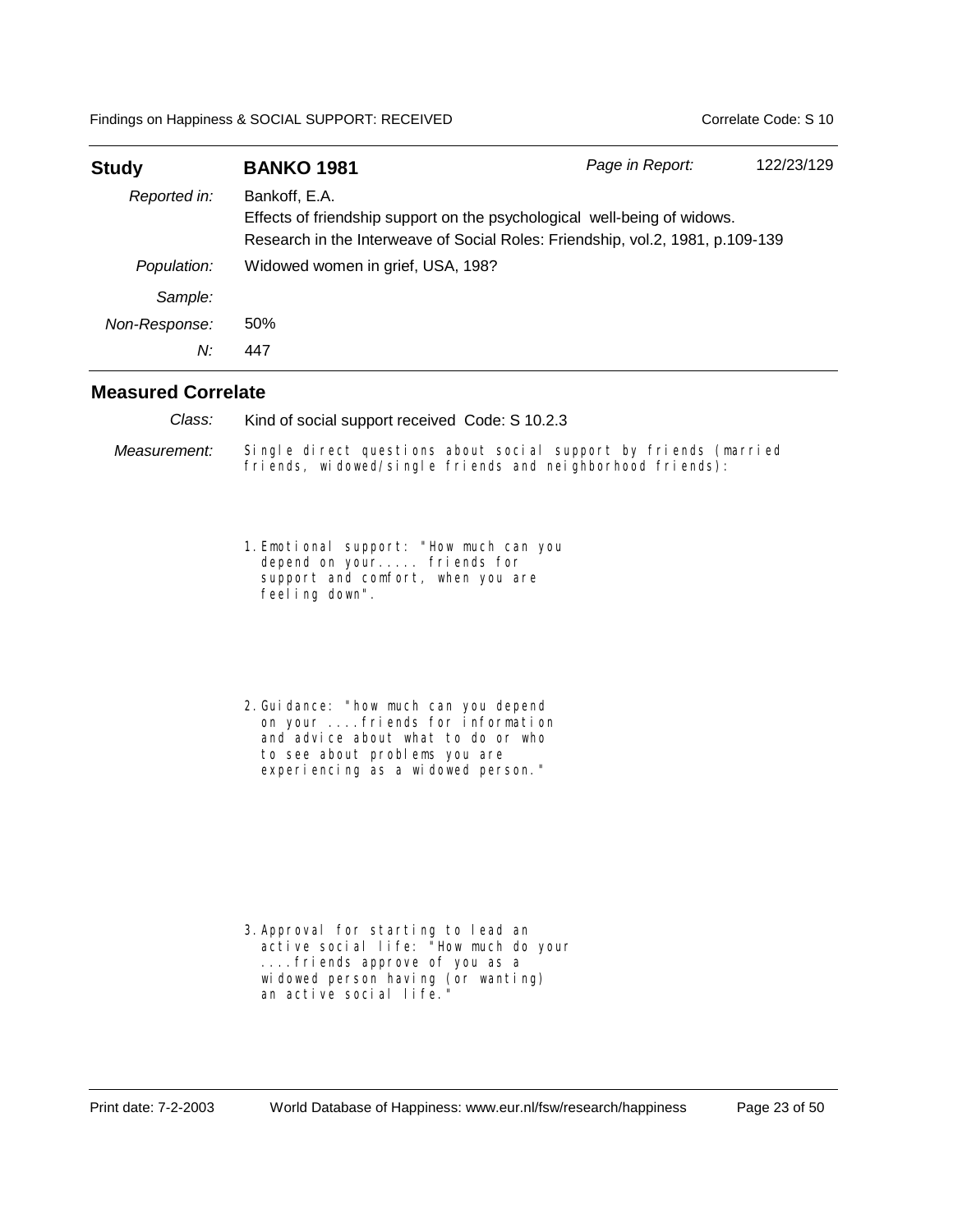- 4.Social companionship:
- the frequency of recreation, entertainment or social activities.
- number of accompagning networkmembers.
- 5.Intimacy: the frequency with which the widows have discussed their important personal problems.

6.Attention: amount of contact widows have had with their friends.

- 7.Dependability: the extent to which which the widows felt they could depend on their friends in case of emergency.
- 8.Overall support

#### *Measured Values:*

*Error Estimates:*

*Remarks:* Crisis loss phase: (Husband died less than 18 months ago. Ss reports to be still in intense grief. N=126) Transition loss phase: (Husband died 2-5 years ago. Ss reports grieving to limited extend. N=321)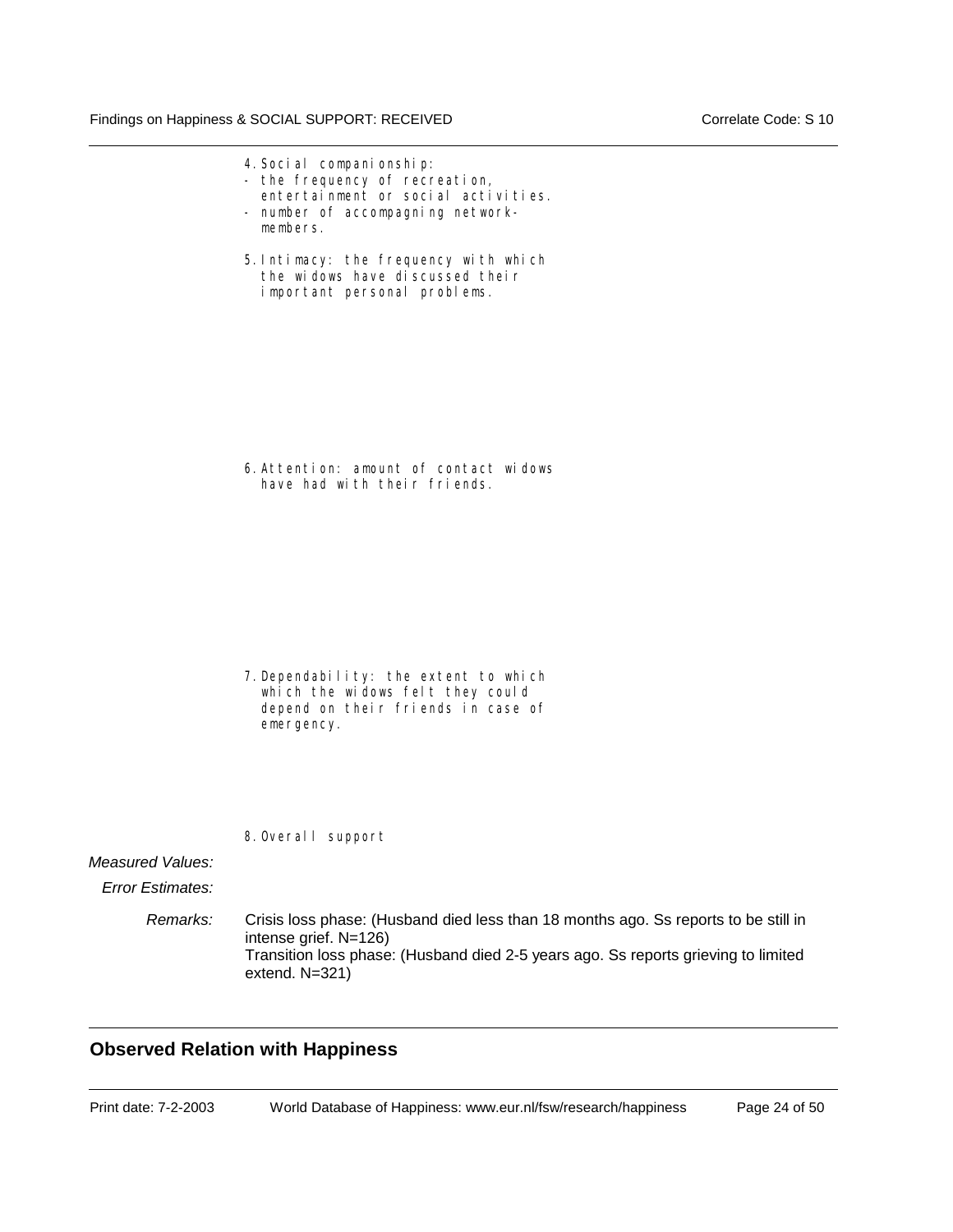| <b>Happiness Query</b> | <b>Statistics</b> |        | Remarks                                                                                                                                                                                                                                            |
|------------------------|-------------------|--------|----------------------------------------------------------------------------------------------------------------------------------------------------------------------------------------------------------------------------------------------------|
| A-BB/cw/mq/v/4/e       | Beta=             | ns     | Crisis loss phase<br>Controlled for sochisitiossiphesien(Blotspanddiedpless when of<br>lifestyle.<br>months ago. Ss reports to be still in intense grief.                                                                                          |
|                        | Beta=             | ns     | Transition phase $\frac{N}{2}$ =126)<br>Controlled for sociaansition less phase; (Husband died 2 5 Nears<br>ago. Ss reports grieving to limited extend. N=321)<br>dependability.                                                                   |
|                        |                   |        | When split up for support from different kinds of<br>friends not any significant relation either.                                                                                                                                                  |
|                        | Beta=             | ns     | Crisis loss phase<br>Controlled for social companionship and approval of<br>lifestyle.                                                                                                                                                             |
|                        | Beta= $+.2 p<.05$ |        | Transition phase<br>Controlled for social companionship.                                                                                                                                                                                           |
|                        |                   |        | When split up for specific kinds of friends only<br>guidance from widowed friends is significantly<br>related to happiness in the crisis loss phase<br>group.<br>In the transition group only guidance from<br>neighbours is related to happiness. |
|                        | Beta= $-0.2$ ns   |        | Crisis loss phase<br>Controlled for social companionship.                                                                                                                                                                                          |
|                        | Beta=             | ns     | Transition phase<br>Controlled for social companionship, guidance and<br>dependability.                                                                                                                                                            |
|                        |                   |        | When split up for support from different kinds of<br>friends not any significant relation either.                                                                                                                                                  |
|                        | $r = +.28$        | p<.05  | Crisis loss phase                                                                                                                                                                                                                                  |
|                        | $r = +.22$        | p<.001 | Transition phase                                                                                                                                                                                                                                   |
|                        |                   |        | When split up for support from different kinds of<br>friends not any significant relation.                                                                                                                                                         |
|                        | Beta=             | ns     | Crisis loss phase<br>Controlled for social companionship and approval of<br>lifestyle.                                                                                                                                                             |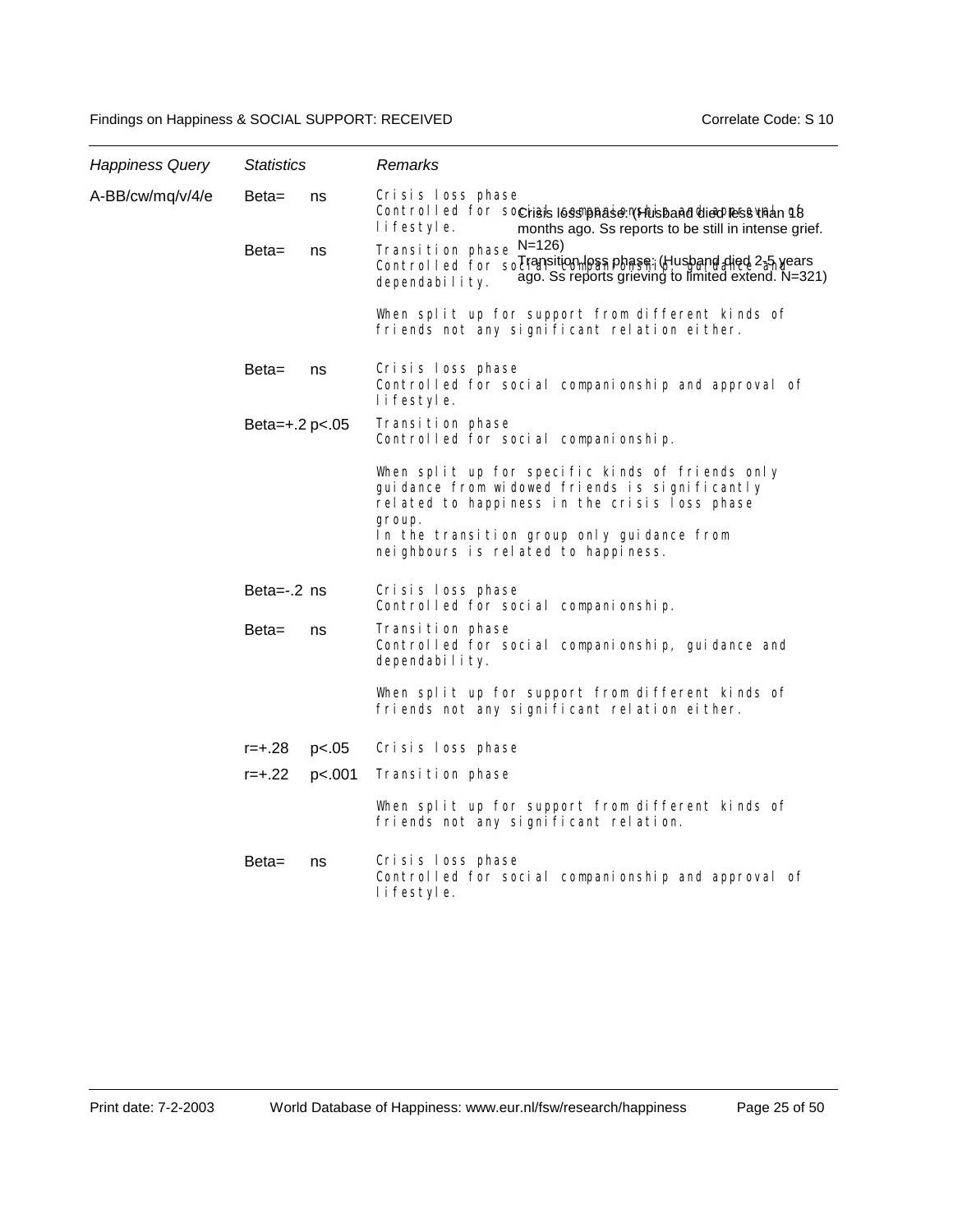| $Beta =$       | ns     | Transition phase<br>Controlled for social companionship, guidance and<br>dependability.                                                                                                                                                                                |
|----------------|--------|------------------------------------------------------------------------------------------------------------------------------------------------------------------------------------------------------------------------------------------------------------------------|
|                |        | When split up for support from different kinds of<br>friends only intimacy from married friends is<br>significantly related to happiness in the crisis<br>loss group.<br>Intimacy by widowed friends is significantly<br>related to happiness in the transition group. |
| Beta=          | ns     | Crisis loss phase<br>Controlled for social companionship and approval of<br>lifestyle.                                                                                                                                                                                 |
| Beta=          | ns     | Transition phase<br>Controlled for social companionship, guidance and<br>dependability.                                                                                                                                                                                |
|                |        | When split up for support from different kinds of<br>friends not any significant relation either.                                                                                                                                                                      |
| Beta=          | ns     | Crisis loss phase<br>Controlled for social companionship and approval of<br>I i festyl e.                                                                                                                                                                              |
| Beta=-.1 p<.05 |        | Transition phase<br>Controlled for social companionship and guidance.<br>When split up for support from different kinds of<br>friends dependability from neighbors is<br>significantly related to happiness in the<br>transition loss group.                           |
| $R^2 = 13$     | p<.05  | Combination of all factors of friendship support<br>that have a significant contribution on happiness<br>in the crisis loss phase.                                                                                                                                     |
| $R^2 = 07$     | p<.005 | Combination of all factors of friendship support<br>that have a significant contribution on happiness<br>in the transition phase.                                                                                                                                      |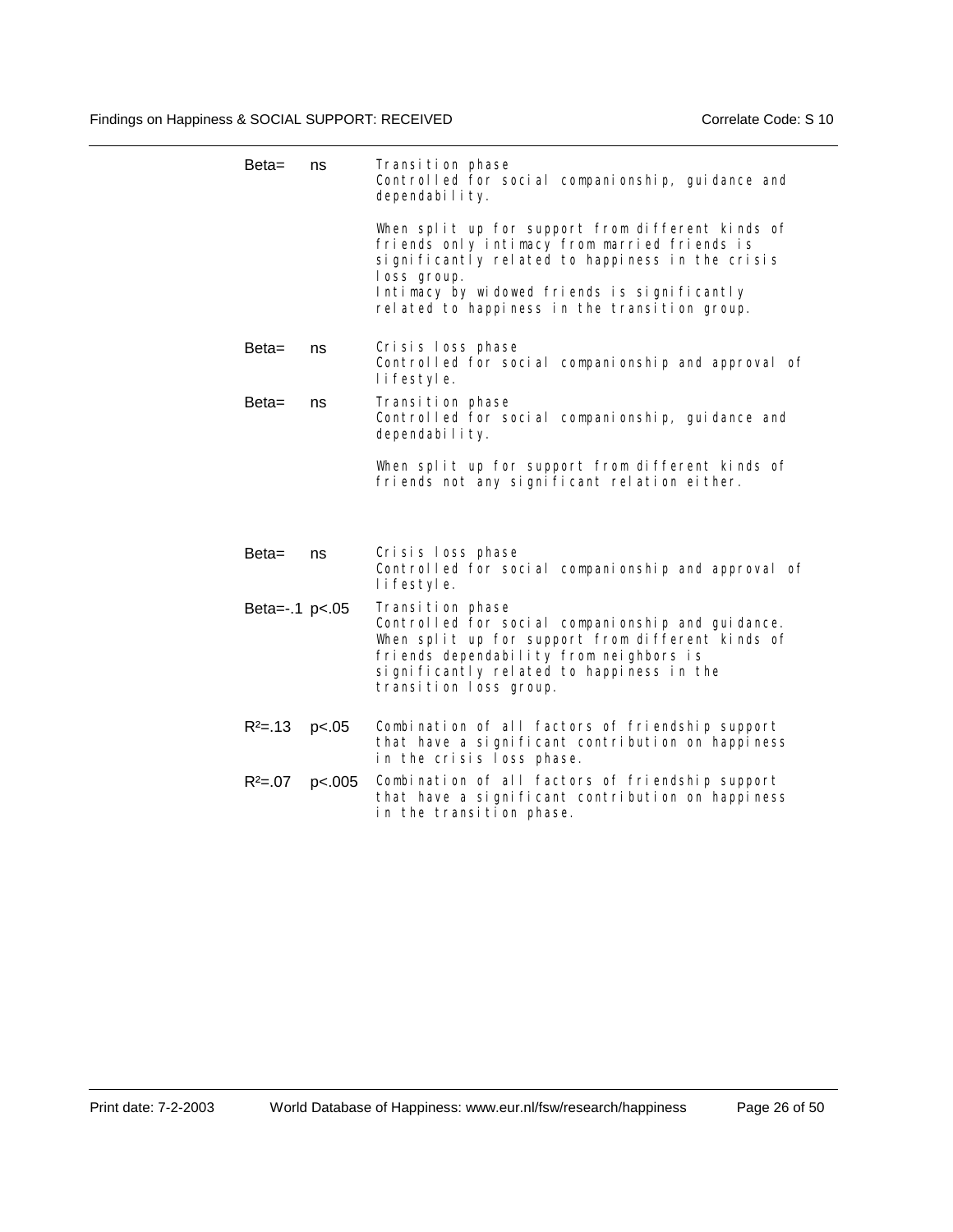| <b>Study</b>  | <b>PEIL 1984</b>                                                                                                                   | Page in Report: | Extra info |
|---------------|------------------------------------------------------------------------------------------------------------------------------------|-----------------|------------|
| Reported in:  | Peil.M.<br>African urban life: components of satisfaction in Sierra Leone<br>Social Indicators Research, Vol 14, 1984, pp.363-384. |                 |            |
| Population:   | Adult, general public, urban areas (Freetown, Bo and Kenema), Sierra Leone, 1981                                                   |                 |            |
| Sample:       |                                                                                                                                    |                 |            |
| Non-Response: | 5% (on some<br>items up to 60%)                                                                                                    |                 |            |
| N:            | 640                                                                                                                                |                 |            |

#### **Measured Correlate**

| Class:                  | Attitudes to social support received Code: S 10.3                                                                                                                        |  |  |
|-------------------------|--------------------------------------------------------------------------------------------------------------------------------------------------------------------------|--|--|
| Measurement:            | Direct question: "Is it important for people living in town to<br>keep up contacts with their rural kin or is it better to<br>concentrate on their family in town? Why?" |  |  |
| Measured Values:        |                                                                                                                                                                          |  |  |
| <b>Error Estimates:</b> |                                                                                                                                                                          |  |  |
| Remarks:                |                                                                                                                                                                          |  |  |

| <b>Happiness Query</b> | <b>Statistics</b> | <b>Remarks</b> |                                                                                                                                      |                              |                                               |                              |                                               |
|------------------------|-------------------|----------------|--------------------------------------------------------------------------------------------------------------------------------------|------------------------------|-----------------------------------------------|------------------------------|-----------------------------------------------|
| O-SLW/u/sq/l/7/a       | $DMt =$           | town:          | Happiness level in Mt' (0-10):<br>rural: information<br>help me<br>help them<br>norm<br>other<br>hel p<br>demand<br>unknown<br>other | males: $7.5$<br>males: $7.6$ | 7.0<br>7.3<br>6.7<br>8.2<br>6.9<br>8.5<br>7.1 | females: 7.2<br>females: 6.8 | 8.0<br>7.4<br>7.3<br>6.8<br>8.0<br>7.9<br>7.9 |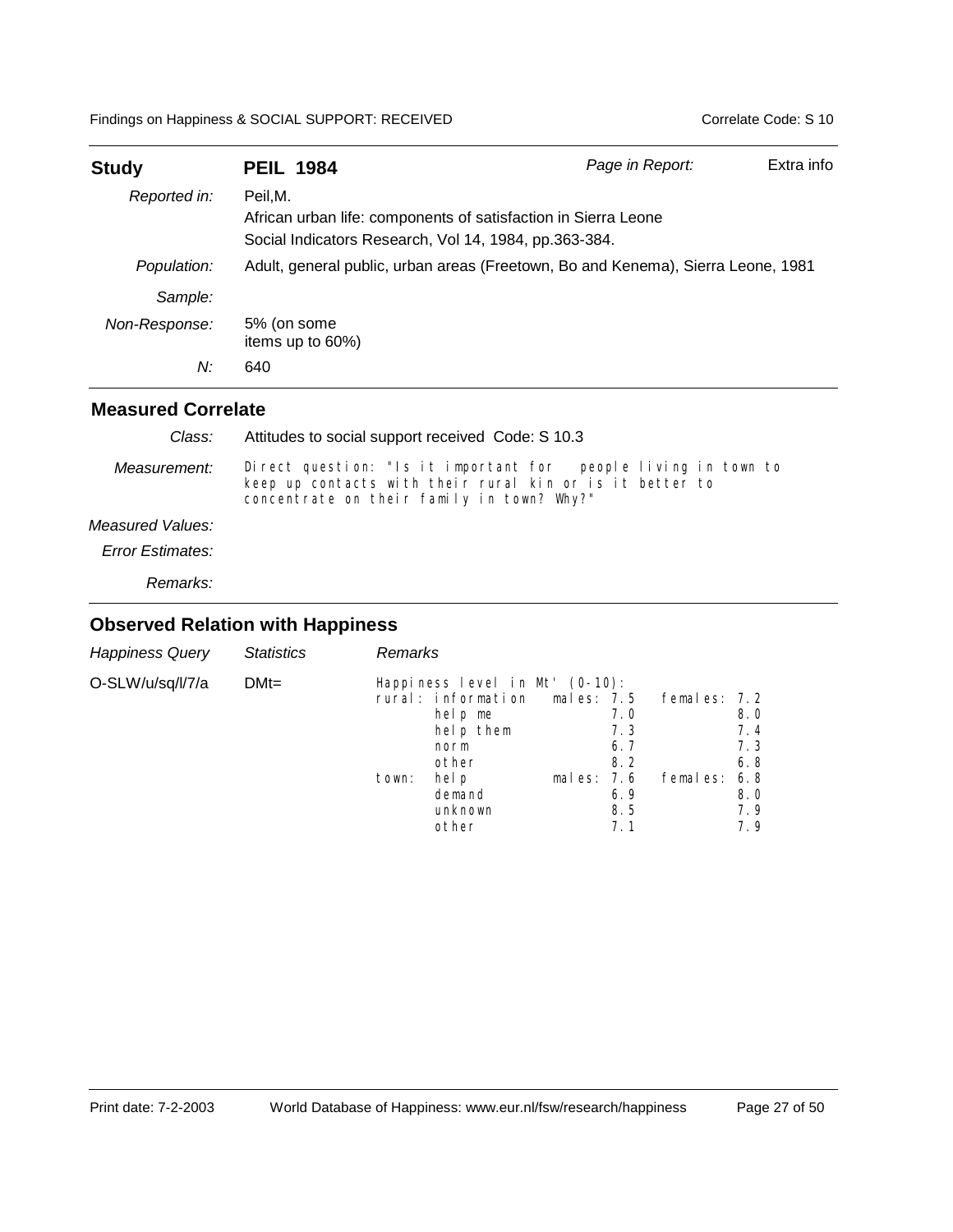| <b>Study</b>  | <b>CHERL 1975</b>                                                                                                                                        | Page in Report: | 197 |
|---------------|----------------------------------------------------------------------------------------------------------------------------------------------------------|-----------------|-----|
| Reported in:  | Cherlin, A. & Reeder, L.G.<br>The dimensions of psychological well-being. A critical review.<br>Sociological Methods & Research, 1975, vol.4, p. 189-214 |                 |     |
| Population:   | Adults, general public, Los Angeles County, USA, 1972-73                                                                                                 |                 |     |
| Sample:       |                                                                                                                                                          |                 |     |
| Non-Response: | 20% in 1972 and<br>23% in 1973.                                                                                                                          |                 |     |
| N:            | 1078 in 1972<br>and 1008 in<br>1973.                                                                                                                     |                 |     |

## **Measured Correlate**

| Class:                  | Perceived need for social support Code: S 10.3.1                                                                                                                                               |  |  |
|-------------------------|------------------------------------------------------------------------------------------------------------------------------------------------------------------------------------------------|--|--|
| Measurement:            | Closed question: 'During the past year did you ever feel that you<br>could use some help in dealing with emotional problems or family<br>troubles?'<br>never/ not very often/ sometimes/ often |  |  |
| Measured Values:        |                                                                                                                                                                                                |  |  |
| <b>Error Estimates:</b> |                                                                                                                                                                                                |  |  |
| Remarks:                |                                                                                                                                                                                                |  |  |

| <b>Happiness Query</b> | Statistics | Remarks                                                                                                                                   |
|------------------------|------------|-------------------------------------------------------------------------------------------------------------------------------------------|
| A-BB/cm/mg/v/2/a       |            | $r=-.25$ p<.001 Computed for 1973 data only.<br>Index of Positive Affects: $r = +.01$ (ns)<br>Index of Negative Affects: $r = +.40$ (001) |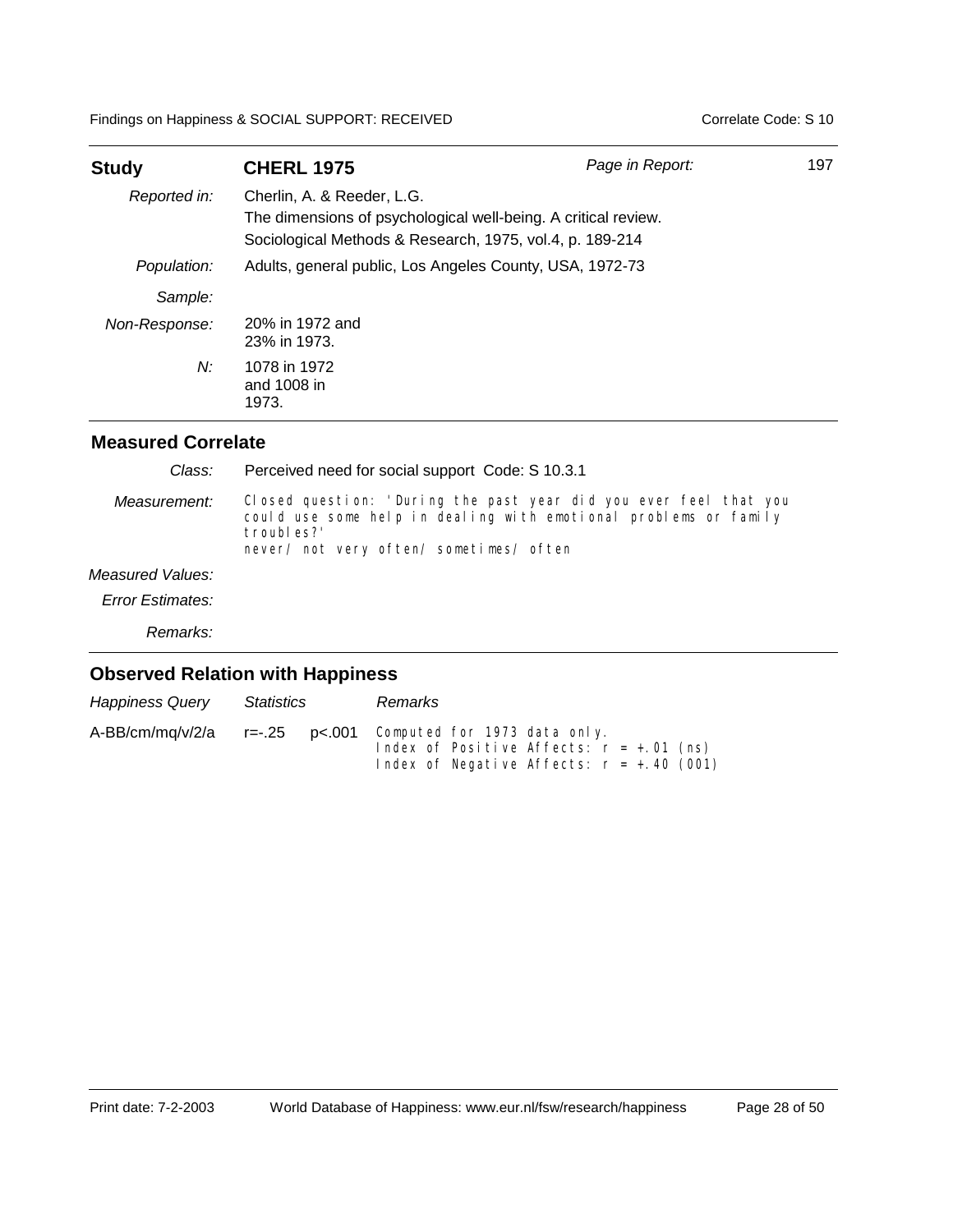| <b>Study</b>  | <b>BRIM 1974</b>                                                                                                        | Page in Report: |             |  |
|---------------|-------------------------------------------------------------------------------------------------------------------------|-----------------|-------------|--|
| Reported in:  | Brim, J.A.<br>Social network correlates of avowed happiness.<br>Journal of Nervous and Mental Dissease, 1974, vol. 158, |                 | p. 432-439. |  |
| Population:   | Females Feminists and controls. Seatle, USA, 197?                                                                       |                 |             |  |
| Sample:       |                                                                                                                         |                 |             |  |
| Non-Response: |                                                                                                                         |                 |             |  |
| N:            | 153                                                                                                                     |                 |             |  |
|               |                                                                                                                         |                 |             |  |

#### 3-item index of closed questions: 1. Would ask him/her for the loan of a sizeable amount of money. 2. Would risk loan of a sizeable amount of money.<br>
personal danger to help her. personal danger to help her. 3. Would pick her up at the airport late at night. The questions were answered for each social network member. **Measured Correlate** *Measurement:* Perceived availability of social support Code: S 10.3.2 *Measured Values: Error Estimates: Class:*

*Remarks:*

| <b>Happiness Query</b> | Statistics | Remarks                               |
|------------------------|------------|---------------------------------------|
| O-HL/c/sq/n/9/a        | $r = +$    | Married females : $r = -.05$ (ns)     |
|                        |            | Unmarried females : $r = +0.43$ (007) |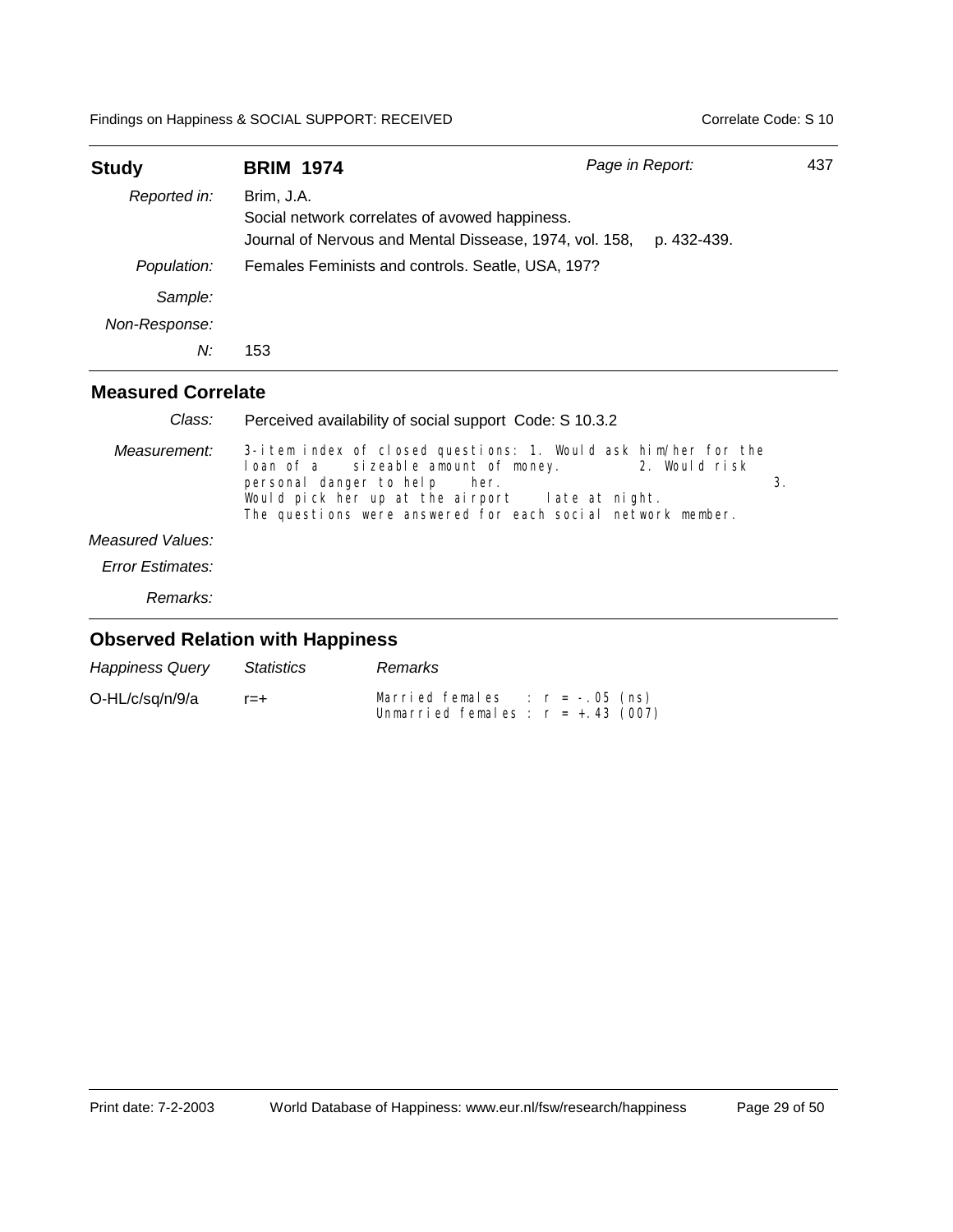| <b>Study</b>  | <b>FORTI 1983</b>                                                         | Page in Report:                                                                   |
|---------------|---------------------------------------------------------------------------|-----------------------------------------------------------------------------------|
| Reported in:  | Th.J. Forti, M.S. Hyg<br>Community Mental Health Journal, 1983, p 290-304 | A Documented Evaluation of Primary Prevention through Consultation                |
| Population:   |                                                                           | Catholic nuns, re-organized cloister, followed 4 years, Louisiana, USA, 1977-1981 |
| Sample:       |                                                                           |                                                                                   |
| Non-Response: | T1: 18%, T2:<br>14%, T3: 23%                                              |                                                                                   |
| N:            | T1: 146, T2:<br>154, T3: 137                                              |                                                                                   |

#### **Measured Correlate**

Single closed question: 'Compared to other religious communities, how do you rate yours on the way sisters help each other?', rated on a 4-point scale: (1) Better than all; (2) Better than most; (3) About the same as most; (4) Not as good as most. (order reversed) *Measurement: Remarks:* Perceived availability of social support Code: S 10.3.2 *Measured Values: Error Estimates: Class:*

| <b>Happiness Query</b> | Statistics | Remarks             |
|------------------------|------------|---------------------|
| O-DT/u/sq/f/7/a        |            | Only assessed at T1 |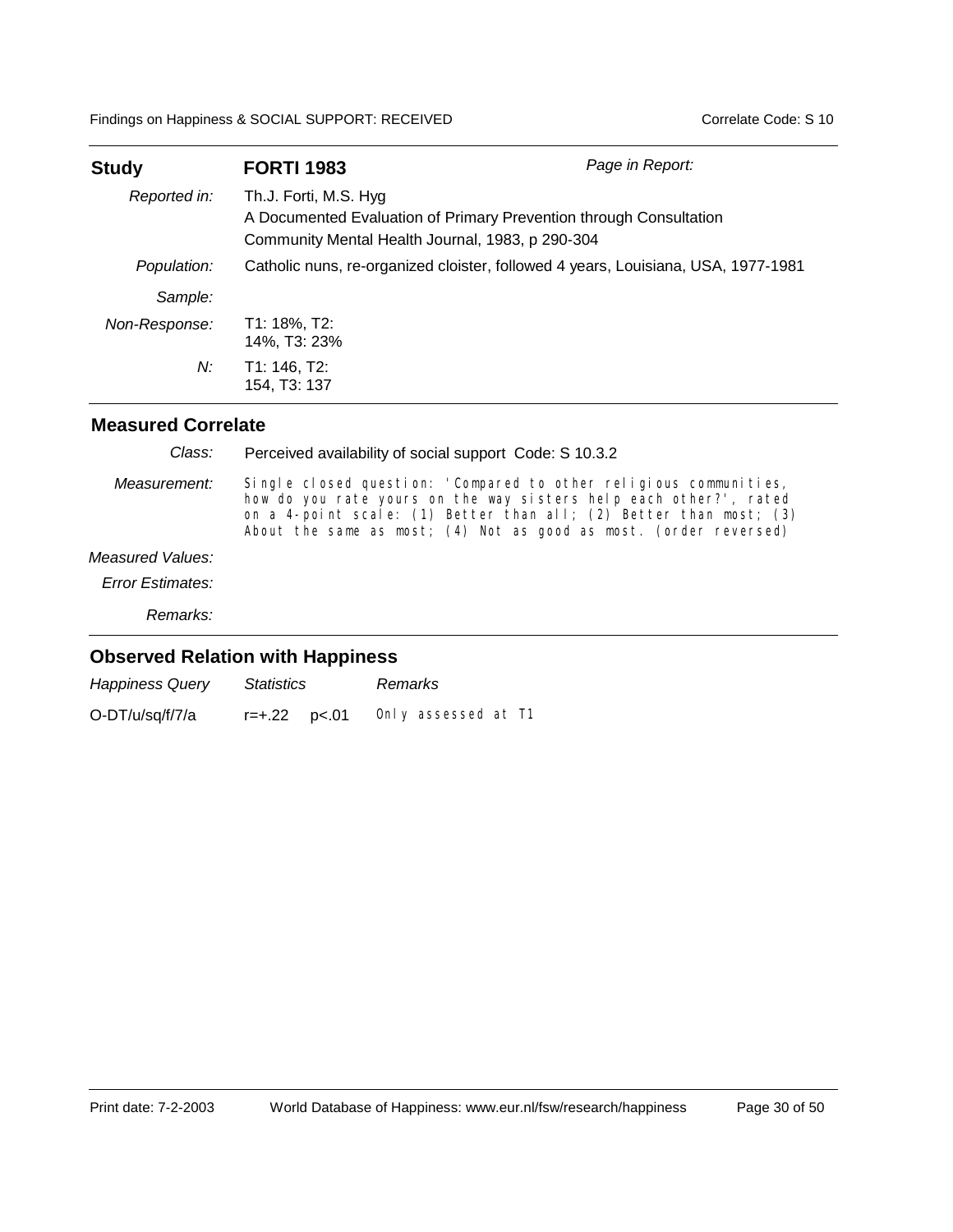| <b>Study</b><br>Reported in: | <b>HENLE 1967</b><br>Henley, B. & Davis, M.S.                                                    | Page in Report:                                                                | 70 |
|------------------------------|--------------------------------------------------------------------------------------------------|--------------------------------------------------------------------------------|----|
|                              | Journal of Health and Social Behavior, 1967, vol.8, p.65-75.                                     | Satisfaction and dissatisfaction: A study of the chronically-ill aged patient. |    |
| Population:                  | 60+ aged chronically-ill, followed three years, USA, 1959-62                                     |                                                                                |    |
| Sample:                      |                                                                                                  |                                                                                |    |
| Non-Response:                | 24% not<br>available<br>because of<br>death, mental<br>deterioration,<br>unknown<br>address or r |                                                                                |    |
| N:                           | 167 (dropout at<br>T2 46%)                                                                       |                                                                                |    |

### **Measured Correlate**

| Class:       | Perceived availability of social support Code: S 10.3.2                                                        |  |  |  |
|--------------|----------------------------------------------------------------------------------------------------------------|--|--|--|
| Measurement: | Question: 'If you were sick in bed at home for a short time, is<br>there someone you could count on for help?' |  |  |  |

#### *Measured Values:*

*Error Estimates:*

*Remarks:*

### **Observed Relation with Happiness**

*Happiness Query Statistics Remarks*

O-SLL/g/sq/v/4/a G=+.35 p<.05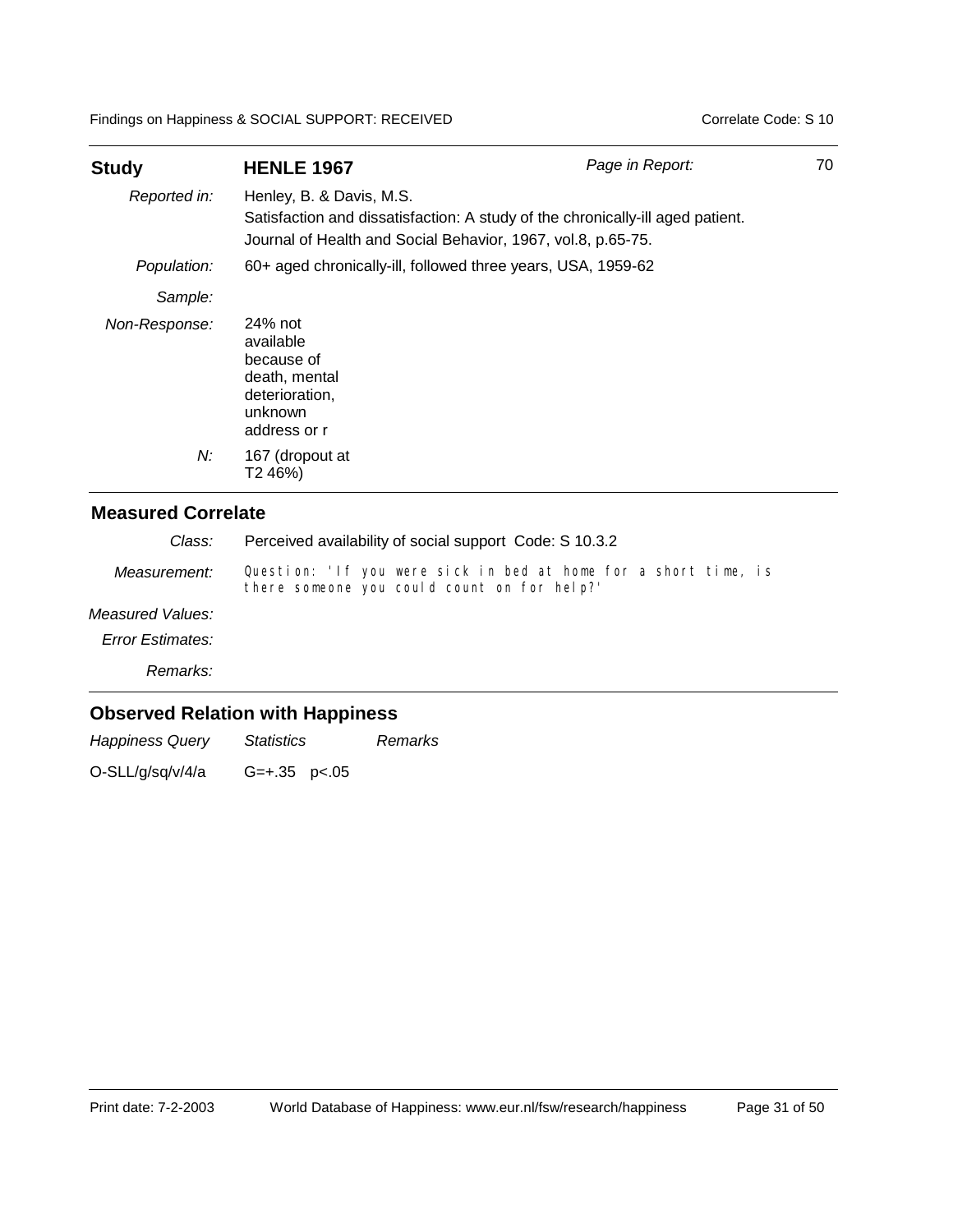| <b>Study</b><br>Reported in: | <b>HENLE 1967</b><br>Henley, B. & Davis, M.S.                                                    | Page in Report:                                                                | 70 |  |  |
|------------------------------|--------------------------------------------------------------------------------------------------|--------------------------------------------------------------------------------|----|--|--|
|                              | Journal of Health and Social Behavior, 1967, vol.8, p.65-75.                                     | Satisfaction and dissatisfaction: A study of the chronically-ill aged patient. |    |  |  |
| Population:                  |                                                                                                  | 60+ aged chronically-ill, followed three years, USA, 1959-62                   |    |  |  |
| Sample:                      |                                                                                                  |                                                                                |    |  |  |
| Non-Response:                | 24% not<br>available<br>because of<br>death, mental<br>deterioration,<br>unknown<br>address or r |                                                                                |    |  |  |
| N:                           | 167 (dropout at<br>T2 46%)                                                                       |                                                                                |    |  |  |

### **Measured Correlate**

| Class:       | Perceived availability of social support Code: S 10.3.2                                                        |  |  |  |
|--------------|----------------------------------------------------------------------------------------------------------------|--|--|--|
| Measurement: | Question: 'If you were sick in bed at home for a short time, is<br>there someone you could count on for help?' |  |  |  |

#### *Measured Values:*

*Error Estimates:*

*Remarks:*

### **Observed Relation with Happiness**

*Happiness Query Statistics Remarks*

O-SLL/g/sq/v/4/a G=+.35 p<.05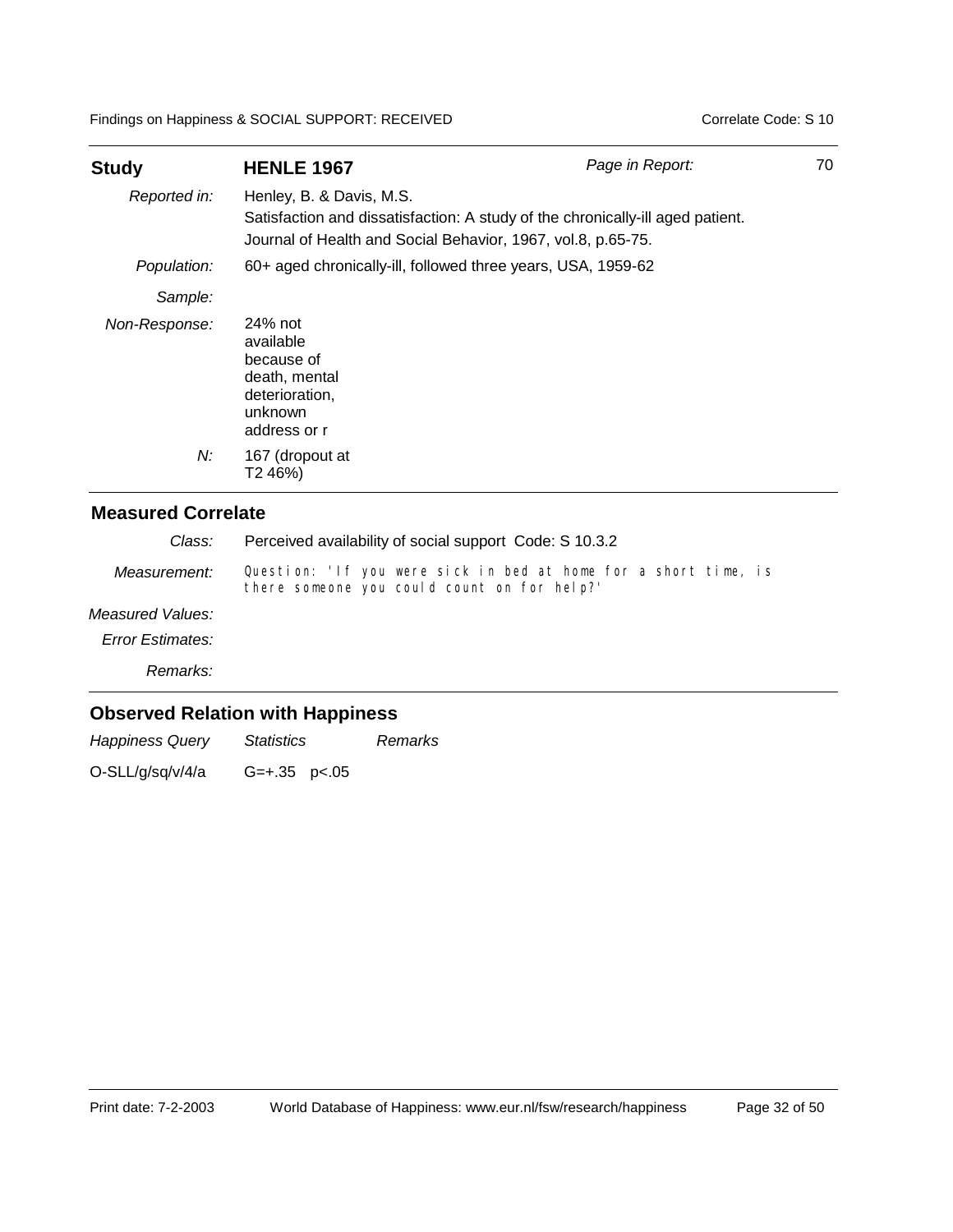| <b>Study</b>  | <b>MAKAR 1962</b>                                                                                                                       | Page in Report: | 108 |
|---------------|-----------------------------------------------------------------------------------------------------------------------------------------|-----------------|-----|
| Reported in:  | Makarczyk, W.<br>Factors affecting life satisfaction among people in Poland.<br>Polish Sociological Bulletin, 1962, vol. 1, p. 105-116. |                 |     |
| Population:   | Adults, general public, students and peasants excluded, Poland, 1960                                                                    |                 |     |
| Sample:       |                                                                                                                                         |                 |     |
| Non-Response: | 5%                                                                                                                                      |                 |     |
| N:            | 2387                                                                                                                                    |                 |     |

| Class:                  | Perceived availability of social support Code: S 10.3.2                                      |
|-------------------------|----------------------------------------------------------------------------------------------|
| Measurement:            | Single question: 'Can you count on<br>other people in a crisis?'<br>0 <sub>no</sub><br>1 yes |
| Measured Values:        |                                                                                              |
| <b>Error Estimates:</b> |                                                                                              |

*Remarks:*

| <b>Happiness Query</b><br><i>Statistics</i> |       |        | Remarks |
|---------------------------------------------|-------|--------|---------|
| O-SLW/u/sq/v/5/a                            | T=.18 | p<.001 |         |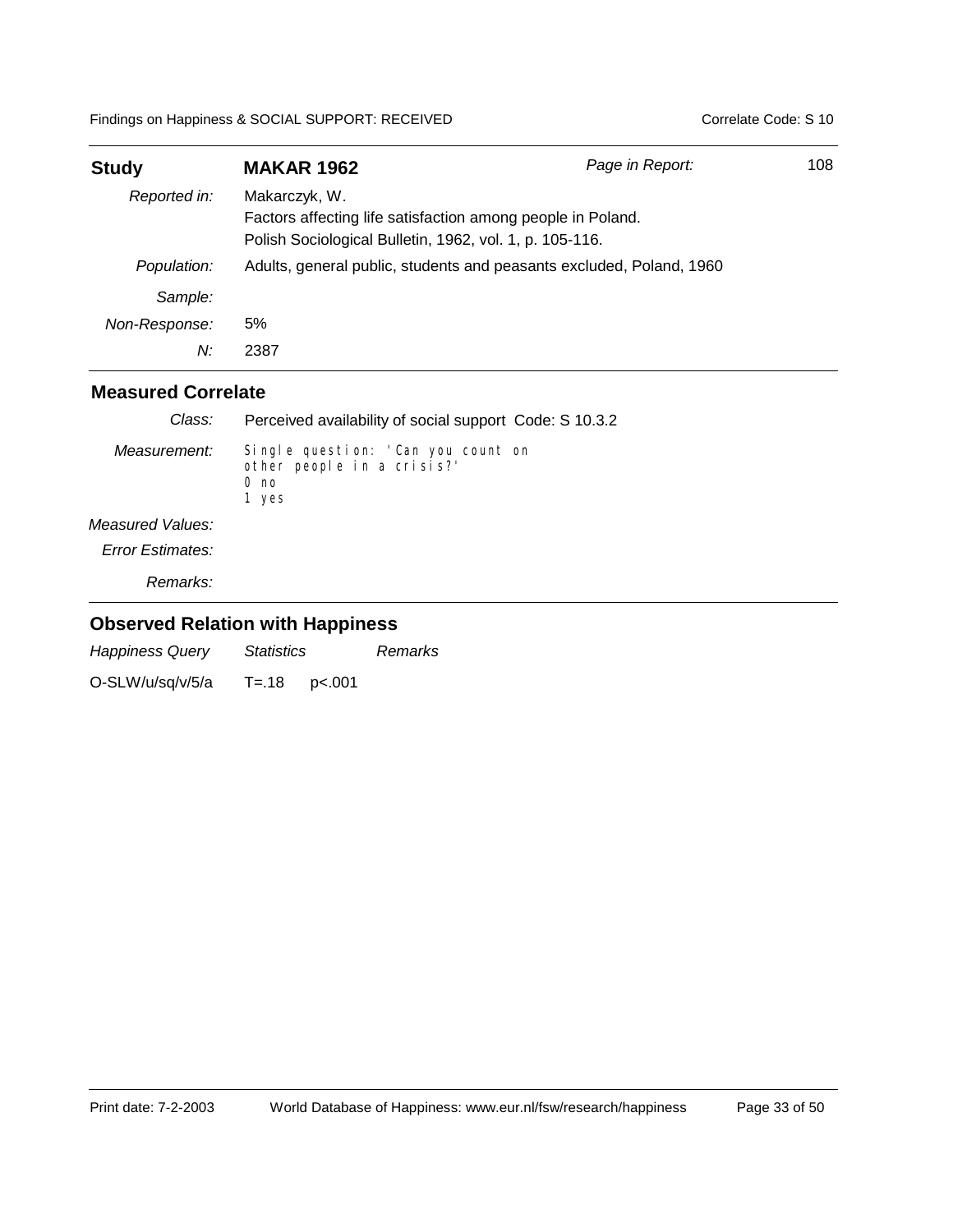| <b>Study</b>  | <b>HEADE 1981</b>                                                                                   | Page in Report: | 165 |
|---------------|-----------------------------------------------------------------------------------------------------|-----------------|-----|
| Reported in:  | Headey, B.<br>The Quality of Life in Australia<br>Social Indicators Research, 1981, Vol. 9, 155-181 |                 |     |
| Population:   | Adults, general public, Australia 1978                                                              |                 |     |
| Sample:       | Probability sample (unspecified)                                                                    |                 |     |
| Non-Response: | not reported                                                                                        |                 |     |
| N:            | 679                                                                                                 |                 |     |

#### **Measured Correlate**

| Class:           | Satisfaction with social support received Code: S 10.3.3                                                                                                                                   |  |  |  |
|------------------|--------------------------------------------------------------------------------------------------------------------------------------------------------------------------------------------|--|--|--|
| Measurement:     | Index of two single questions on satisfaction with:<br>a: How fairly you get treated<br>b: Respect and recognition you get<br>Both items scored on 1-9 rating scale, summation by average. |  |  |  |
| Measured Values: | $M = 6.8$ SD = 1.1                                                                                                                                                                         |  |  |  |
| Error Estimates: |                                                                                                                                                                                            |  |  |  |
| Remarks:         | Both items scored on the same rating scale as the question on happiness.                                                                                                                   |  |  |  |

| <b>Happiness Query</b> | <i>Statistics</i>     | Remarks |                                                                             |
|------------------------|-----------------------|---------|-----------------------------------------------------------------------------|
| O-DT/u/sqt/v/9/a       | $r = +.53$ $p < .001$ |         | Both items scored on the same rating scale as the<br>question on happiness. |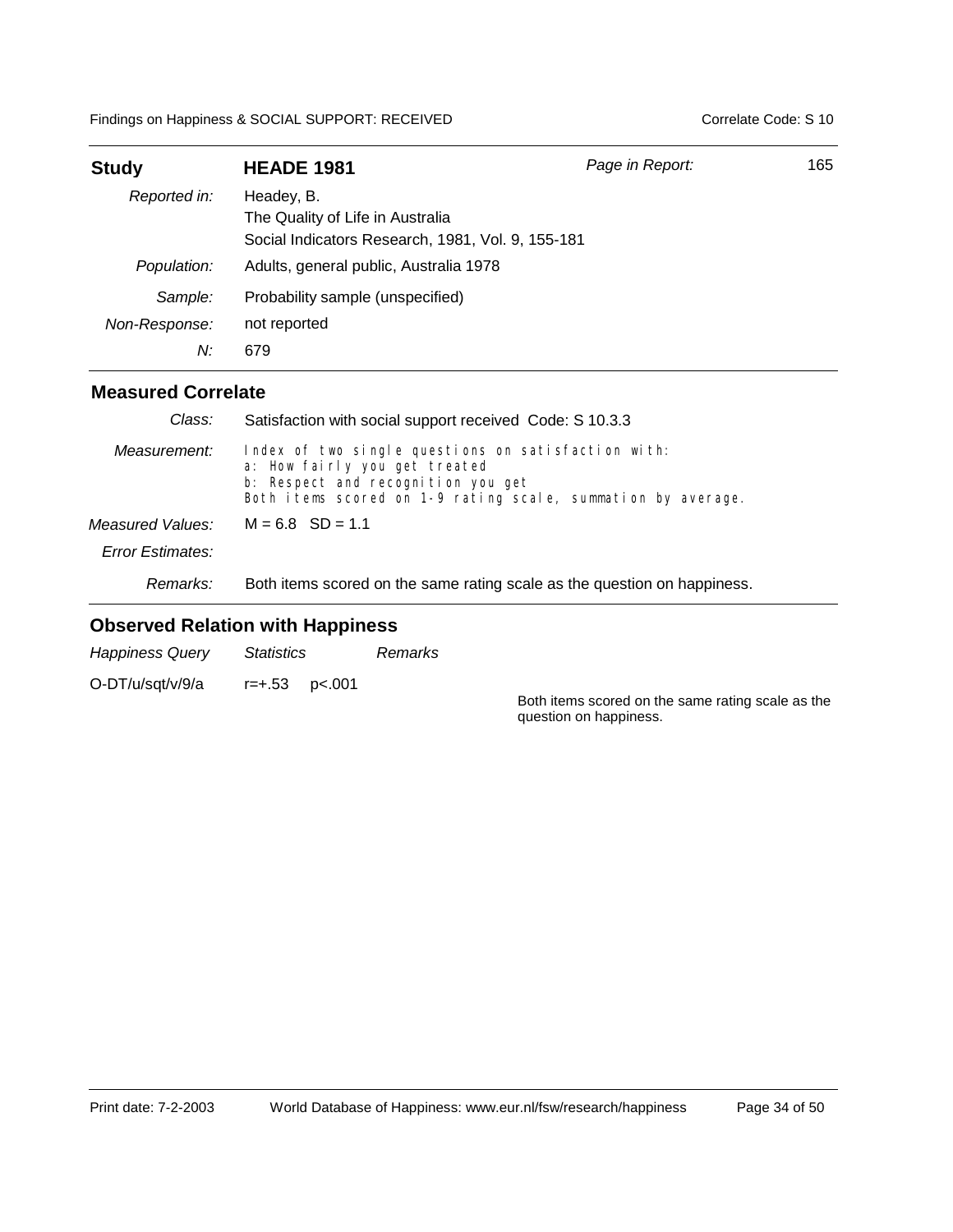| <b>Study</b>  | <b>LEVIT 1986</b>                                                                                                                                                               | Page in Report: | 314 |
|---------------|---------------------------------------------------------------------------------------------------------------------------------------------------------------------------------|-----------------|-----|
| Reported in:  | Levitt, M.J.; Weber, R.A. and Clark, M.<br>Social Network Relationships as Sources of Maternal Support and Well-being<br>Developmental Psychology, Vol.22 no.3, 1986, p.310-316 |                 |     |
| Population:   | Mothers of 13-months infants, Florida, U.S.A., 1984                                                                                                                             |                 |     |
| Sample:       |                                                                                                                                                                                 |                 |     |
| Non-Response: | 20%                                                                                                                                                                             |                 |     |
| N:            | 43                                                                                                                                                                              |                 |     |

#### **Measured Correlate**

| Class:       | Satisfaction with social support received Code: S 10.3.3                                                                                                                                                                                                                                                        |
|--------------|-----------------------------------------------------------------------------------------------------------------------------------------------------------------------------------------------------------------------------------------------------------------------------------------------------------------|
| Measurement: | Kahn and Antonucci (1984) Network<br>Questionnaire.<br>The mother was asked to indicate on a<br>7-point scale her degree of satisfaction with the amount of help<br>received from her:<br>-husband<br>-mother<br>-father<br>Responses ranged from (7)"completely satisfied" to (1)"completely<br>dissatisfied". |

*Measured Values:*

*Error Estimates:*

*Remarks:*

| <b>Happiness Query</b> | <b>Statistics</b> | Remarks                     |                                           |                                   |
|------------------------|-------------------|-----------------------------|-------------------------------------------|-----------------------------------|
| A-BB/cm/mq/v/2/a       | r=+               | Husband<br>Mother<br>Father | $+.38$<br>$-.09$<br>$+.01$                | (01)<br>(ns)<br>(ns)              |
| O-SLW/c/sq/n/7/a       | $r = +$           | Husband<br>Mother<br>Father | $+, 41(01)$<br>$+.03$ (ns)<br>$-.23$ (ns) | Perceived help satisfaction from: |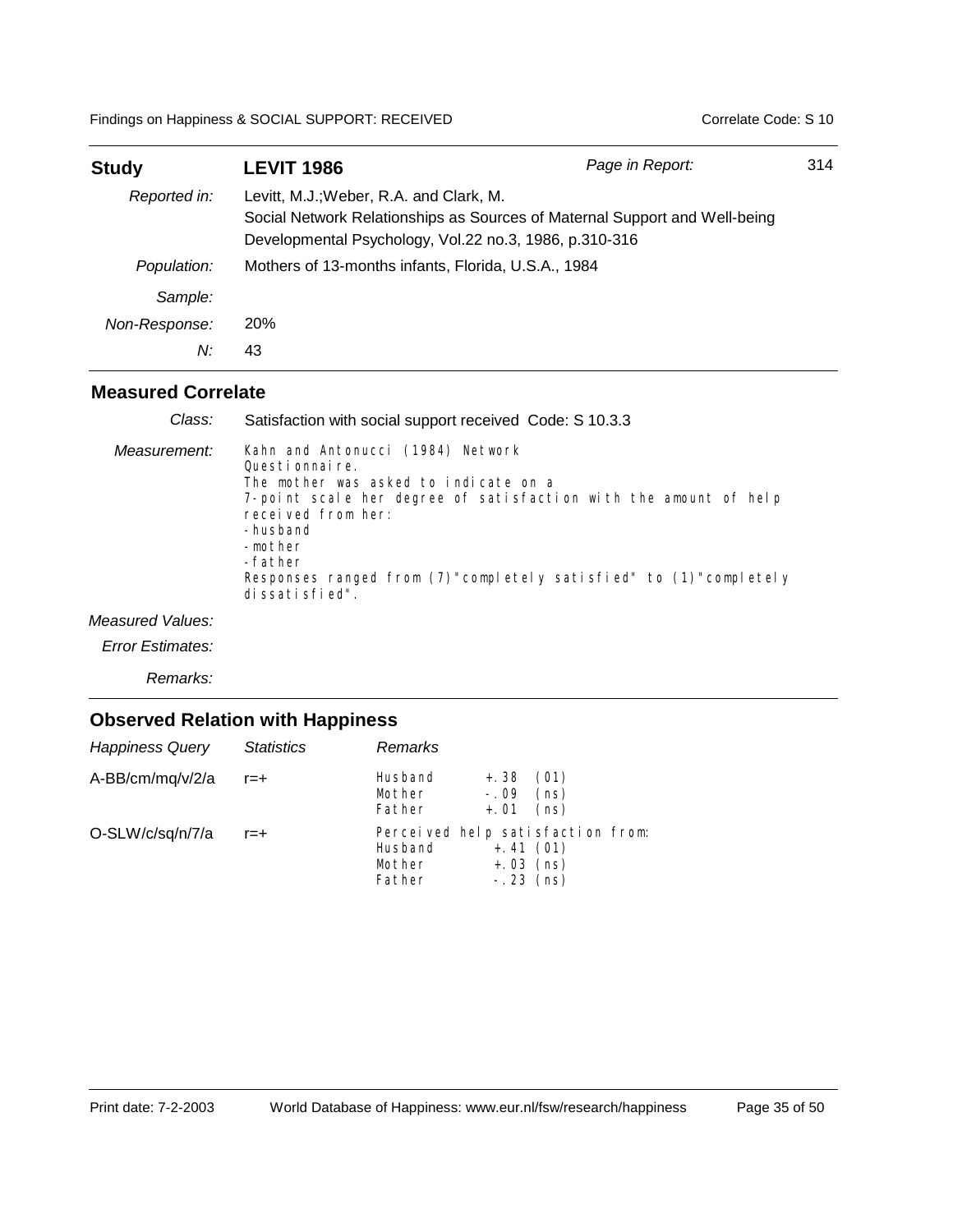| Happiness Query Code Full Text |                                                                                                                                                                                                                                                                                                                                                                                                                                                                                                                                                                                                                                                                                                                                               |
|--------------------------------|-----------------------------------------------------------------------------------------------------------------------------------------------------------------------------------------------------------------------------------------------------------------------------------------------------------------------------------------------------------------------------------------------------------------------------------------------------------------------------------------------------------------------------------------------------------------------------------------------------------------------------------------------------------------------------------------------------------------------------------------------|
| A-BB/cm/mq/v/2/a               | Selfreport on 10 questions:                                                                                                                                                                                                                                                                                                                                                                                                                                                                                                                                                                                                                                                                                                                   |
|                                | "During the past few weeks, did you ever feel ?" (yes/no)<br>A Particularly exited or interested in something?<br>B So restless that you couldn't sit long in a chair?<br>C Proud because someone complimented you on something<br>you had done?<br>D Very lonely or remote from other people?<br>E Pleased about having accomplished something?<br>F Bored?<br>G On top of the world?<br>H Depressed or very unhappy?<br>I That things were going your way?<br>J Upset because someone criticized you?<br>Answer options and scoring:<br>$yes = 1$<br>$no = 0$<br>Summation:<br>-Positive Affect Score (PAS): A+C+E+G+I<br>-Negative Affect Score (NAS): B+D+F+H+J<br>-Affect Balance Score (ABS): PAS minus NAS<br>Possible range: -5 to +5 |
| A-BB/cw/mq/v/4/c               | Name: Bradburn's 'Affect Balance Scale' (standard version)<br>Selfreport on 8 questions:                                                                                                                                                                                                                                                                                                                                                                                                                                                                                                                                                                                                                                                      |
|                                | " In the past few weeks did you ever feel?"<br>A Pleased about having accomplished something<br>B Upset because someone critized you<br>C Proud because someone complimented you one something you had done<br>D That things are going your way<br>E So restless you couldn't sit long in a chair<br>F Unhappy or depressed<br>G Particularly interested in something<br>H Lonely and remote from other people                                                                                                                                                                                                                                                                                                                                |
|                                | Response options:<br>0 not at all<br>1 sometimes<br>2 often<br>3 very often                                                                                                                                                                                                                                                                                                                                                                                                                                                                                                                                                                                                                                                                   |
|                                | Scoring: $a = 0$ d = 3                                                                                                                                                                                                                                                                                                                                                                                                                                                                                                                                                                                                                                                                                                                        |
|                                | Summation:<br>Positive Affect Score (PAS): summed scores on A, C, D, G                                                                                                                                                                                                                                                                                                                                                                                                                                                                                                                                                                                                                                                                        |

# *Appendix 1 Queries on Happiness used in reported Studies*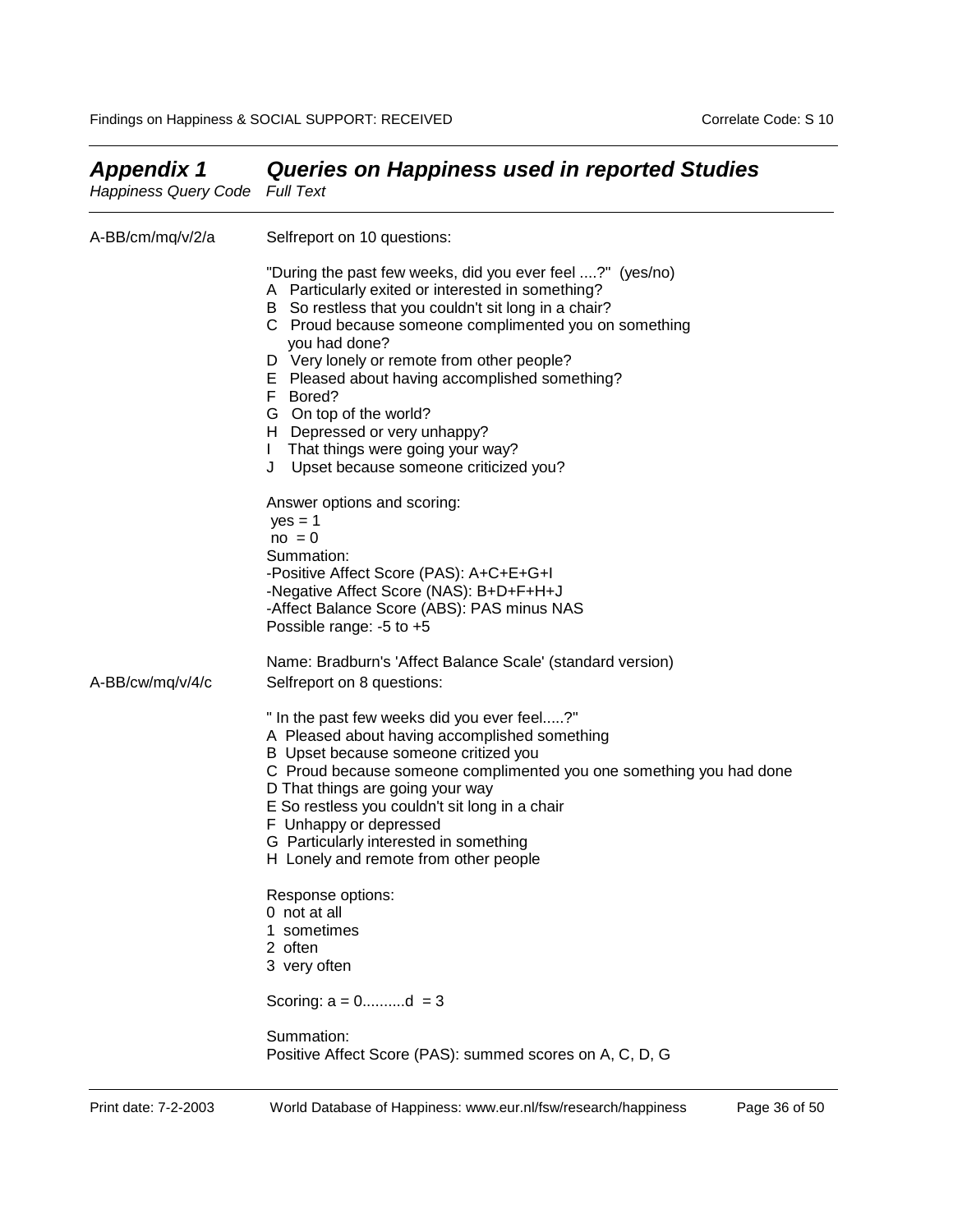|                  | Negative Affect Score (NAS): summed scores on B, E, F, H<br>Affect Balance Score (ABS): PAS minus NAS                                                                                                                                                                                                                                                                                                        |
|------------------|--------------------------------------------------------------------------------------------------------------------------------------------------------------------------------------------------------------------------------------------------------------------------------------------------------------------------------------------------------------------------------------------------------------|
| A-BB/cw/mg/v/4/e | Name: Bradburn's Affect Balance Scale (variant)<br>Selfreport on 9 questions:                                                                                                                                                                                                                                                                                                                                |
|                  | "We are interested in the way people are feeling these days. The following list<br>describes some of the ways people feel at different times. Please indicate how<br>often you felt each way during the last week.                                                                                                                                                                                           |
|                  | "How often last week did you feel ?"                                                                                                                                                                                                                                                                                                                                                                         |
|                  | A On the top of the world<br>B Very lonely or remote from other people<br>C Particularly excited or interested in something<br>D Depressed or very unhappy<br>E Pleased about having accomplished something<br>F Bored<br>G Proud because someone complimented you on something<br>you had done<br>H So restless you couldn't sit long in a chair<br>Vaguely uneasy about something without knowing why<br>L |
|                  | Answer options:<br>0 not at all<br>1 once<br>2 several times<br>3 often                                                                                                                                                                                                                                                                                                                                      |
|                  | Summation:<br>Positive Affect Score (PAS): summed scores on A, C, E, G<br>Negative Affect Score (NAS): summed scores on B, D, F, H, I<br>Affect Balance Score (ABS): PAS minus NAS                                                                                                                                                                                                                           |
|                  | Possible range: -15 tot +12                                                                                                                                                                                                                                                                                                                                                                                  |
| A-BB/u/mg/v/3/a  | Name: Bradburn's `Affect Balance Scale' (modified version)<br>Selfreport on 8 questions:                                                                                                                                                                                                                                                                                                                     |
|                  | "Here is a list that describes some of the ways people feel at different times. How<br>often do you feel each of these ways?"                                                                                                                                                                                                                                                                                |
|                  | A Very lonely or remote from other people<br>B Depressed or very unhappy<br>C Bored<br>D So restless you couldn't sit long in a chair<br>E Vaguely uneasy about somethinhg without knowing why<br>F On top of the world<br>G Particularly excited or interested in something<br>H Pleased about having accomplished something                                                                                |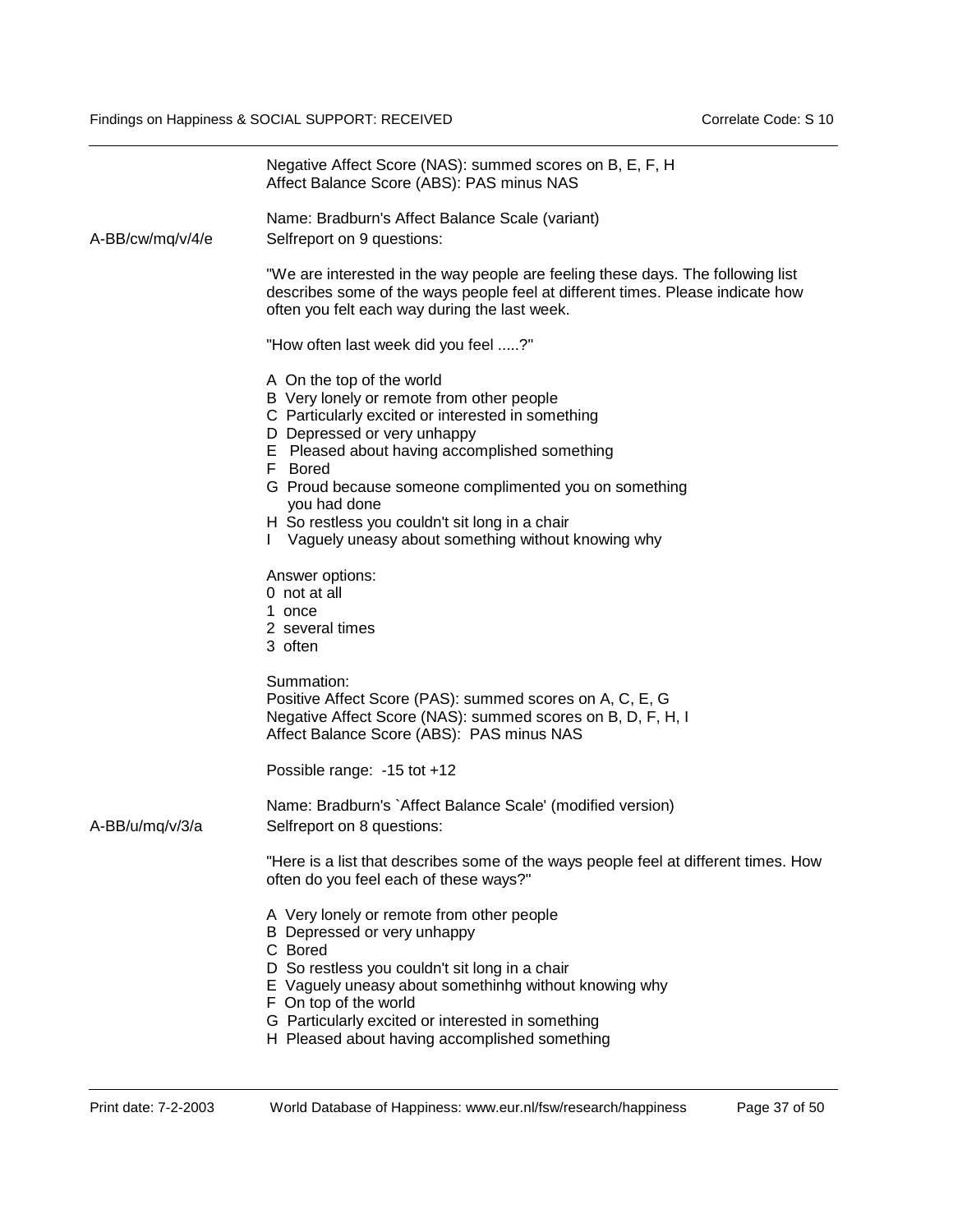|                   | Answer options:<br>0 never<br>1 sometimes<br>2 often                                                                                                                            |
|-------------------|---------------------------------------------------------------------------------------------------------------------------------------------------------------------------------|
|                   | Summation:<br>Positive Affect Score (PAS): summed scores on F, G, H<br>Negative Affect Score (NAS): summed scores on A, B, C, D, E<br>Affect Balance Score (ABS): PAS minus NAS |
|                   | Possible range -10 to +6 (transformed to ridits $(0 - 1)$ )                                                                                                                     |
| M-ACO/cw/mq/*/6/a | Name: Bradburn's `Affect Balance Scale' (modified version)<br>Selfreport on 5 questions, repeated every week during 24 weeks:                                                   |
|                   | A. "How do you feel about your life as a whole?"<br>1 terrible<br>$\overline{2}$<br>3<br>$\overline{\mathbf{4}}$<br>5<br>6<br>7 delighted                                       |
|                   | B. "Taking all things together, how would you say things are these days? Would<br>you say you are?";<br>3 very happy<br>2 pretty happy<br>not too happy<br>1                    |
|                   | C. "To what extent has your life as a whole been what you wanted it to be?"<br>5<br>4<br>3<br>$\overline{2}$<br>1                                                               |
|                   | D. "How much have you really enjoyed your life as a whole?"<br>not at all,<br>1.<br>$\overline{\mathbf{c}}$<br>$\ensuremath{\mathsf{3}}$<br>4                                   |
|                   | 5<br>a great deal                                                                                                                                                               |
|                   | E. "How much has your life as a whole made you feel emotionally upset?"<br>not at all<br>1<br>2<br>3<br>$\overline{\mathbf{4}}$                                                 |
|                   | 5<br>a great deal                                                                                                                                                               |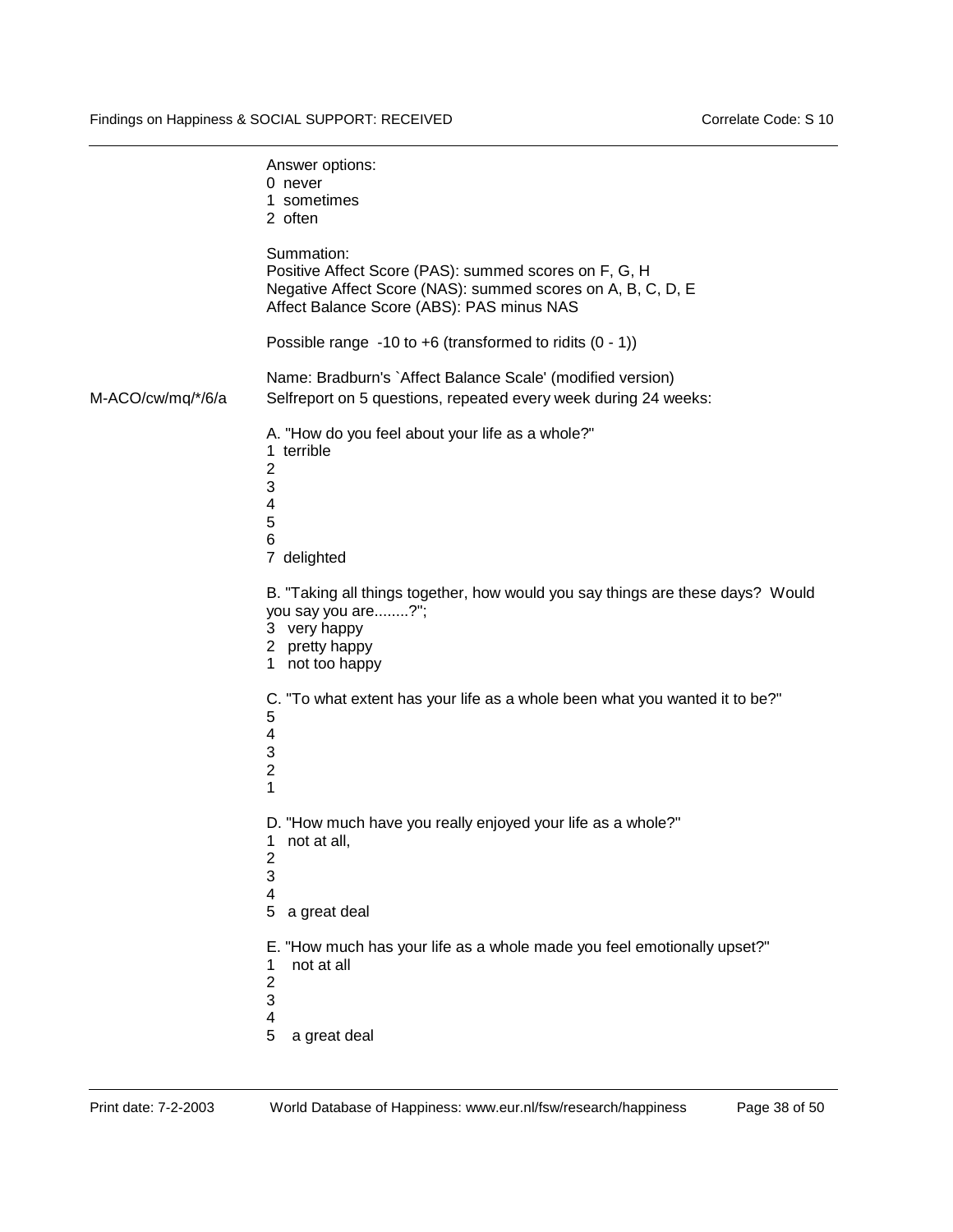| M-ACO/u/mq/n/4/a | Summation: Average<br>Selfreport on 6 questions:                                                                                                                                                                                                                                                                 |
|------------------|------------------------------------------------------------------------------------------------------------------------------------------------------------------------------------------------------------------------------------------------------------------------------------------------------------------|
|                  | A On the whole, life gives me a lot of pleasure<br>B On the whole, I am very satisfied with my life today<br>C Things are getting just worse for me as I get older<br>D All in all, I find a great deal of happiness today<br>E I have a lot to be sad about<br>F Nothing ever turn out for me the way I want it |
|                  | Scoring<br>4 strongly agree<br>3<br>2<br>1 strongly disagree                                                                                                                                                                                                                                                     |
| O-DT/u/sq/f/7/a  | Computation: simple addition. Possible range 6-24<br>Selfreport on single question:                                                                                                                                                                                                                              |
|                  | "Which face comes closest to expressing feeling about life as a whole?",<br>7 delighted<br>6 very satisfying<br>5 satisfying<br>4 mixed<br>3 dissatisfying<br>2 very dissatisfying<br>1 terrible<br>- No opinion                                                                                                 |
|                  | Name: Andrews & Withey's "Delighted-Terrible Scale" (modified<br>version)                                                                                                                                                                                                                                        |
| O-DT/u/sqt/v/9/a | Selfreport on single question asked twice                                                                                                                                                                                                                                                                        |
|                  | 'How do you feel about your life as a whole?'<br>1 terrible<br>2 very unhappy<br>3 unhappy<br>4 mostly dissatisfied<br>5 mixed feelings<br>6 mostly satisfied<br>7 pleased<br>8 very pleased<br>9 delighted                                                                                                      |
| O-HL/c/sq/n/9/a  | Selfreport on single question:                                                                                                                                                                                                                                                                                   |
|                  | "Taken all things together, how would you say things are these days?Please put a<br>circle around the appropriate number to indicate how happy you are these<br>days?"<br>9 very happy                                                                                                                           |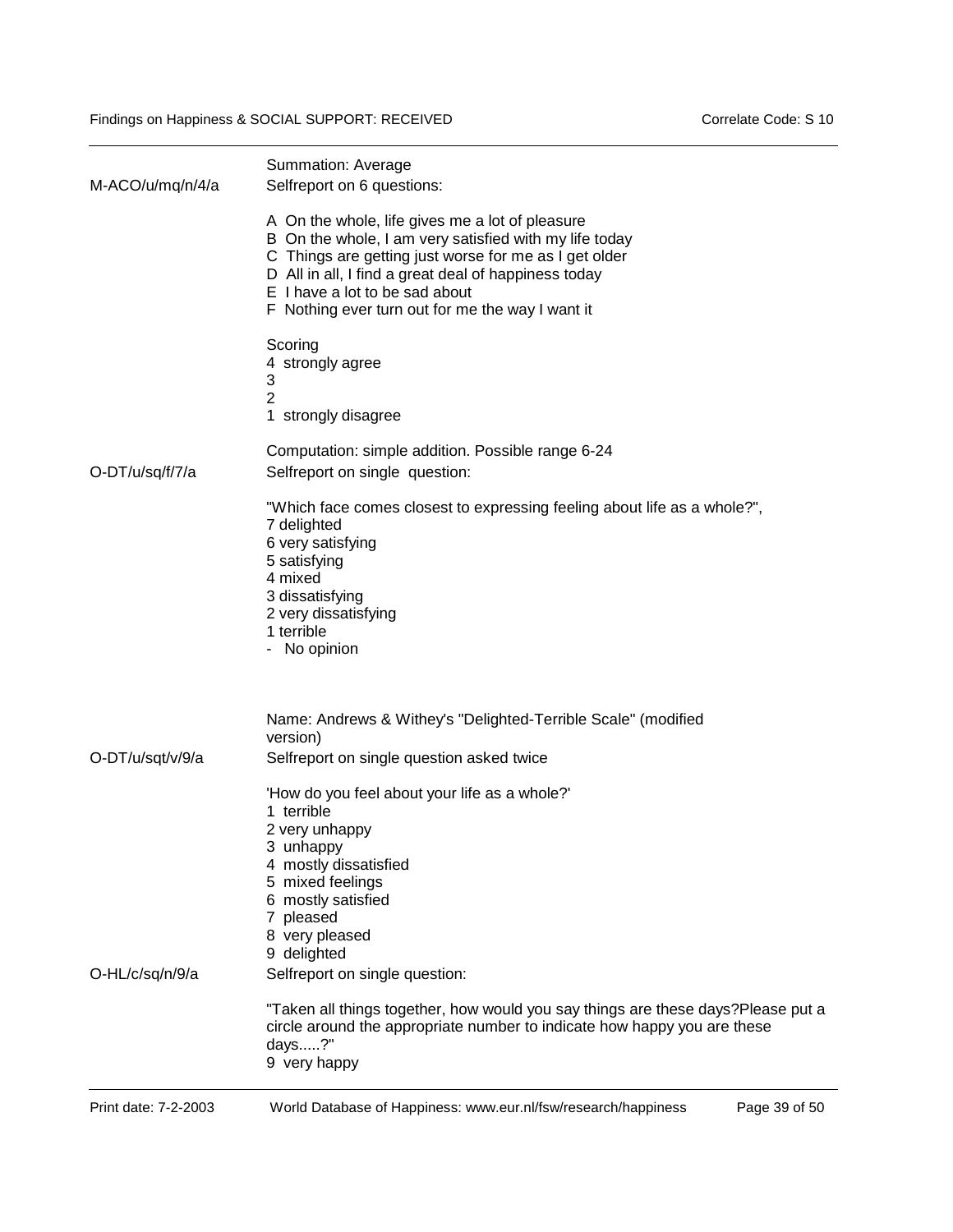| (originally rated on a horizontal scale)<br>O-HL/g/sq/n/9/a<br>Selfreport on single question:<br>"Generally, how happy are you?"<br>1 not at all<br>2<br>3<br>4<br>5<br>6<br>$\overline{7}$<br>8<br>9 completely<br>(Originally presented on a horizontal line scale)<br>O-QLS/c/sq/v/5/a<br>Selfreport on single question:<br>would you describe your current life situation?'<br>1 things are very bad right now<br>$\overline{2}$<br>3<br>4<br>5 things are very good<br>(Response options not fully reported)<br>O-SLL/g/sq/v/4/a<br>Selfreport on single question:<br>"In general, how satisfied are you with your way of life?"<br>4 quite satisfied<br>3 fairly satisfied<br>2 sometimes dissatisfied<br>usually dissatisfied<br>1<br>O-SLu/c/sq/v/5/d<br>Selfreport on single question:<br>"How would you describe your satisfaction with life in general at present?"<br>1 bad<br>2 poor<br>3 fair<br>4 good<br>1 excellent<br>O-SLW/c/sq/n/7/a<br>Selfreport on single question: | 8<br>7<br>6<br>5<br>pretty happy<br>4<br>3<br>$\overline{2}$<br>1 not too happy     |
|--------------------------------------------------------------------------------------------------------------------------------------------------------------------------------------------------------------------------------------------------------------------------------------------------------------------------------------------------------------------------------------------------------------------------------------------------------------------------------------------------------------------------------------------------------------------------------------------------------------------------------------------------------------------------------------------------------------------------------------------------------------------------------------------------------------------------------------------------------------------------------------------------------------------------------------------------------------------------------------------|-------------------------------------------------------------------------------------|
|                                                                                                                                                                                                                                                                                                                                                                                                                                                                                                                                                                                                                                                                                                                                                                                                                                                                                                                                                                                            |                                                                                     |
|                                                                                                                                                                                                                                                                                                                                                                                                                                                                                                                                                                                                                                                                                                                                                                                                                                                                                                                                                                                            |                                                                                     |
|                                                                                                                                                                                                                                                                                                                                                                                                                                                                                                                                                                                                                                                                                                                                                                                                                                                                                                                                                                                            |                                                                                     |
|                                                                                                                                                                                                                                                                                                                                                                                                                                                                                                                                                                                                                                                                                                                                                                                                                                                                                                                                                                                            | "When you take everything into consideration, your child, your adult life, etc, how |
|                                                                                                                                                                                                                                                                                                                                                                                                                                                                                                                                                                                                                                                                                                                                                                                                                                                                                                                                                                                            |                                                                                     |
|                                                                                                                                                                                                                                                                                                                                                                                                                                                                                                                                                                                                                                                                                                                                                                                                                                                                                                                                                                                            |                                                                                     |
|                                                                                                                                                                                                                                                                                                                                                                                                                                                                                                                                                                                                                                                                                                                                                                                                                                                                                                                                                                                            |                                                                                     |
|                                                                                                                                                                                                                                                                                                                                                                                                                                                                                                                                                                                                                                                                                                                                                                                                                                                                                                                                                                                            |                                                                                     |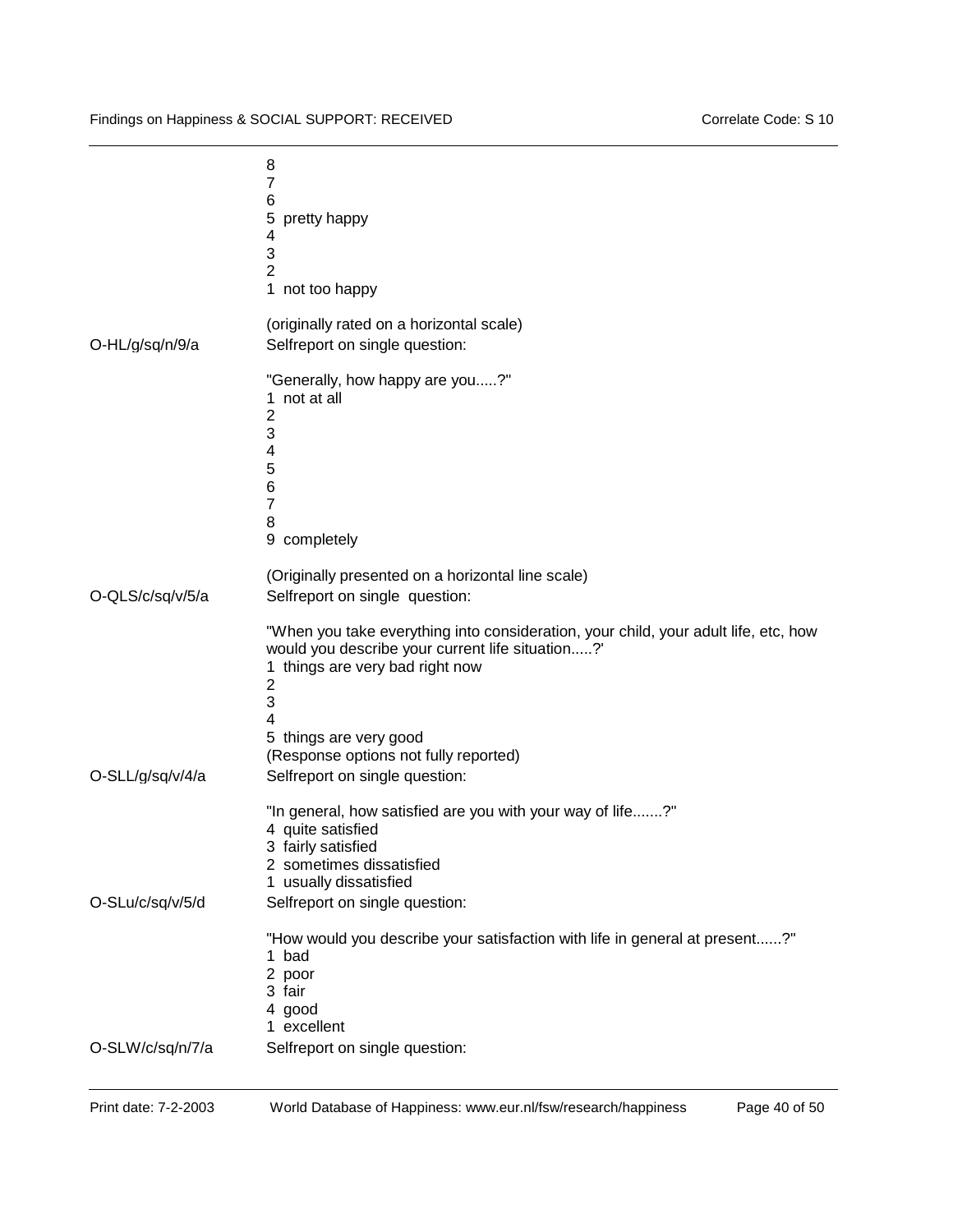|                   | life as a whole. How satisfied are you with your life as a whole these days?"                                                                                                                                                                                                                                                                                  |
|-------------------|----------------------------------------------------------------------------------------------------------------------------------------------------------------------------------------------------------------------------------------------------------------------------------------------------------------------------------------------------------------|
| O-SLW/u/sq/l/7/a  | 7 completely satisfied<br>6<br>5<br>4 neutral<br>3<br>$\overline{2}$<br>1 completely dissatisfied<br>Selfreport on single question:                                                                                                                                                                                                                            |
|                   | "How do you feel about your life as a whole?"<br>Rated on a seven step quality of life ladder was marked with a smiling face and<br>marked "GOOD'. The bottom marked with a frowning face and the word 'BAD'<br>[7] Good, picture of smiling face<br>[6]<br>[ 5 ]<br>4]<br>[ 3 ]<br>[2]<br>[1] Bad, picture of frowning face<br>(Pictures not reproduced here) |
| O-SLW/u/sq/n/11/a | Selfreport on single question:                                                                                                                                                                                                                                                                                                                                 |
|                   | "All things considered, how satisfied or dissatisfied are you with your life as a<br>whole?"<br>10 completely satisfied<br>9<br>8<br>7<br>6<br>5<br>$\overline{\mathbf{4}}$<br>3<br>$\overline{c}$<br>1<br>completely dissatisfied<br>0                                                                                                                        |
| O-SLW/u/sq/v/5/a  | Selfreport on single question:                                                                                                                                                                                                                                                                                                                                 |
|                   | "On the whole, are you satisfied with your life?"<br>5 definitely yes<br>4 rather yes<br>3 don't know<br>2 rather no<br>1 definitely no<br>- no reply                                                                                                                                                                                                          |
|                   | On the web you will find an overview of valid queries on happiness and an explanation of the classification                                                                                                                                                                                                                                                    |

"We have talked about various parts of your life, now I want to ask you about your

used. Go to: www.eur.nl/fsw/research/happiness/hap\_quer/hqi\_fp.htm. This is the introductary text to the Catalog of Happiness Queries.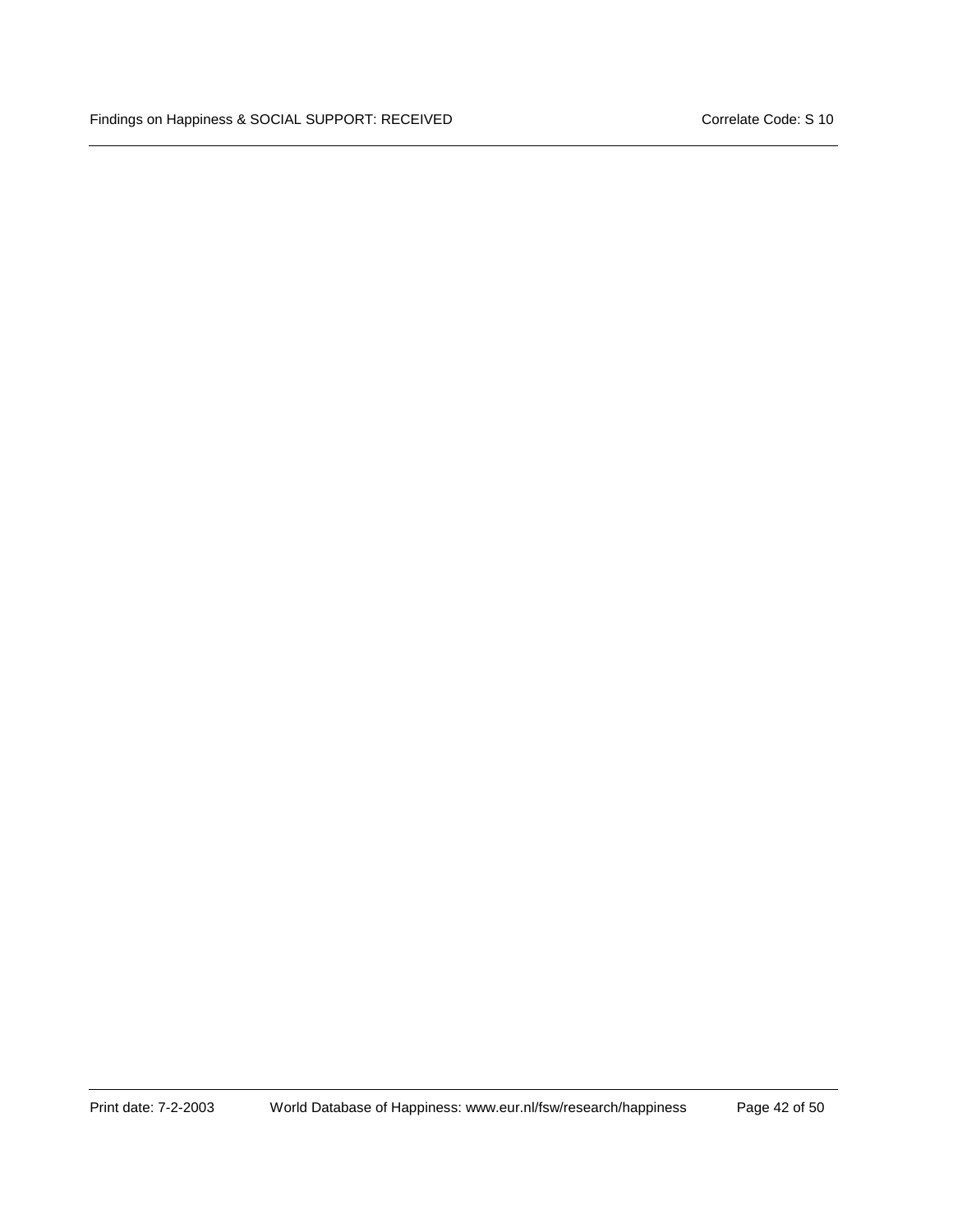| Symbol      | Explanation                                                                                                                                                                                                                                                                                                                                                                                                                                                                                                                     |
|-------------|---------------------------------------------------------------------------------------------------------------------------------------------------------------------------------------------------------------------------------------------------------------------------------------------------------------------------------------------------------------------------------------------------------------------------------------------------------------------------------------------------------------------------------|
| B           | REGRESSION COEFFICIENT (non-standardized)<br>Type: test statistic<br>Measurement level: Correlate: metric, Happiness: metric<br>Theoretical range: unlimited                                                                                                                                                                                                                                                                                                                                                                    |
|             | Meaning:<br>$B > 0$ « a higher correlate level corresponds with, on an average, higher happiness<br>rating.<br>$B < 0$ « a higher correlate level corresponds with, on an average, lower happiness                                                                                                                                                                                                                                                                                                                              |
|             | rating.<br>$B = 0$ « not any correlation with the relevant correlate.                                                                                                                                                                                                                                                                                                                                                                                                                                                           |
| <b>Beta</b> | (ß) STANDARDIZED REGRESSION COEFFICIENT<br>Type: test statistic.<br>Measurement level: Correlates: all metric, Happinessl: metric.<br>Range: [-1 ; +1]                                                                                                                                                                                                                                                                                                                                                                          |
|             | Meaning:<br>beta > 0 « a higher correlate level corresponds with, on an average, higher happiness<br>rating.<br>beta < 0 « a higher correlate level corresponds with, on an average, lower happiness<br>rating.                                                                                                                                                                                                                                                                                                                 |
| <b>DMt</b>  | $beta = 0$ « no correlation.<br>beta = $+1$ or -1 « perfect correlation.<br>DIFFERENCE of MEANS AFTER TRANSFORMATION<br>Type: descriptive statistic only.<br>Measurement level: Correlate: dichotomous, Happiness: metric<br>Theoretical range: [-10; +10]                                                                                                                                                                                                                                                                      |
| G           | Meaning: the difference of the mean happiness (happiness measured at a 0-10 rating<br>scale) between the two correlate levels.<br><b>GOODMAN &amp; Kruskal's GAMMA</b><br>Type: test statistic<br>Measurement level: Correlate: ordinal, Happinessl: ordinal<br>Range: [-1; +1]                                                                                                                                                                                                                                                 |
| r           | Meaning:<br>$G = 0$ « no rank correlation<br>$G = +1$ « strongest possible rank correlation, where high correlate values correspond<br>with high happiness ratings.<br>$G = -1$ « strongest possible rank correlation, where high correlate values correspond<br>with low happiness ratings.<br>PRODUCT-MOMENT CORRELATION COEFFICIENT (Also "Pearson's correlation<br>coefficient' or simply 'correlation coefficient')<br>Type: test statistic.<br>Measurement level: Correlate: metric, Happiness: metric<br>Range: [-1; +1] |

# *Appendix 2 Statistics used in reported studies*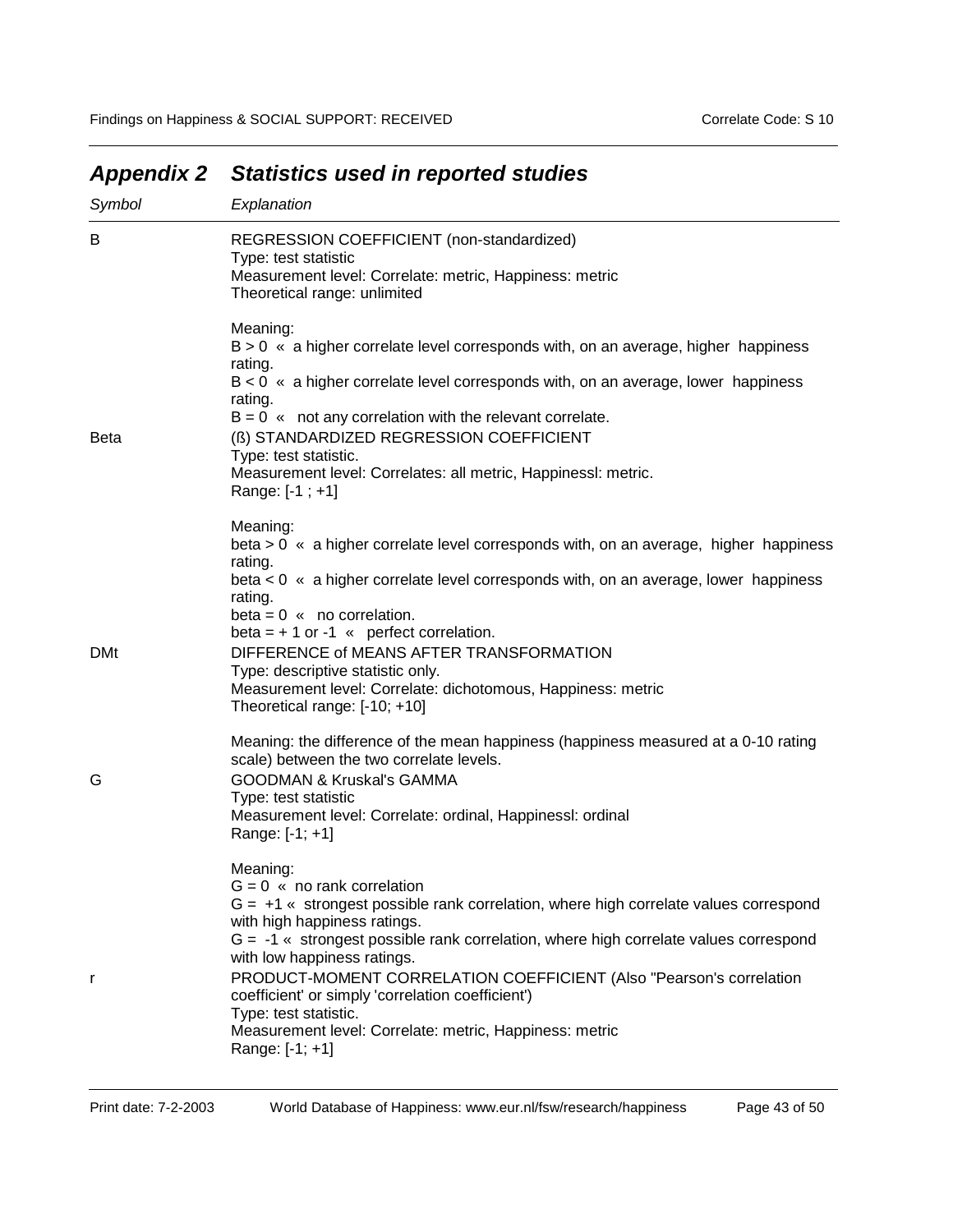| $R^2$  | Meaning:<br>$r = 0$ « no correlation,<br>r = 1 « perfect correlation, where high correlate values correspond with high happiness<br>values, and<br>$r = -1$ « perfect correlation, where high correlate values correspond with low happiness<br>values.<br><b>COEFFICIENT of DETERMINATION</b><br>Type: test statistic<br>Measurement level: Correlates: all metric, Happiness: metric<br>Range: [0; 1]                                                                                                                                                                                                                                                                                                                            |
|--------|------------------------------------------------------------------------------------------------------------------------------------------------------------------------------------------------------------------------------------------------------------------------------------------------------------------------------------------------------------------------------------------------------------------------------------------------------------------------------------------------------------------------------------------------------------------------------------------------------------------------------------------------------------------------------------------------------------------------------------|
| rpc    | Meaning:<br>$R^2 = 0$ « no influence of any correlate in this study has been established.<br>$R^2 = 1$ « the correlates determine the happiness completely.<br>PARTIAL CORRELATION COEFFICIENT<br>Type: test statistic<br>Measurement level: Correlate: metric, Happiness: metric<br>Range: [-1; +1]                                                                                                                                                                                                                                                                                                                                                                                                                               |
| $\top$ | Meaning: a partial correlation between happiness and one of the correlates is that<br>correlation, which remains after accounting for the contribution of the other influences,<br>or some of them, to the total variability in the happiness scores.<br>Under that conditions<br>$\eta$ = 0 $\alpha$ a higher correlate level corresponds with a higher happiness rating,<br>$\text{rpc} < 0$ « a higher correlate level corresponds with a lower happiness rating,<br><b>TSCHUPROW'S T</b><br>Type: test statistic.<br>Measurement level: Correlate: nominal, Happiness: ordinal<br>Range: $[0; \text{SQRT}[[\text{min}(r,c)-1]/[\text{max}(r,c)-1]]$ , c and r being the numbers of colums resp.<br>rows in a cross tabulation. |
|        | Meaning:<br>$T = 0$ « no association<br>T-> 1 « strongest possible association.                                                                                                                                                                                                                                                                                                                                                                                                                                                                                                                                                                                                                                                    |
|        | NOTE: sometimes the square value is reported instead !                                                                                                                                                                                                                                                                                                                                                                                                                                                                                                                                                                                                                                                                             |

On the web you will find a text explaining the statistics used in more detail. Go to: www.eur.nl/fsw/research/happiness/hap\_cor/cor\_fp.htm. This is the introductory text to the Catalog of Correlational Findings. An overview of all statistics is in chapter 4.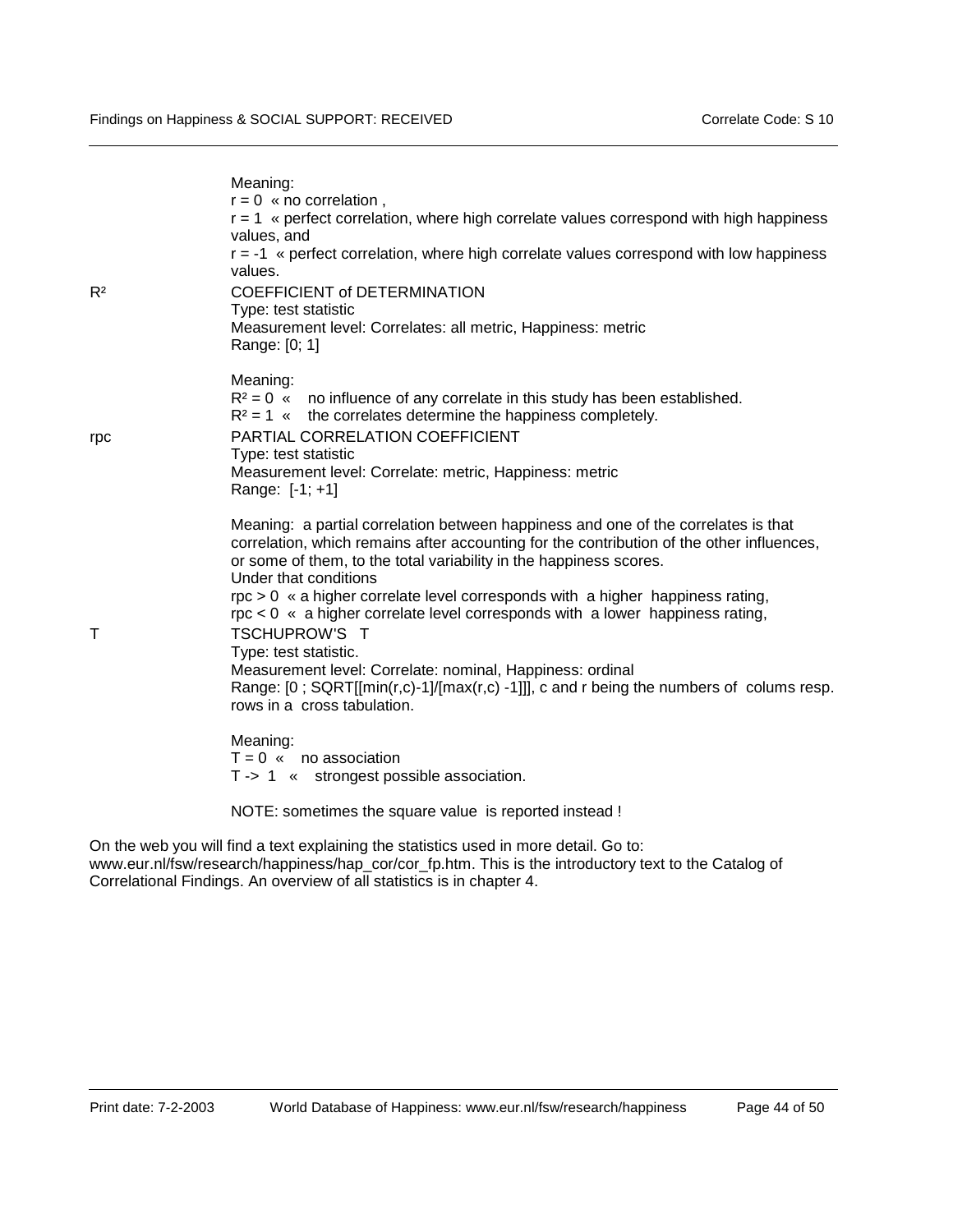## *Appendix 3: About the World Database of Happiness*

The World Database of Happiness is an ongoing register of scientific research on subjective appreciation of life. It brings together findings that are scattered throughout many studies and provides a basis for synthetic analysis. The research literature is processed as follows:

| Literature on happiness                                         |                                |  |  |
|-----------------------------------------------------------------|--------------------------------|--|--|
| Selection                                                       | on subject                     |  |  |
| Bibliography (1)                                                |                                |  |  |
| Directory (2)                                                   |                                |  |  |
| <b>Selection of Emperical studies</b>                           | Selection on valid measurement |  |  |
| <b>Happiness Queries (3)</b>                                    |                                |  |  |
| Testbank                                                        |                                |  |  |
| and classification $\int$<br>Abstracting                        | of findings                    |  |  |
| <b>Correlational Findings</b><br><b>Distributional Findings</b> |                                |  |  |
| What goes with happiness<br>How happy people are                |                                |  |  |
| o Happiness in Nations (4)                                      |                                |  |  |
| o Happiness in Publics (6)                                      |                                |  |  |

- **1** BIBLIOGRAPHY OF HAPPINESS Presents all contemporary scientific publications. Detailed subjectclassification. Current contents: 3422 titles, mainly in English.
- **2** DIRECTORY OF INVESTIGATORS Names and addresses of most authors on the subject. Enumerates years of publication. Current contents: 5818 names and 3073 addresses. Part of Bibliography.
- **3** CATALOG OF HAPPINESS QUERIES (testbank) Presents all indicators that tap happiness as defined here. Current content: 522 measures, mostly single questions. Queries are classified by focus, time reference, mode of observation, rating and wording.
- **4** CATALOG OF HAPPINESS IN NATIONS Presents distributional research findings, in particular responses to questions on happiness in national survey studies. Allows comparison across time and nations. Current content: 1889 surveys in 112 nations, 1946-2000.
- **5** CATALOG OF HAPPINESS IN PUBLICS Distributional findings on happiness in special publics within nations, such as aged people. Current contents: 705 studies. Part of Catalog of Correlational Findings.
- **6** CATALOG OF CORRELATIONAL FINDINGS Presents abstracts of correlational research findings. Detailed subject-classification. Allows comparison through time and across nations. Current contents: 7476 findings from 705 studies in 140 nations, 1911-2000.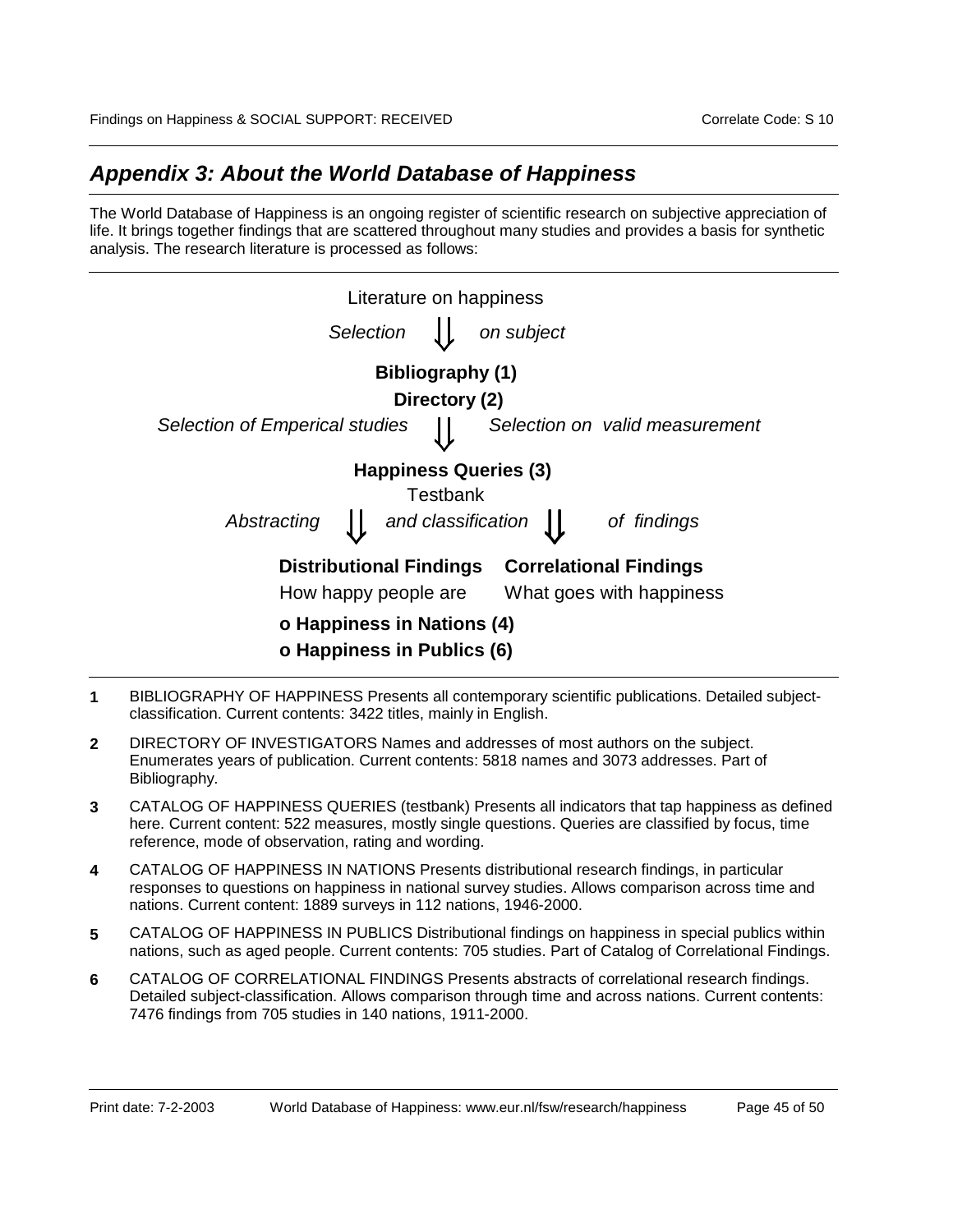|                 |                                                                 | <b>Number of Studies</b> |
|-----------------|-----------------------------------------------------------------|--------------------------|
| Main Category's | <b>Category Name</b>                                            | in this Category         |
| A 1             | ACTIVITY LEVEL (how much one does)                              | 53                       |
| A <sub>2</sub>  | <b>ACTIVITY PATTERN (what one does)</b>                         | 7                        |
| A <sub>3</sub>  | <b>AFFECTIVE LIFE</b>                                           | 31                       |
| A <sub>4</sub>  | AGE                                                             | 279                      |
| A 5             | <b>AGGRESSION</b>                                               | 11                       |
| A6              | <b>ANOMY</b>                                                    | 30                       |
| A7              | APPEARANCE (good looks)                                         | 8                        |
| A <sub>8</sub>  | <b>ATTITUDES</b>                                                | 4                        |
| A 9             | AUTHORITARIANISM                                                | 4                        |
| <b>B3</b>       | <b>BODY</b>                                                     | 66                       |
| C <sub>1</sub>  | <b>CHILDREN 1:</b>                                              | 4                        |
| C <sub>10</sub> | <b>CREATIVENESS</b>                                             | 6                        |
| C 11            | <b>CULTURE</b> (Arts and Sciences)                              | $\,6$                    |
| C <sub>2</sub>  | <b>CHILDREN: WANT FOR (Parental aspirations)</b>                | 6                        |
| C <sub>3</sub>  | CHILDREN: HAVING (parental status)                              | 145                      |
| C <sub>4</sub>  | CHILDREN's CHARACTERISTICS                                      | 19                       |
| C <sub>5</sub>  | <b>CHILDREN: RELATION WITH</b>                                  | 8                        |
| C <sub>6</sub>  | CHILDREN: REARING (parental behavior)                           | 11                       |
| C <sub>7</sub>  | <b>COMMUNAL LIVING</b>                                          | $\mathbf{1}$             |
| C <sub>8</sub>  | <b>CONCERNS</b>                                                 | 15                       |
| C <sub>9</sub>  | <b>COPING</b>                                                   | 27                       |
| D 1             | DAILY JOYS & HASSLES                                            | 4                        |
| E <sub>1</sub>  | <b>EDUCATION</b>                                                | 243                      |
| E <sub>2</sub>  | <b>EMPLOYMENT</b>                                               | 180                      |
| E <sub>3</sub>  | <b>ETHNICITY</b>                                                | 63                       |
| E 4             | <b>EXPRESSIVE BEHAVIOR</b>                                      | 10                       |
| F <sub>1</sub>  | FAMILY OF ORIGIN (earlier family for adults, current for young) | 195                      |
| F <sub>2</sub>  | <b>FAMILY OF PROCREATION</b>                                    | 42                       |
| F <sub>3</sub>  | <b>FAMILY OF RELATIVES</b>                                      | 145                      |
| F 4             | <b>FARMING</b>                                                  | 30                       |
| F <sub>5</sub>  | <b>FREEDOM</b>                                                  | 24                       |
| F <sub>6</sub>  | <b>FRIENDSHIP</b>                                               | 123                      |
| G 1             | <b>GENDER</b>                                                   | 252                      |
| G 2             | <b>GRIEF</b>                                                    | 1                        |
| H 10            | <b>HOPE</b>                                                     | 3                        |
| H 11            | <b>HOUSEHOLD: COMPOSITION</b>                                   | 90                       |
| H 12            | <b>HOUSEHOLD: WORK</b>                                          | 10                       |
| H 13            | <b>HOUSING</b>                                                  | 75                       |
| H <sub>2</sub>  | <b>HANDICAP</b>                                                 | 13                       |

# *Appendix 4 Further Findings in the World Database of Happiness*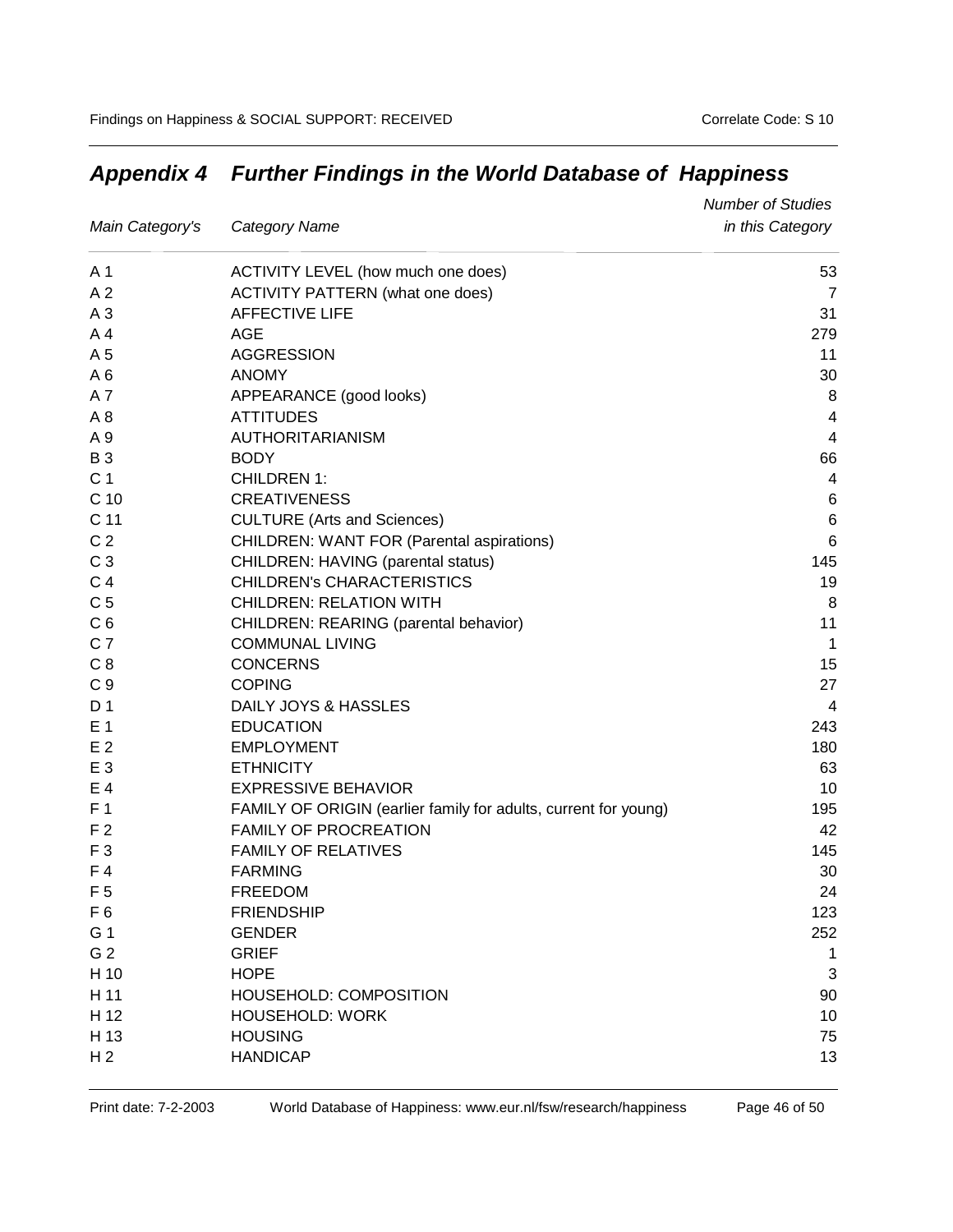| $H_3$           | <b>HAPPINESS: ATTITUDES</b>                                              | 39             |
|-----------------|--------------------------------------------------------------------------|----------------|
| H <sub>5</sub>  | <b>HAPPINESS CAREER</b>                                                  | 144            |
| $H_6$           | HAPPINESS: CURRENT LEVEL                                                 | 260            |
| H <sub>8</sub>  | <b>HEALTH-BEHAVIOR</b>                                                   | 15             |
| H <sub>9</sub>  | <b>HELPING</b>                                                           | 4              |
| $\vert$ 1       | <b>INCOME</b>                                                            | 415            |
| 12              | <b>INSTITUTIONAL LIVING</b>                                              | 28             |
| 13              | <b>INTELLIGENCE</b>                                                      | 63             |
| 4               | <b>INTERESTS</b>                                                         | 5              |
| 15              | <b>INTERVIEW</b>                                                         | 49             |
| 16              | <b>INTIMACY</b>                                                          | 70             |
| L <sub>1</sub>  | <b>LANGUAGE</b>                                                          | 1              |
| $L$ 10          | <b>LOCAL ENVIRONMENT</b>                                                 | 270            |
| $L$ 11          | <b>LOTTERY</b>                                                           | $\overline{7}$ |
| L <sub>12</sub> | LOVE-LIFE                                                                | 26             |
| L <sub>2</sub>  | <b>LEADERSHIP</b>                                                        | 8              |
| $L_3$           | <b>LEISURE</b>                                                           | 128            |
| L <sub>4</sub>  | LIFE APPRAISALS: OTHER THAN HAPPINESS4                                   | 290            |
| L <sub>5</sub>  | LIFE-CHANGE                                                              | 26             |
| $L_6$           | LIFE-EVENTS                                                              | 63             |
| L7              | LIFE-GOALS                                                               | 52             |
| L8              | <b>LIFE HISTORY</b>                                                      | 1              |
| L <sub>9</sub>  | LIFE STYLE                                                               | 4              |
| M 1             | <b>MARRIAGE: MARITAL STATUS CAREER</b>                                   | 32             |
| M 10            | <b>MIGRATION: MIGRANT WORK</b>                                           | 3              |
| M 11            | <b>MILITARY LIFE</b>                                                     | 5              |
| M 12            | <b>MODERNITY</b>                                                         | 5              |
| M 13            | <b>MOOD</b>                                                              | 181            |
|                 |                                                                          |                |
| M 2             | <b>MARRIAGE: CURRENT MARITAL STATUS</b><br><b>MARRIAGE: RELATIONSHIP</b> | 315            |
| M <sub>3</sub>  |                                                                          | 99             |
| M 4             | <b>MARRIAGE: PARTNER</b>                                                 | 34             |
| M 5             | <b>MEANING</b>                                                           | 18             |
| M <sub>6</sub>  | <b>MEDICAL TREATMENT</b>                                                 | 49             |
| M 7             | <b>MENTAL HEALTH</b>                                                     | 99             |
| M 8             | <b>MIGRATION: OTHER COUNTRY</b>                                          | 9              |
| M 9             | MIGRATION: MOVING WITHIN COUNTRY (residential mobility)                  | 17             |
| N <sub>1</sub>  | <b>NATIONALITY</b>                                                       | 5              |
| N <sub>2</sub>  | <b>NATION: TIME &amp; PLACE</b>                                          | 20             |
| N <sub>3</sub>  | NATIONAL CHARACTER (modal personality)                                   | $\overline{2}$ |
| N 4             | NATION'S CONDITION                                                       | 52             |
| N <sub>6</sub>  | <b>ATTITUDES TO THE NATION</b>                                           | 111            |
| N 7             | LIVABILITY OF THE NATION                                                 | 5              |
| N 8             | <b>NUTRITION</b>                                                         | 18             |
| O <sub>1</sub>  | <b>OCCUPATION</b>                                                        | 133            |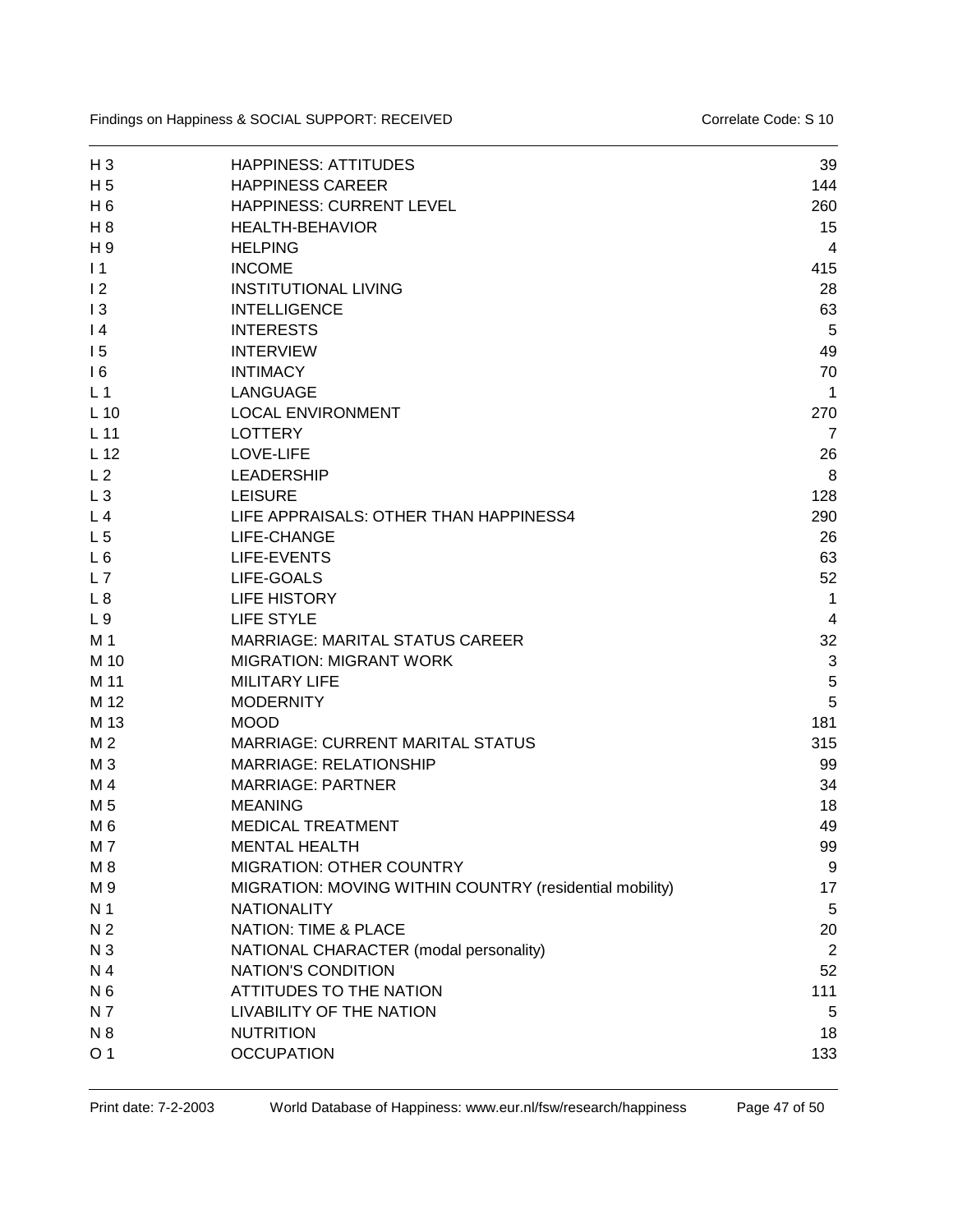| O <sub>2</sub> | ORGAN TRANSPLANTATION                                 | 11             |
|----------------|-------------------------------------------------------|----------------|
| P 1            | PERSONALITY: HISTORY                                  | 44             |
| P 10           | <b>POSSESSIONS</b>                                    | 26             |
| P 12           | <b>PROBLEMS</b>                                       | 20             |
| P 13           | PSYCHO-SOMATIC COMPLAINTS                             | 53             |
| P <sub>2</sub> | PERSONALITY: CHANGE                                   | $\overline{7}$ |
| P 3            | PERSONALITY: CURRENT ORGANIZATION                     | $\overline{7}$ |
| P <sub>4</sub> | PERSONALITY: CURRENT TRAITS                           | 392            |
| P 5            | <b>PERSONALITY: LATER</b>                             | 23             |
| P 6            | PHYSICAL HEALTH                                       | 286            |
| P 7            | <b>PLANNING</b>                                       | $\overline{7}$ |
| P <sub>8</sub> | <b>POLITICS</b>                                       | 197            |
| P 9            | <b>POPULARITY</b>                                     | 22             |
| <b>R</b> 1     | <b>RELIGION</b>                                       | 198            |
| R <sub>2</sub> | <b>RESOURCES</b>                                      | 8              |
| R 3            | <b>RETIREMENT</b>                                     | 46             |
| <b>R4</b>      | <b>ROLES</b>                                          | 13             |
| S <sub>1</sub> |                                                       |                |
|                | <b>SCHOOL</b>                                         | 92             |
| S 10           | <b>SOCIAL SUPPORT: RECEIVED</b>                       | 26             |
| S 11           | <b>SOCIAL SUPPORT: Provided</b>                       | 3              |
| S 12           | <b>SPORTS</b>                                         | 32             |
| S 13           | <b>STIMULANTS</b>                                     | 33             |
| S 14           | <b>SUICIDE</b>                                        | 4              |
| S 15           | SUMMED EFFECTS ON HAPPINESS                           | 71             |
| S <sub>2</sub> | <b>SELF-IMAGE</b>                                     | 193            |
| S <sub>3</sub> | <b>SEX-LIFE</b>                                       | 54             |
| S <sub>4</sub> | <b>SLEEP</b>                                          | 10             |
| S <sub>5</sub> | <b>SOCIAL MOBILITY</b>                                | 16             |
| S <sub>6</sub> | SOCIAL PARTICIPATION: PERSONAL CONTACTS               | 50             |
| <b>S7</b>      | SOCIAL PARTICIPATION: VOLUNTARY ASSOCIATIONS          | 111            |
| $S_8$          | SOCIAL PARTICIPATION: TOTAL (personal + associations) | 25             |
| S 9            | SOCIAL STATUS (Socio-Economic Status)                 | 140            |
| T <sub>1</sub> | <b>TIME</b>                                           | 27             |
| T <sub>2</sub> | <b>THERAPY</b>                                        | 9              |
| T <sub>3</sub> | <b>TOLERANCE</b>                                      | 37             |
| V <sub>1</sub> | <b>VALUE CAREER</b>                                   | 8              |
| V <sub>2</sub> | VALUES: CURRENT PREFERENCES (own)                     | 49             |
| $V_3$          | VALUES: CLIMATE (current values in environment)       | 4              |
| V <sub>4</sub> | VALUES: SIMILARITY (current fit with others)          | 5              |
| V <sub>5</sub> | <b>VICTIM</b>                                         | 11             |
| W 1            | <b>WAR</b>                                            | $\sqrt{5}$     |
| W 2            | <b>WORK CAREER</b>                                    | 1              |
| W <sub>3</sub> | <b>WORK CONDITIONS</b>                                | 34             |
| W 4            | <b>WORK-ATTITUDES</b>                                 | 313            |
|                |                                                       |                |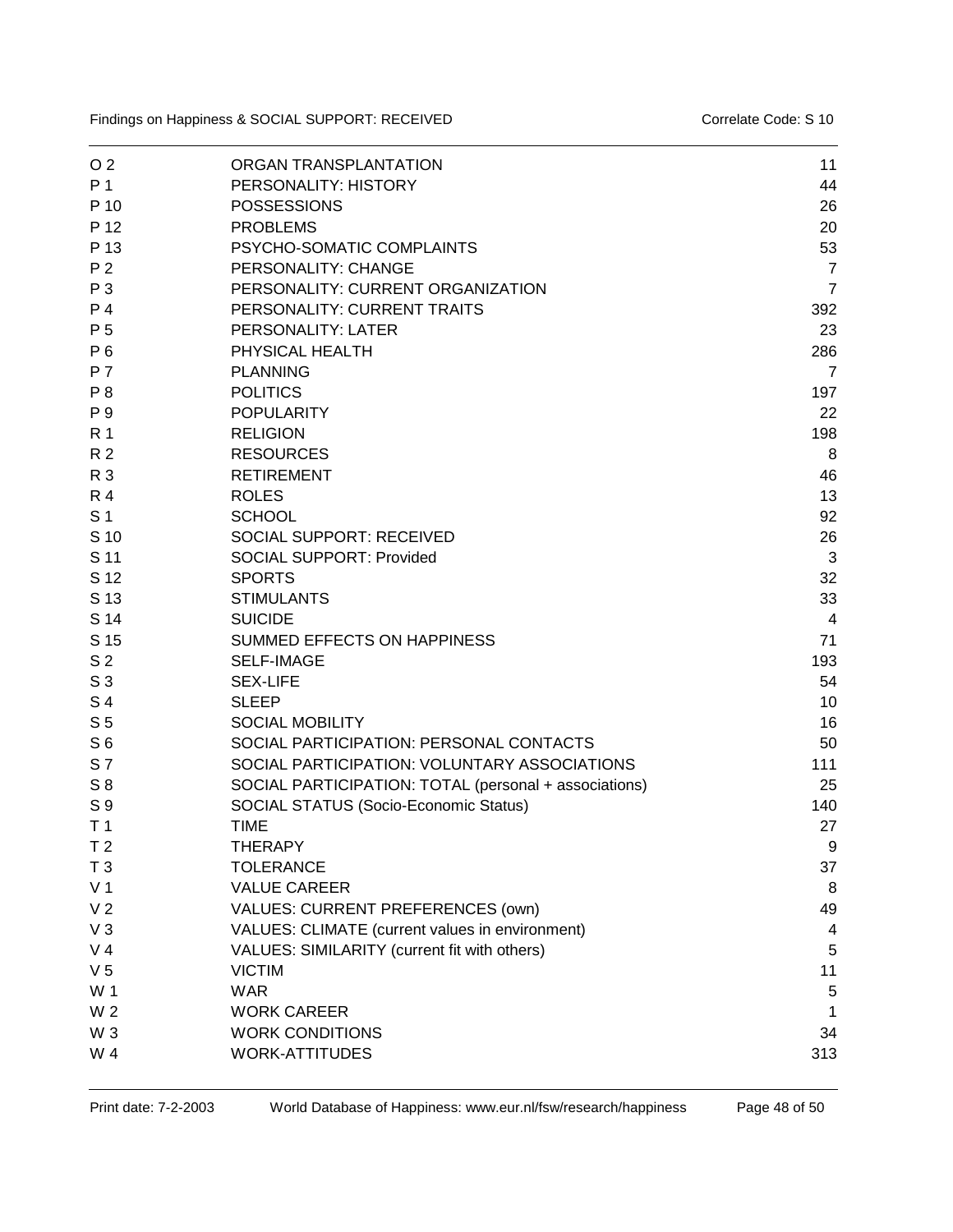| W 5      | WORK-PERFORMANCE (current) |    |
|----------|----------------------------|----|
| W 6      | WORRIES                    |    |
| $\times$ | <b>UNCLASSIFIED</b>        | 22 |